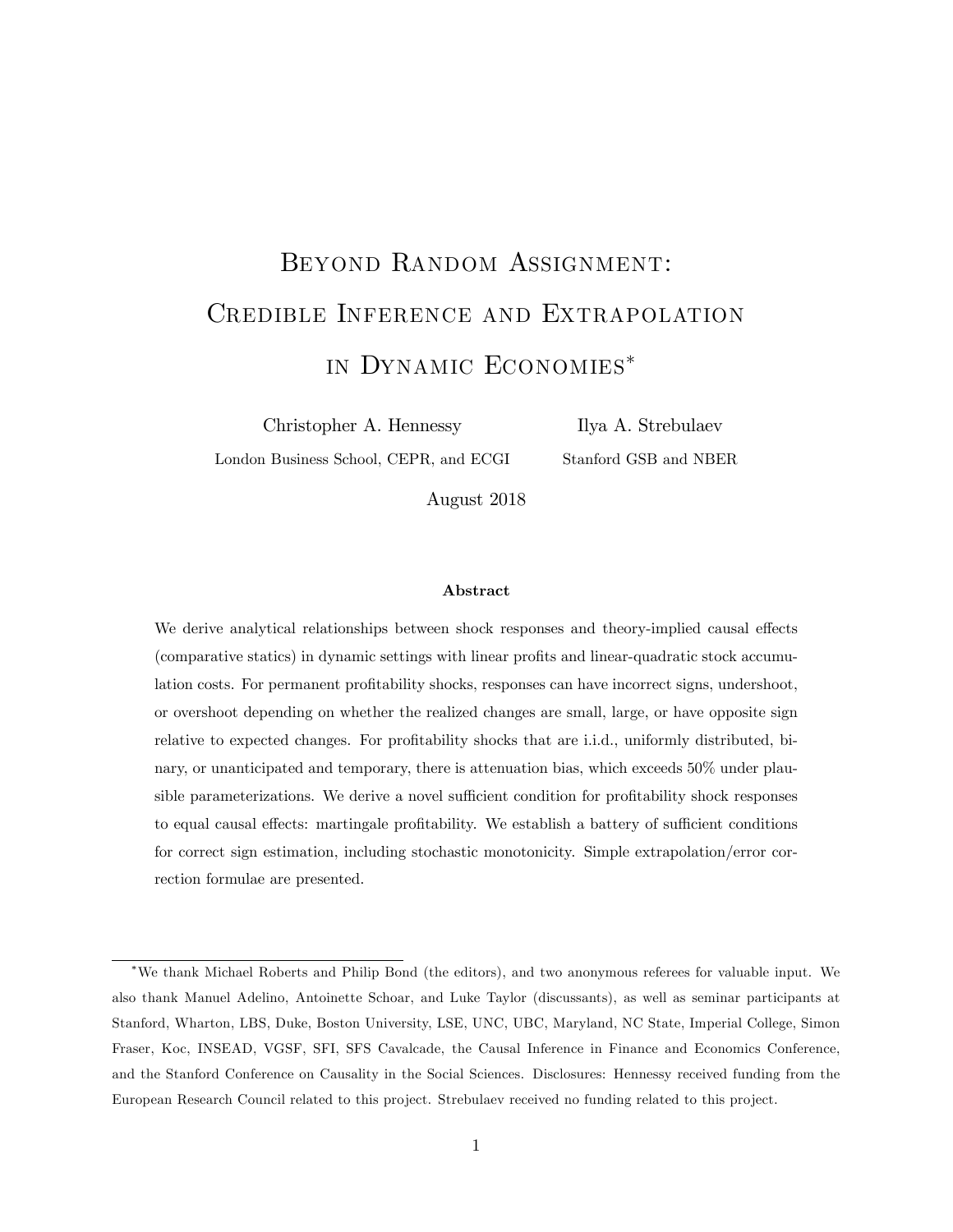In applied microeconomics fields such as corporate finance, theory-implied causal effects are generally derived using comparative statics. Heckman (2000) writes, "Comparative statics exercises formalize Marshall's notion of a ceteris paribus change which is what economists mean by a causal effect." Athey, Milgrom and Roberts (1998) write, "most of the testable implications of economic theory are comparative static predictions." In assessing implications of tradeoff theory, Welch (2010) writes, "The comparative statics analysis are simple and obvious: The firm should have more debt if the interest rate is higher, if the corporate tax rate is higher, and the cost of distress is lower."

The objective of much econometric work is to empirically estimate signs and magnitudes of causal effects. The estimates can be compared with theory-predicted causal effects and can also inform welfare analysis. Theories incorrectly predicting signs are informally labeled "falsified" and those with small estimated causal effects are informally labeled "second-order." Small empirical estimates of causal effects have been used to argue that government-induced behavior distortions generate small deadweight losses (see e.g. Slemrod (1990) and Aaron (1990)).

In their textbook, *Mostly Harmless Econometrics: An Empiricist's Companion* (MHE below), Angrist and Pischke (2009) imply that the sole/primary barrier to correct empirical estimation of causal effects is avoiding endogeneity and selection bias: "The goal of most empirical research is to overcome selection bias, and therefore to have something to say about the causal effect of a variable." They also state, "A principle that guides our discussion is that most of the estimators in common use have a simple interpretation that is not heavily model dependent.î The perceived conjunction of credibility and simplicity of interpretation has led to a surge in the popularity of the MHE methodology.

A limitation of the MHE methodology in practice is that it is silent on how to deal with the inherent complications arising from dynamic uncertainty. In particular, while there is much discussion about shock exogeneity, there is rarely discussion, let alone formal estimation, of the data generating process responsible for the exploited shocks. Moreover, there is rarely any formal attempt to: map observed shock responses back to theory-implied causal effects (theory testing); extrapolate shock responses across stochastic environments (external validity); or estimate causal parameters entering welfare calculations. In some cases, researchers may have a prior that dynamic uncertainty is a second-order concern. In still other cases, researchers are aware that inference is somehow clouded, but do not know the exact nature of the problems nor how to address them at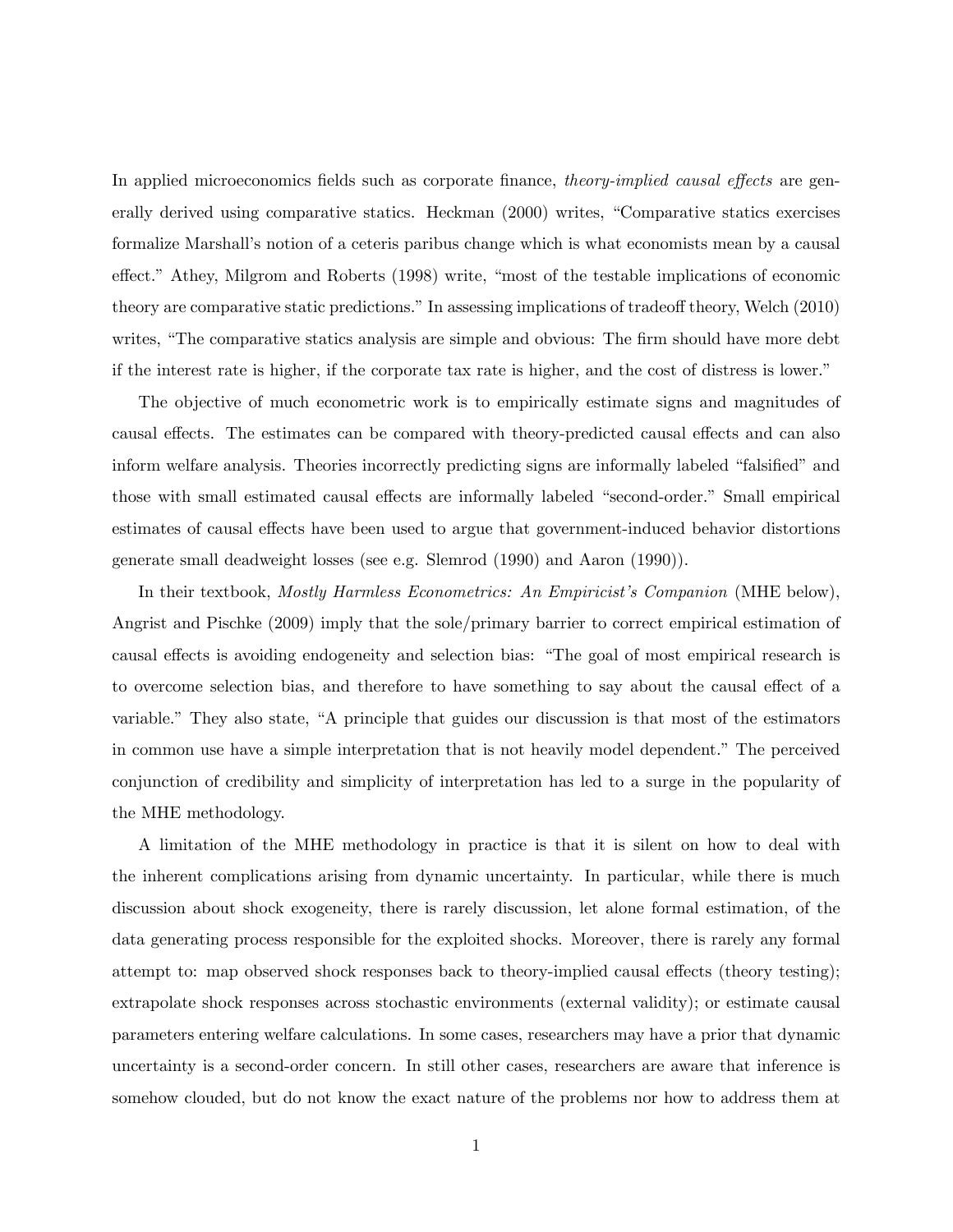an operational level without resorting to full-scale structural estimation.

Issues arising from dynamic uncertainty are avoided if one claims an exploited shock is unanticipated and permanent. However, this common assumption has a host of problems. First, confining attention to truly rare events means that timely evidence is unlikely to exist. Second, the notion that an exploited shock is permanent generally contradicts the underlying motivation for empirical work: to help optimize policy in the future and/or to forecast responses to future shocks. Third, inspection of time-series for many policy variables such as the effective corporate tax rate and the real minimum wage reveals changes to be the norm, not the exception. Finally, there is a fundamental difference between shocks never occurring versus shocks taking place infrequently, say, once a decade in expectation. In the latter case, the arrival of a shock today might be casually treated as a "surprise." Nevertheless, as we show, the bias arising from expectations in such cases can still be quite large.

What special challenges does dynamic uncertainty pose for researchers performing shock-based inference, how important are they, and what can be done to overcome them without resorting to full-scale structural estimation? In order to address these questions, we develop a canonical model of firm decision-making flexible enough to capture a broad range of commonly-studied dependent variables and alternative causal theories. In our baseline model, a firm dynamically accumulates a (divisible) stock, such as capital, inventories, patents, debt, cash, or employees, which provides a (linear) flow of benefits over time while facing (linear-quadratic) accumulation costs.

Using the model as our laboratory, we consider an econometrician whose objective is to infer whether the shock responses she observes are consistent with the theory-implied causal effects. Fortunately, we know the theory-implied causal effects, which we compute using comparative statics. In contrast, our econometrician is forced to rely upon shock responses for inference. But critically, we consider a setting in which the endogeneity challenges to which MHE devotes exclusive attention are a non-issue. Specifically, we assume shocks take the form of exogenous Markov chain transitions. Examining the relationship between theory-implied causal effects and shock responses in this laboratory allows us to assess whether the MHE tool-kit suffices for inference of theory-implied causal effects in dynamic settings.

Our primary focus is on inference when the econometrician exploits shocks that bring about changes in the flow of periodic benefits generated by the stock, e.g. shocks to taxes, regulations,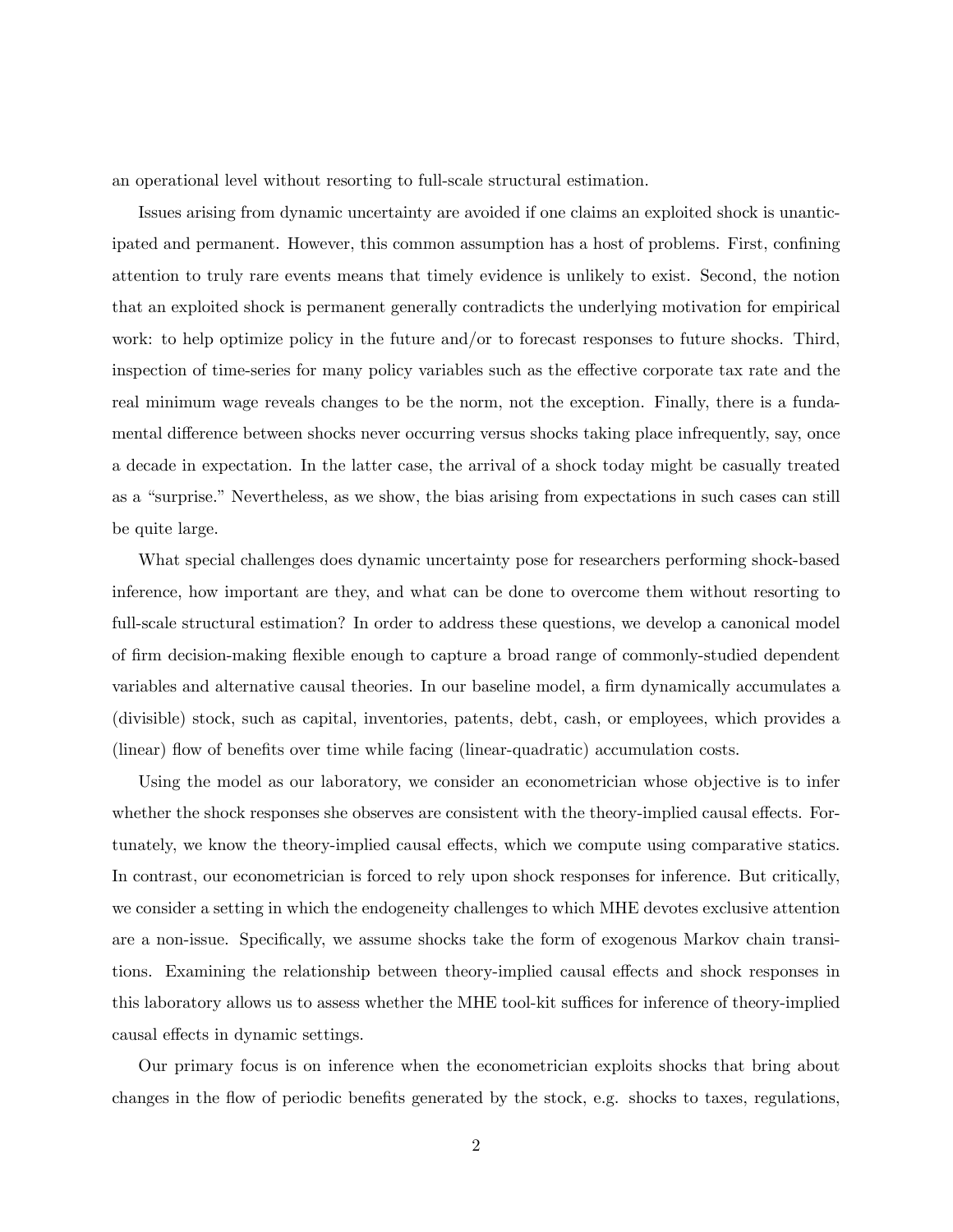competition, productivity, input prices, or yields on cash/debt. To begin, here we derive a set of tractable analytical formulae relating shock responses to theory-implied causal effects. Each formula can be used in performing back-of-the-envelope bias calculations, or inverted to correct for bias.

The bias formulae reveal troubling implications. For example, if the shock is, say binary, then shock responses can represent severely downward biased estimates of theory-implied causal effects. For example, under our baseline parameterization, attenuation bias exceeds one-half the causal effect if the shock probability exceeds just  $5.26\%$ . Worse still, we show shock responses can be biased upwards and even have signs opposite to that of the causal effect. For example, if a shock is permanent, the shock response will overshoot the causal effect if the realized change is opposite in sign to the expected change. Intuitively, objectively good (bad) news becomes great (terrible) news if bad (good) news was expected. Worse still, the shock response will have the wrong sign if the realized change is sufficiently small relative to the expected change. Intuitively, objectively good (bad) news becomes bad (good) news if even better (worse) news was expected.

The problems these examples highlight are not theoretical curiosities. To illustrate, using the time-series of historical effective tax rates, we estimate a Markov chain approximating the data generating process confronting corporations. We then analytically compare simulated shock responses with theory-implied causal effects. Under our baseline parameterization, we find that attenuation bias is severe, with shock responses generally falling just below one-half the theory-implied causal effect. Intuitively, real-world transience in tax rates makes firms much less responsive to shocks than would be the case if the shocks were unanticipated and permanent. Such severe magnitude bias has important policy implications. After all, as we show, the same 50% attenuation bias exhibited by shock respones carries over directly to estimated tax-elasticity and excess burden calculations.

To make sense of shock responses, mapping them back to theory-implied causal effects or extrapolating them, one must move beyond exogeneity by estimating the stochastic process for the shocks (the "data generating process" below). We show analytically how, with this estimation accomplished, theory-implied causal effects can be recovered from shock responses, so that empirical evidence can speak directly to theoretical predictions or fed directly into welfare calculations. We also show analytically how shock responses can be extrapolated within and across data generating processes overcoming the challenge that dynamic uncertainty poses to external validity.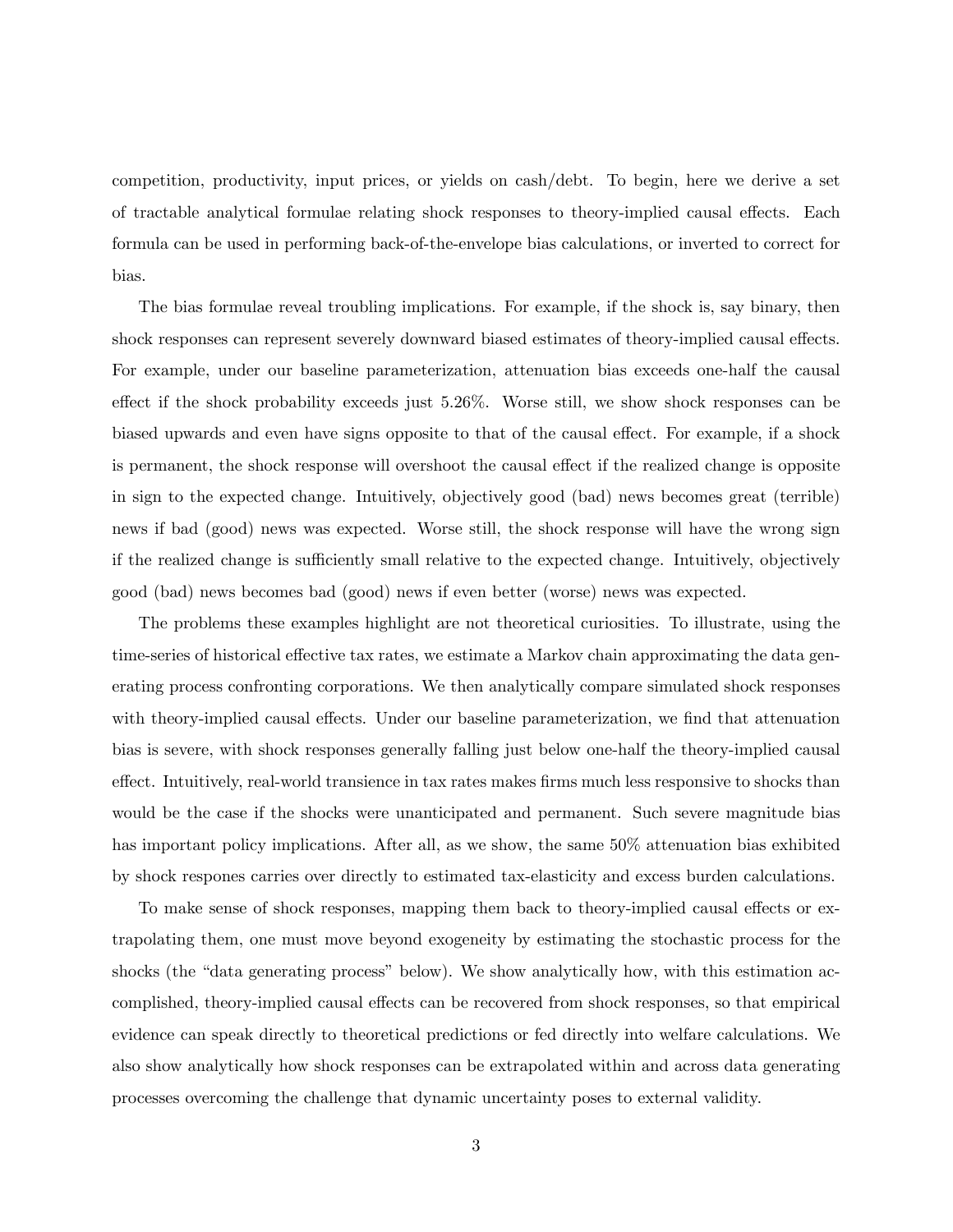In some circumstances, the econometrician will be unable to estimate the underlying data generating process, but will want to argue her setting satisfies some identifying assumption that guarantees equality of shock responses and causal effects. As we show, one valid identifying assumption is that all state-contingent shock probabilities are infinitesimal, i.e. shocks are almost perfectly unanticipated and permanent. However, we also show that under the classical linearquadratic technology, another valid identifying assumption is that the flow of benefits provided by the stock be a martingale. In some applied settings, this may be viewed as a more plausible identifying assumption since a stochastic process can change frequently and still be a martingale.

In some cases, an empiricist will set a lower bar and aim to at least avoid incorrect estimation of causal effect signs. Here we derive a battery of sign identification assumptions that can be invoked: i.i.d. shocks; unanticipated temporary shocks; binary shocks; transitory uniformly distributed shocks; a permanent change opposite in sign to the expected change; a permanent change equal in sign but with absolute value exceeding the expected change; or stochastic monotonicity. Indeed, stochastic monotonicity may be a reasonable sign identification assumption to invoke in many applied settings: An increase in the causal variable today implies a first-order stochastic dominant shift in the variable at all future dates.

We also examine shocks to the stock variable price and shocks to adjustment costs. Here we find that under the linear-quadratic technology measured shock responses are equal to theory-implied causal effects regardless of the underlying stochastic process. However, this finding is due to a special property of the linear-quadratic technology: the amount of stock accumulated this period has no effect on the feasibility, cost, and benefit flow arising from accumulation in future periods.

To illustrate, as extensions we consider the relationship between shock responses and causal effects under alternative technologies. As discussed above, with linear benefits and quadratic adjustment costs, the stochastic process matters for interpreting beneÖt shocks but not for interpreting shocks to the price of the stock variable. We show that if the firm instead faces concave benefits to the stock variable with zero adjustment cost, these conclusions are reversed. In particular, in this case, the stochastic process for the shocks is irrelevant for the interpreting benefit shocks but critical for interpreting price shocks. Thus, it is apparent from our analysis that correctly interpreting shock responses requires making joint assumptions about underlying stochastic processes and real technologies, in addition to the traditional orthogonality assumption.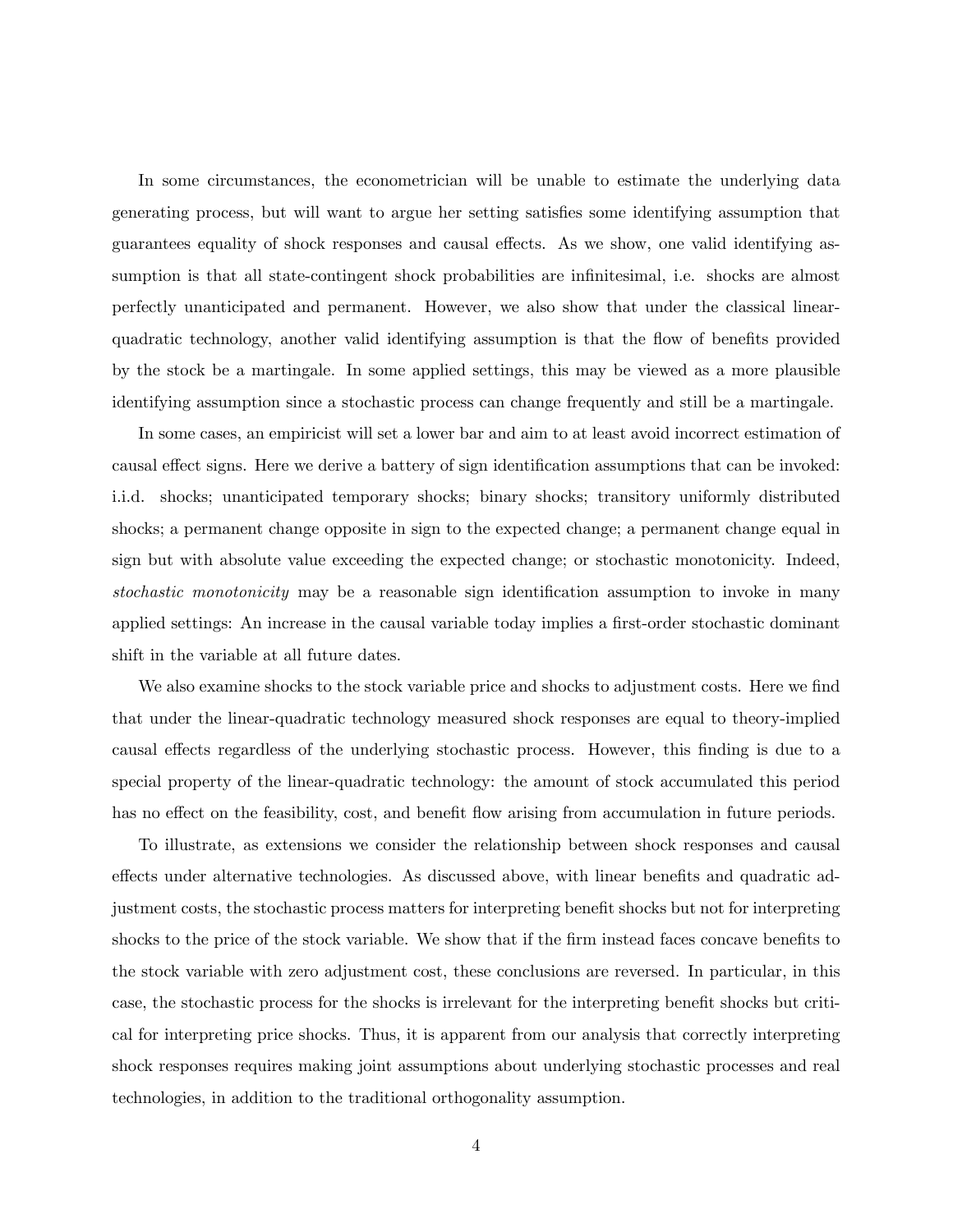We turn now to related literature. Bowen, Frésard, and Taillard (2016) find that in the top-three finance journals, the share of empirical corporate finance papers using what they term "identification" technologiesî has risen from roughly 0 percent in the late 1980ís to over 50 percent by 2012, with 126 published papers using difference-in-difference techniques applied to quasi-natural experiments.

The most common identification technologies are "shock-based," with inferences being drawn from responses to changes in causal variables. For example, an extensive literature studies capital structure responses to tax code changes.<sup>1</sup> Shock-based inference is also pervasive in corporate governance research. In an exhaustive analysis, Atanasov and Black (2016) document that shockbased designs have risen from 4% of empirical governance papers in 2001-2006 to 11% in 2007-2011. As surveyed by Karpoff and Wittry (2015), changes in state-level anti-takeover laws are often exploited as a source of quasi-exogenous variation in governance pressure.<sup>2</sup> As a final example, shock-based inference is common in studying real investment which, along with leverage, is perhaps the most commonly-studied dependent variable in empirical corporate finance.<sup>3</sup>

Our analysis is in the spirit of Lucas (1976) who points out the perils of extrapolating macroeconometric evidence across policy rules. Our focus is on the inadequacy of the random assignment assumption taken in isolation. Naturally, Lucas does not analyze the relationship between treatment responses under dynamic random assignment and theory-implied causal effects, nor derive sufficient conditions for correct identification of causal effect signs and magnitudes, nor derive formulae for error correction and extrapolation.

Abel (1982) analyzes effects of permanent versus temporary tax policies with no policy variable uncertainty. Specifically, he assumes, in potential violation of rational expectations, that the policy change is completely unanticipated, with policy being binary and deterministic after the complete surprise policy change. Incorporating rational expectations, as well as the probability distribution of shocks, is essential for our results. House and Shapiro (2008) also ignore uncertainty and present response approximations assuming arbitrarily short-lived policy changes. In their setting,

<sup>&</sup>lt;sup>1</sup>See Gordon and MacKie-Mason (1990); Givoly et al. (1992); Gordon and MacKie-Mason (1997); Chetty and Saez (2004); Hanlon and Joopes (2014); Heider and Ljungqvist (2015); Schepens (2016); and Schandlbauer (2017).

 $2$ See Gordon and Hanka (1999).

<sup>3</sup> See Cummins et al. (1994); Yagan (2015); Bertrand and Mullainathan (1999, 2003); Atanassov (2013); Greenstone (2002); Alesina et al. (2005); Kilian (2008); Gan (2007); Chaney et al. (2012); Banerjee et al. (2015); Crepon et al. (2015); and Mukherjee et al. (2017).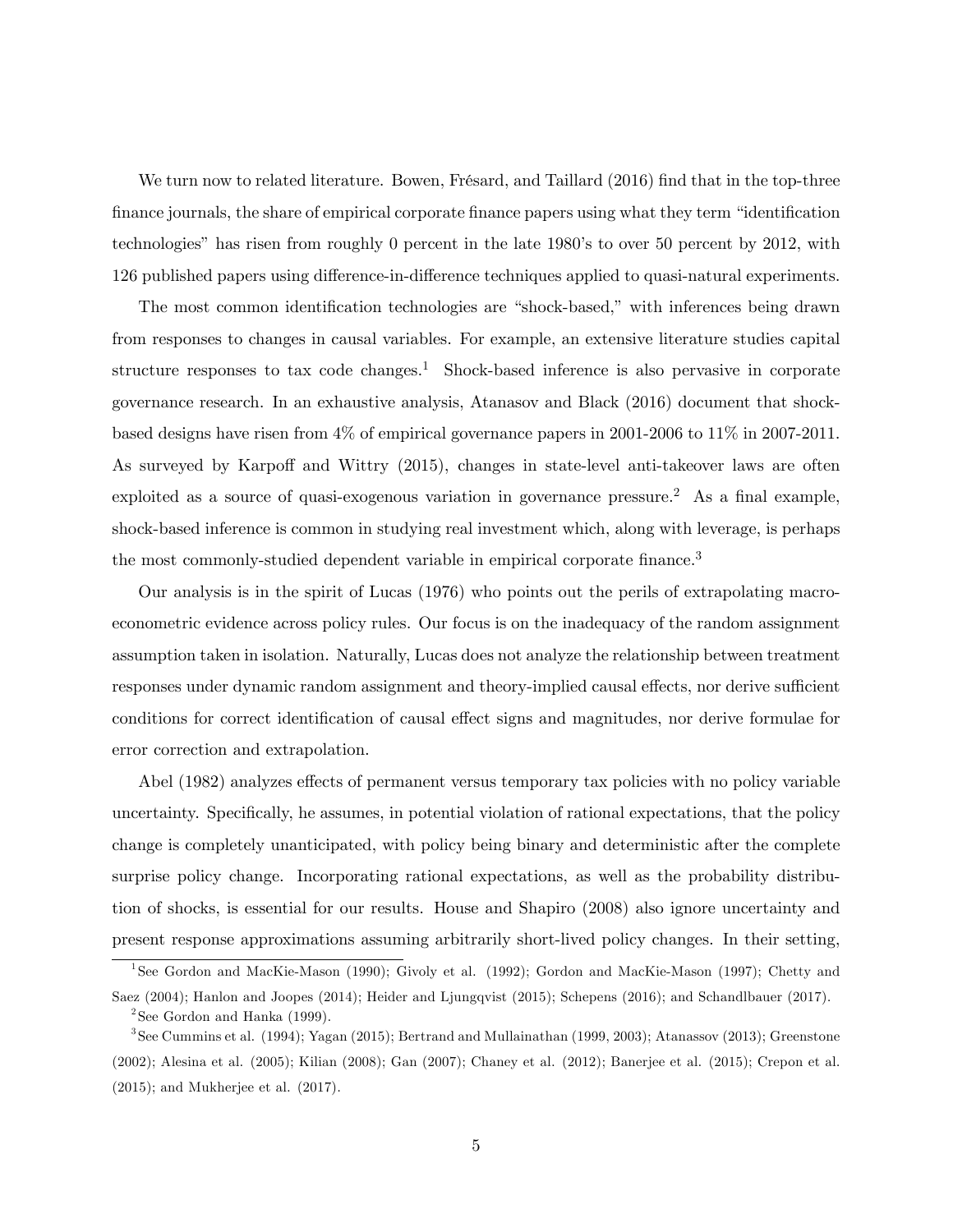the shadow value of capital is left unchanged by policy changes. In contrast, we analyze the behavior of shadow values, and optimal accumulation, allowing for policy uncertainty and expected regime lives of arbitrary duration.

Auerbach (1986) and Auerbach and Hines (1988) present investment Euler equations under stochastic tax rates. Cummins, Hassett and Hubbard (1994) estimate adjustment cost parameters based on tax experiments. They assume each tax change is a complete surprise and is viewed as being permanent, in violation of rational expectations. Hassett and Metcalf (1999) present a real options model with a one-time investment which they use to assess whether uncertainty regarding tax credits encourages investment. Gourio and Miao (2008) numerically compare effects of permanent and temporary dividend tax cuts.

The closest paper to our own is that by Keane and Wolpin (2002). One of the underlying messages of the papers is similar, with both stressing the necessity of accounting for dynamics and uncertainty in statistical inference. However, there are numerous important differences. First, in terms of context, they analyze a granular dynamic model of contraceptive use and welfare participation. We instead offer a more general analysis of the effect of dynamic uncertainty on shadow values, the key determinant of optimal accumulation of a broad array of commonly-studied stock variables. Second, they offer numerical solutions featuring polynomial approximations while we present analytic solutions amenable to direct analysis. Third, and related to this point, we present simple analytic expressions for biases, and bias probabilities, stated in terms of expectations and shock probabilities. Finally, we present necessary and sufficient conditions for correct signs and/or magnitudes. They do not address these questions.

Our work is in the spirit of a paper by Chetty (2012) who also attempts to straddle reduced-form and structural work. He writes, "The identification of structural parameters of stylized models is one of the central tasks of applied economics." Chetty analyzes how to recover structural elasticity parameters if there are transaction costs or inattention. We instead develop a model to understand and correct empirical estimates derived from random assignment in dynamic settings, with recovery of adjustment cost parameters being an interim step.

Our paper is related to but distinct from the literature contesting the external validity of estimates derived from instrumental variables, e.g. Heckman (1997) and Deaton (2010). To begin, in the setting we consider, there is absolutely no instrumentation and by construction no possibility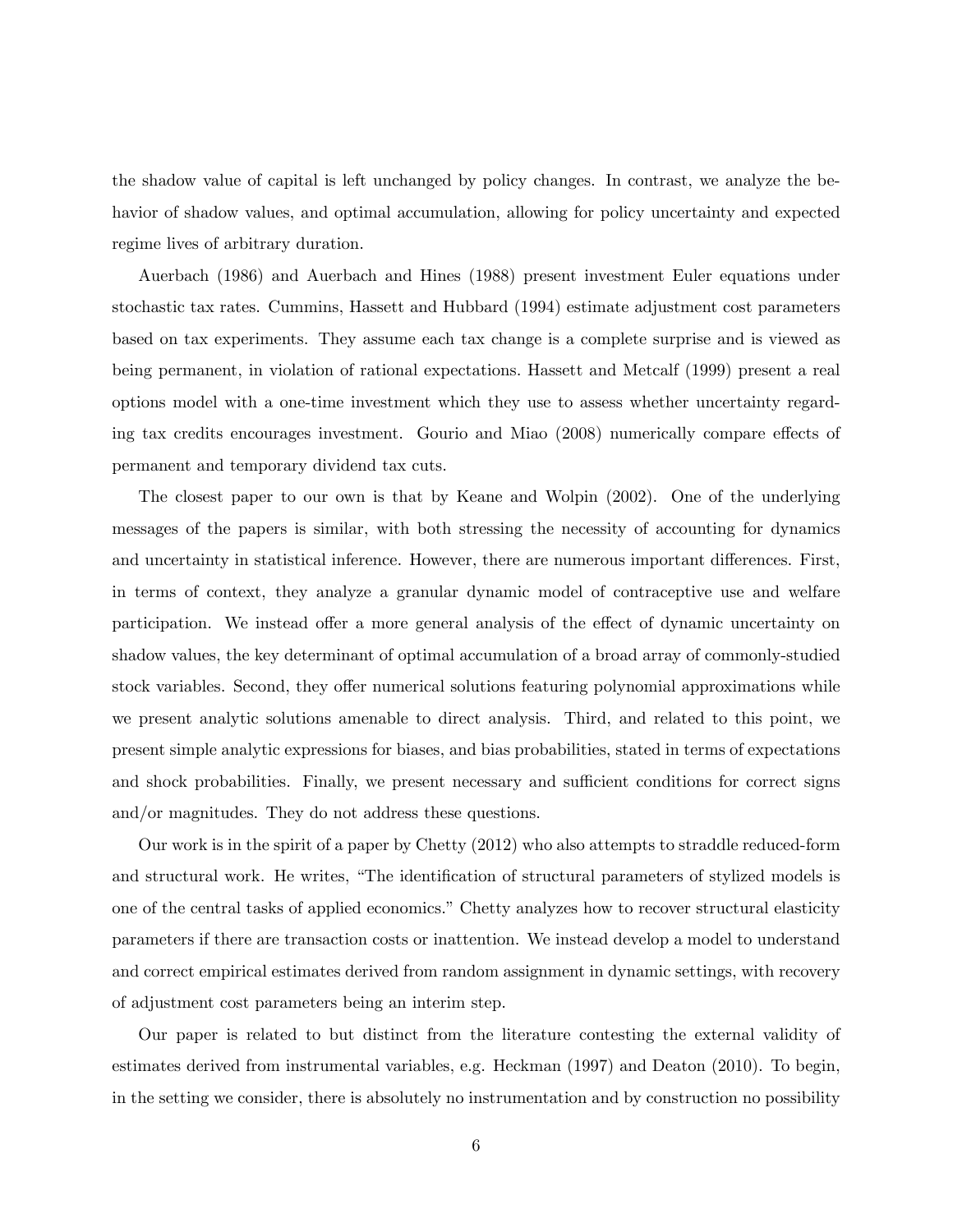of self-selection, so the oft-discussed issues surrounding the correct interpretation of LATE are extraneous. Second, issues concerning heterogeneous treatment effects are also extraneous to our analysis.

The remainder of the paper is organized as follows. Section I describes the economic setting. Section II derives the relationship between shock responses and theory-implied causal effects. Section III presents identifying assumptions. Section IV shows how shock responses can be extrapolated. Section V presents a numerical example. Section VI considers alternatives to the linear-quadratic technology. Section VII concludes.

### I. Theory and Models

Our objective is to develop an analytical framework allowing researchers to both understand and bridge the gap between underlying theories and empirical tests of those theories relying upon exogenous time-series variation in variables for the purpose of causal identification.

We begin by writing down a classical linear-quadratic model of how a firm will optimally accumulate a stock variable over time. As demonstrated below, this model will be general and flexible enough to encompass a broad set of causal theories and dependent variables. Once the model is in-hand, we perform comparative statics with respect to its causal parameters.<sup>4</sup> In this way, we mimic the methodology theorists and empiricists generally rely upon when attempting to formally flush out the testable implications of underlying theories. We then develop a companion model that captures the very same underlying theoretical tradeoffs as the original model, but that mimics the real-world data generating process exploited by the econometrician.

The body of the paper presents only those equations necessary for the empirical implications. Formal solutions, including derivation of the value function, are relegated to the appendix.

#### A. Theory-Implied Causal Effects

This subsection presents a general linear-quadratic model of optimal accumulation of a stock variable. The stock variable provides a linear benefit flow, and the firm faces linear-quadratic costs of adjusting the stock.

 $4$ As in Heckman (2000), a "causal parameter" is a model parameter whose effect on outcomes we would like to predict. Causal parameters are a subset of a modelís structural parameters.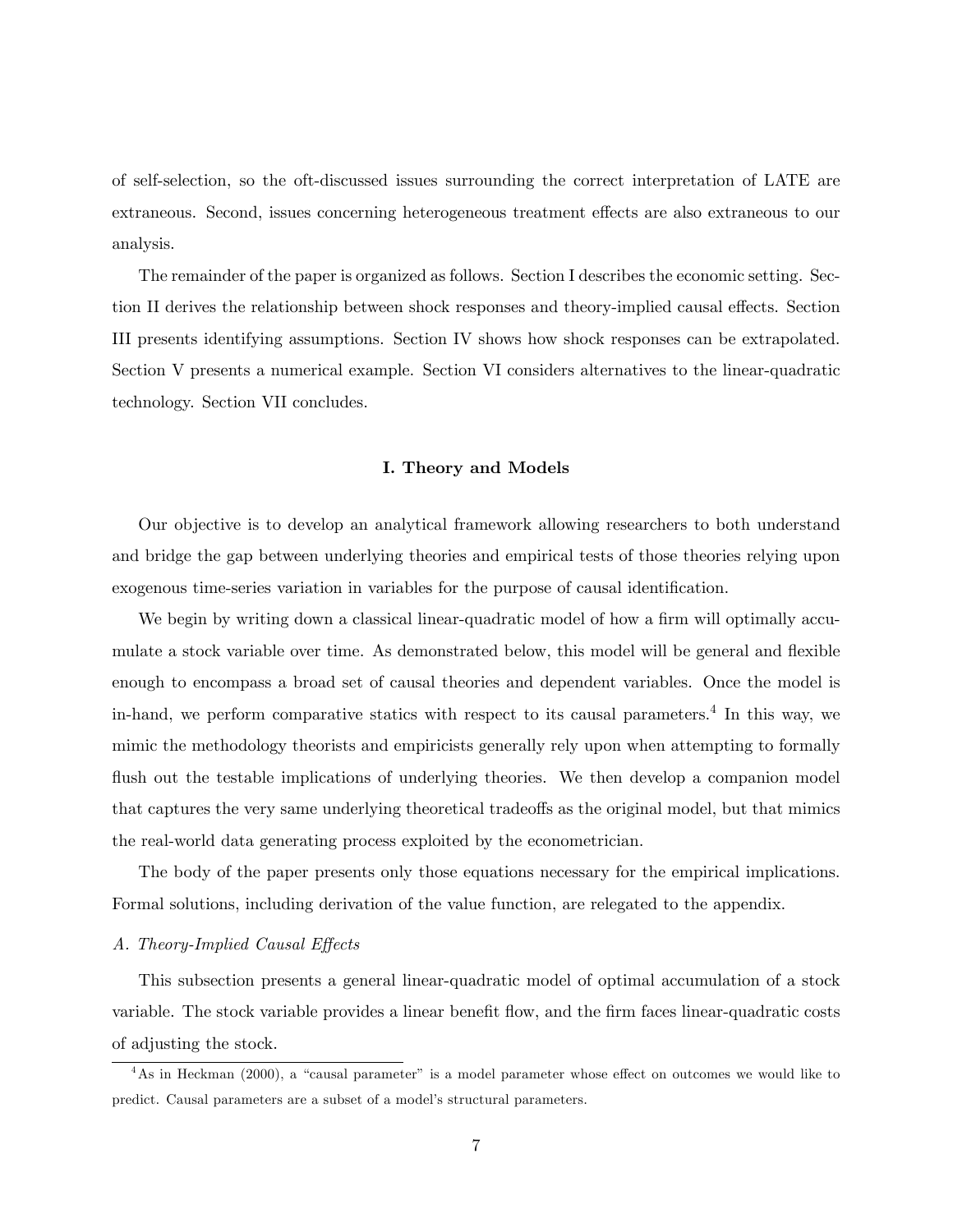In the interest of generality, we treat the model's benefit and cost parameters as primitives. Depending on the theory being considered, alternative factors would cause changes in these parameters. For example, in tax-based theories of investment and financial structure, a higher corporate tax rate is associated with a lower flow of benefits from the accumulation of real and financial assets. Or to take another example, in theories emphasizing transactions costs, streamlining the bond flotation process through shelf-registration would be associated with lower costs to adjusting debt stocks. Similarly, labor market deregulation would be associated with lower costs to adjusting the number of employees.

Time is discrete and horizons are infinite. Agents are risk-neutral and discount at rate  $r > 0$ . The firm accumulates a stock s that decays at rate  $\delta \geq 0$ . The firm starts the current period with stock s and receives an end-of-period net after-tax benefit inflow equal to  $bs'$  where s' is the end-of-period stock and  $b > 0$ . Notice, corporate saving and borrowing are subsumed here with  $s > 0$  corresponding to a positive liquid asset balance and  $s < 0$  corresponding to debt.

The firm can buy and sell the stock variable at price  $p$ . The variable  $a$  denotes *accumulation*. The law of motion for the stock variable is:

$$
s' = (1 - \delta)s + a.\tag{1}
$$

We do not impose a non-negativity constraint on the stock. Indeed, in order for the model to accommodate corporate borrowing, we must admit  $s < 0$ . A non-negative steady-state stock can be guaranteed by imposing  $p \leq b/(r + \delta)$ . Alternatively, one can simply assume the initial stock held by the firm is arbitrarily large.

The stock variable price  $p$  represents the second causal parameter in the model. Finally, there are quadratic costs to adjusting the stock equal to  $a^2/2\xi$ . Here  $\xi > 0$  is the third and final causal parameter in the model capturing the ease of adjusting the stock. Importantly, this linear-quadratic framework can be understood as an implicit formal foundation for much empirical work since, as shown below, it maps into the classical linear causal effects econometric model. A more general class of cost functions will be considered as an extension in Section 7.

A wide range of dependent variables is subsumed in this model. The most obvious interpretation of the stock variable is that it represents tangible or intangible capital, e.g. PPE, patents, brand value, or reputation. Alternatively, s can represent a buffer stock of net working capital, such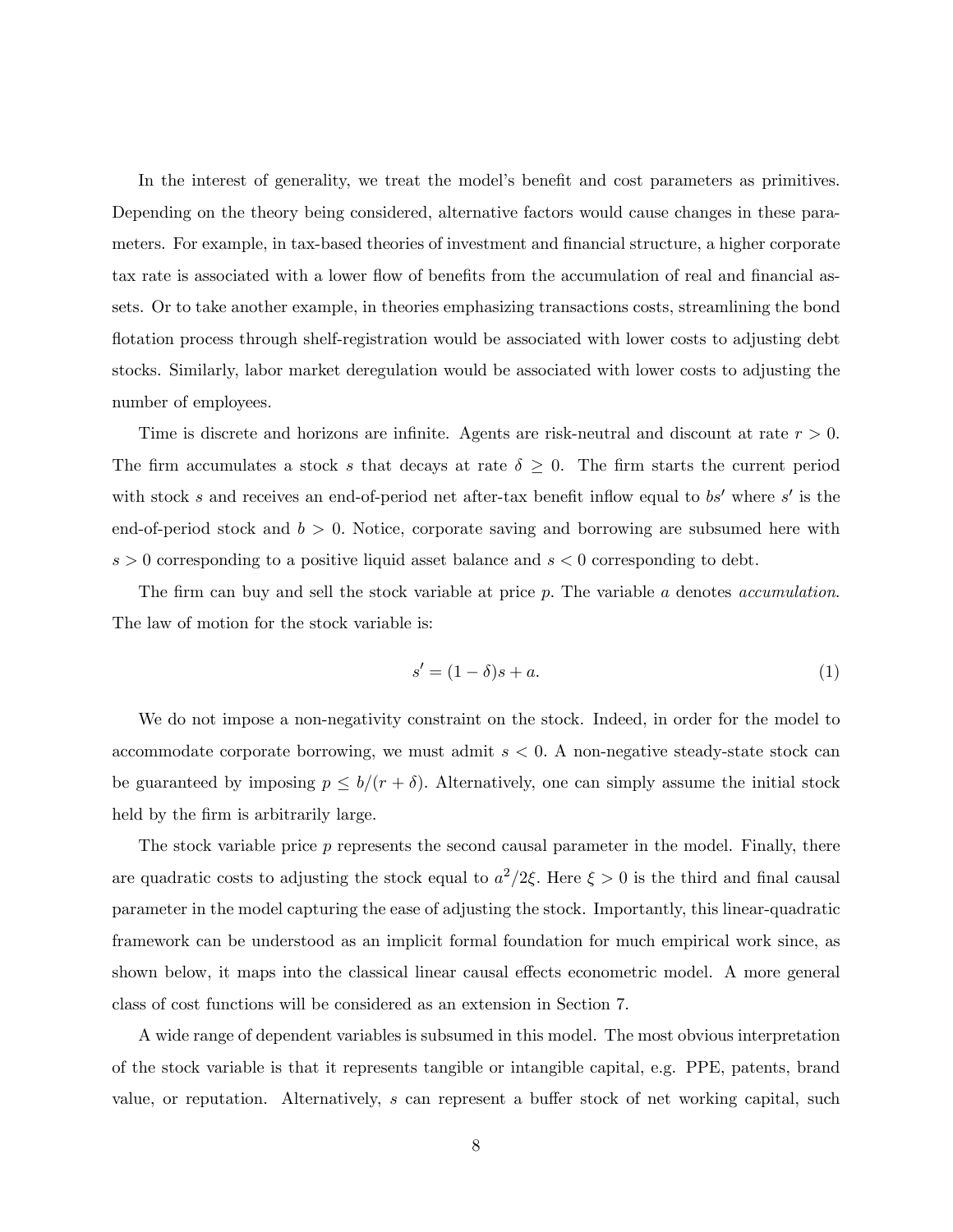as cash or inventories that provide convenience yields. One can think of a negative value of s as representing default-free debt. As a final example, following Hammermesh  $(1989)$ , s can represent the number of employees.

Despite its simplicity, a broad range of real-world causal effects can be captured in this model. Consider first causal factors that change the benefit inflow  $b$ . Changes in taxes and regulations change profits per unit of capital. Demand and supply shocks change flexible input prices, affecting operating profits.<sup>5</sup> Consider next just some of the causal factors that can change the stock price  $p$ , as well as the ease of stock adjustment  $\xi$ . Tariffs, regulation and competition change equilibrium prices of capital goods. Government affects the net price of capital through investment tax credits and R&D tax credits. The imposition of a zoning restriction changes the price of real estate, as do natural disasters. Labor market regulations affect the ease  $(\xi)$  of hiring and firing employees, and securities market regulations affect the ease of adjusting debt stocks.

At each point in time, it is optimal for the firm to increase accumulation up to the point that the marginal value of the stock variable, call it  $q$ , is just equal to the marginal cost. Equating marginal benefits and costs we have:

$$
q = p + \xi^{-1} a^{**} \Rightarrow a^{**} = \xi (q - p). \tag{2}
$$

Notice, in the preceding equation double-stars have been used to denote the optimal policy obtained in the present setting which will contemplate changes in the causal parameter vector  $(b, p, \xi)$  by way of standard comparative statics analysis.

Accounting for the fact that the stock variable decays at rate  $\delta$ , the Gordon growth formula can be used to pin down the present value of the flow of benefits. Anticipating, the next subsection will consider b to be a Markov process with  $i$  indexing the state. With this in mind we write

$$
b = b_i \Rightarrow q = \frac{b_i}{r + \delta} \equiv q_\infty^i.
$$
\n(3)

For the remainder of the paper the variable  $q^i_{\infty}$  will be labeled *permanent q*. It measures the shadow value of a unit of the stock variable if the benefit inflow variable is permanently fixed at  $b_i$ .

The two preceding equations imply the optimal accumulation policy is:

$$
a^{**}(b, p, \xi) = \xi \left[ \frac{b}{r + \delta} - p \right]. \tag{4}
$$

<sup>5</sup> See Abel and Eberly (1994) for calculations.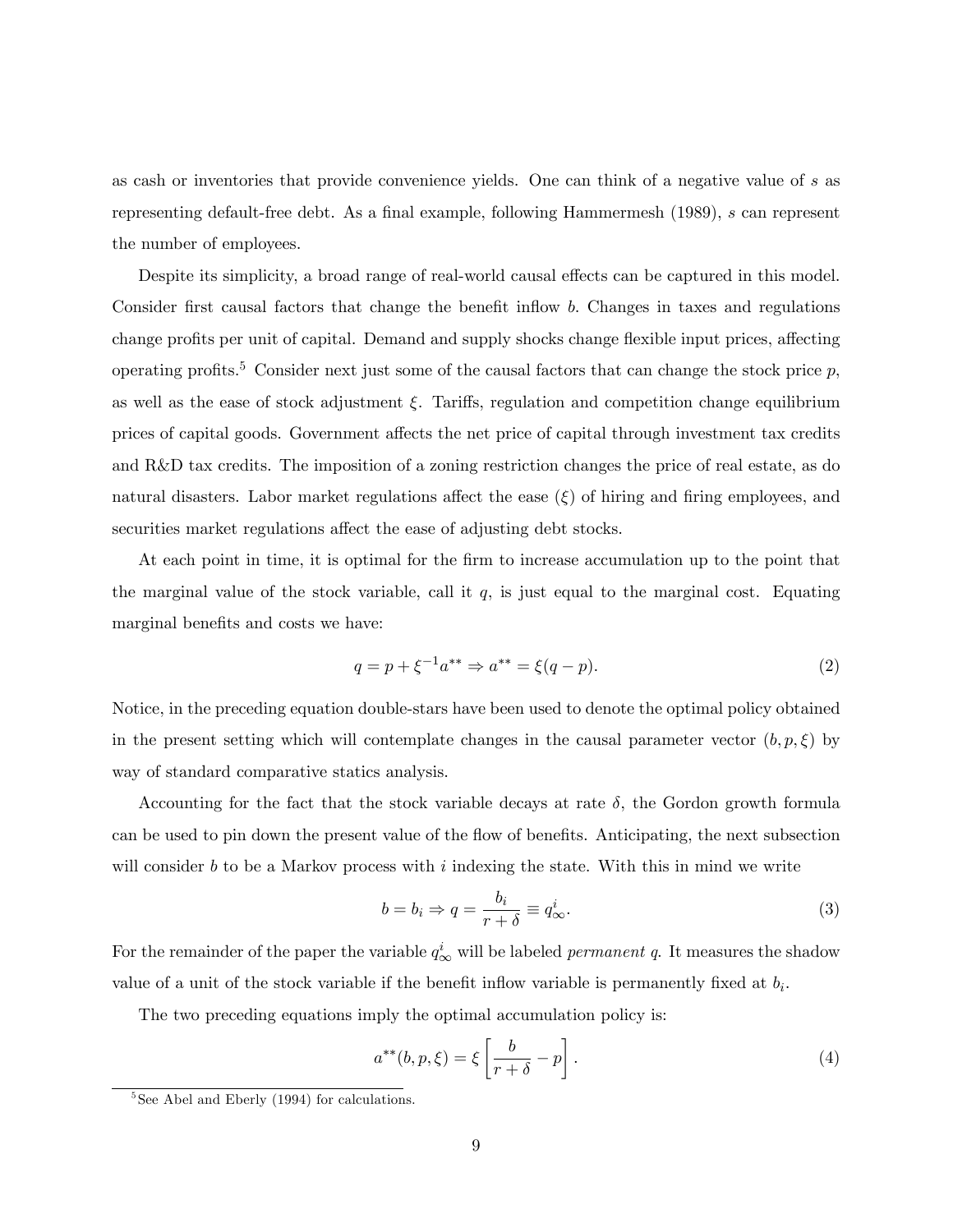We then obtain the following theory-implied causal effects:

$$
\frac{\partial a^{**}(b, p, \xi)}{\partial p} = -\xi
$$
\n
$$
\frac{\partial a^{**}(b, p, \xi)}{\partial \xi} = \frac{b}{r + \delta} - p
$$
\n
$$
\frac{\partial a^{**}(b, p, \xi)}{\partial b} = \frac{\xi}{r + \delta}.
$$
\n(5)

Intuitively, the theory here predicts that optimal stock accumulation is: decreasing in the price  $p$  of the stock; increasing (decreasing) in the efficiency of stock adjustments when it is optimal to increase (decrease) the stock; and increasing in the periodic benefit flow  $b$ .

In the case of discrete changes, as opposed to infinitesimal changes, causal effects are evaluated by computing the difference between optimal policies evaluated at different values of the causal parameters. We have the following definition of a discrete causal effect associated with a move from causal parameter vector  $i$  to causal parameter vector  $j$ :

$$
CE_{ij} \equiv a^{**}(b_j, p_j, \xi_j) - a^{**}(b_i, p_i, \xi_i). \tag{6}
$$

Substituting the optimal policies from equation (4) into the preceding equation we obtain the following theory-implied causal effects:

$$
p : CE_{ij}^{p} = -\xi(p_j - p_i)
$$
  
\n
$$
\xi : CE_{ij}^{\xi} = \left(\frac{b}{r+\delta} - p\right)(\xi_j - \xi_i).
$$
  
\n
$$
b : CE_{ij}^{b} = \xi\left(\frac{b_j - b_i}{r+\delta}\right).
$$
\n(7)

Alternatively, following Heckman  $(2000)$ , the fact that the causal effects are linear (equation  $(5)$ ) implies that the preceding expressions for discrete causal effects can be computed by multiplying partial derivatives by the contemplated discrete change in causal parameters.

The steady state stock here, call it  $s^{**}$ , is such that optimal periodic accumulation is just sufficient to cover depreciation on the stock. Thus:

$$
s^{**} = \frac{a^{**}}{\delta} \Rightarrow \Delta s^{**} = \frac{\Delta a^{**}}{\delta}.
$$
\n(8)

Even though there are no shocks here, there will be dynamics. Specifically, if the stock is initially below (above)  $s^{**}$ , the stock will increase (decrease) since accumulation is greater than (less than)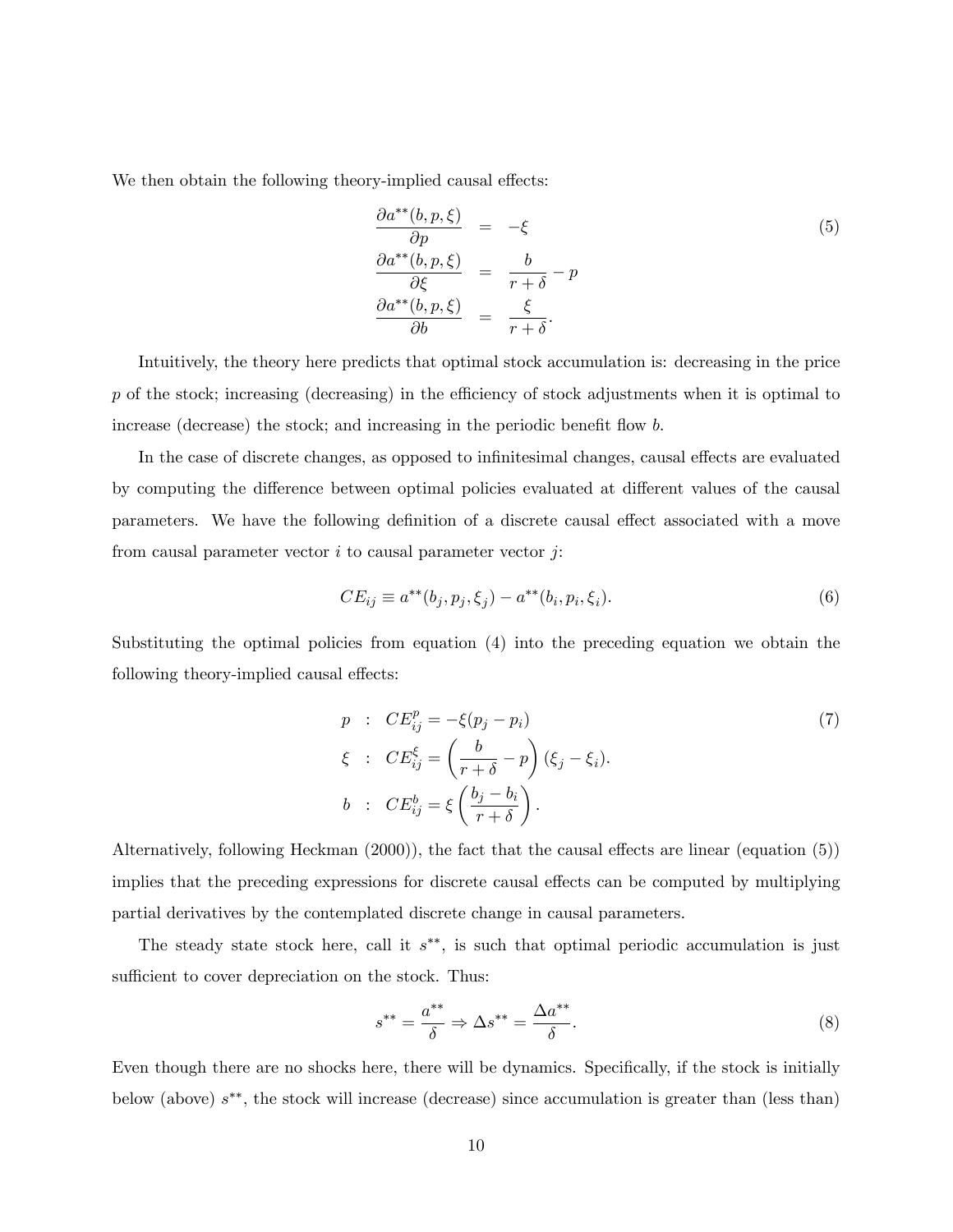depreciation. Finally, notice that the comparative static properties of the flow variable  $a^{**}$  carry over to the stock variable  $s^{**}$ , being scaled by  $\delta^{-1}$ . Thus, under the linear-quadratic technology, causal effects are linear whether they are expressed in terms of the flow variable  $(a^{**})$  or the steady-state stock value  $(s^{**})$ .

### B. Shocks and Firm Decisions

We consider now a companion economy where the underlying theoretical tradeoff is exactly the same as in the preceding subsection: The optimal stock accumulation by the firm weighs linearquadratic accumulation costs against the periodic benefit inflow b provided by the stock. However, we construct this companion economy to mimic the data generating process actually being exploited by the econometrician who performs shock-based inference. One can think of the econometrician as observing firms before and after an exogenous shock, or as comparing shocked firms with otherwise identical non-shocked firms.

By construction, we strip our laboratory economy of selection and endogeneity bias. In particular, the evolution of the three causal variables b, p and  $\xi$  is governed by an exogenous N-state Markov chain. The shocks are also clean in the sense that only one of the three causal variables is changing over time, with the other two variables assumed to be constant. This ensures that inferences regarding firm responsiveness to a specific causal variable cannot be clouded by changes in some other causal variable.

Let state 1 denote the best state in the sense of being associated with the highest benefit inflow, highest stock adjustment efficiency, and lowest stock variable price:

$$
b_1 \geq \dots \geq b_N
$$
  
\n
$$
\xi_1 \geq \dots \geq \xi_N
$$
  
\n
$$
p_1 \leq \dots \leq p_N.
$$
  
\n(9)

When considering experiments involving shocks to a given causal variable, say b, there will be N strict inequalities for that variable, e.g.  $b_1 > ... > b_N$ , and N equalities for the remaining two variables which are then assumed to be constant over time.

The timing convention is as follows. If the current (beginning of period) state is i, then the firm makes its current accumulation decision knowing that: the price of the stock is  $p_i$ , the ease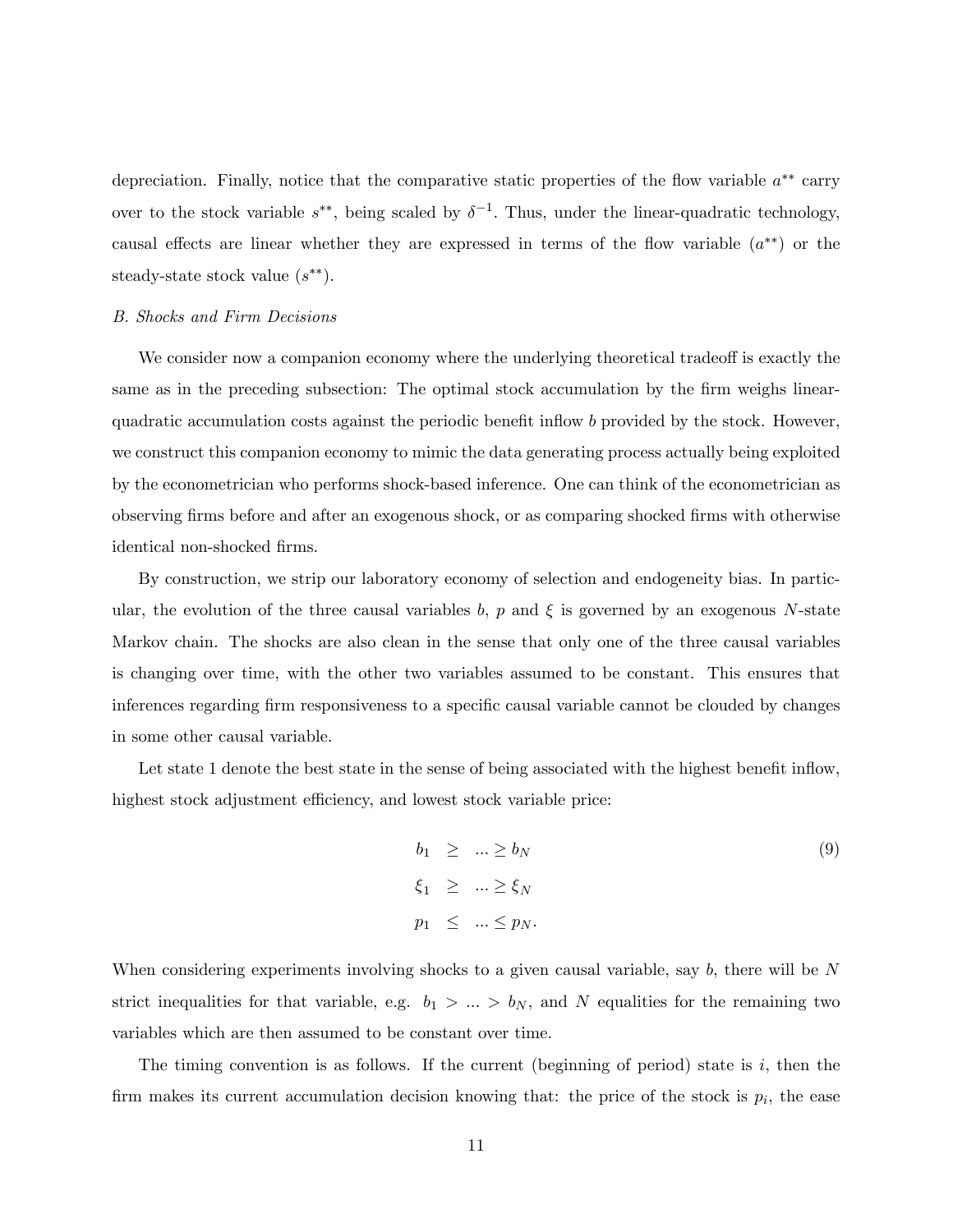of stock adjustment is  $\xi_i$ , and the end-of-period benefit inflow is  $b_i s'$  where s' reflects the current period's accumulation decision in accordance with equation  $(1)$ . Further, if the current state is i, then with probability  $\Lambda_i$  there will be a shock causing the state to be different at the start of the next period. Finally, the conditional probability of a transition to state  $j$ , given that a transitional shock out of state i has taken place, is denoted  $\Pi_{ij}$ , with  $\Pi_{ii} = 0$ .

Since the underlying theory here has been assumed to be the same as in the preceding subsection, the optimal accumulation policy again equates the marginal value of the stock variable with the marginal cost of accumulation. However, we must now depart from equation (2) and account for state-contingency in the marginal stock value, stock price, and efficiency of stock adjustment. If the current state is i, then the optimal state-contingent accumulation policy, call it  $a_i^*$ , solves:

$$
q_i = p_i + \xi_i^{-1} a_i^* \Rightarrow a_i^* = \xi_i (q_i - p_i). \tag{10}
$$

Notice, in the preceding equation, single stars are used to denote optimal policy for a firm occupying the same economy as the econometrician, an economy featuring exogenous shocks to causal variables. Further, for the remainder of the paper, the variable  $q_i$  will be labeled *transient*  $q$  since it measures the value of a unit of the stock variable in an economy in which the benefit  $b$  is subject to shocks.

Consider now the marginal value of a unit of the stock variable if the current state is i. At the end of the period, one unit of accumulation will generate a known benefit inflow  $b_i$ . In addition,  $1 - \delta$  units of decayed stock will carry over to the subsequent period. However, the state in the subsequent period is uncertain. With probability  $(1 - \Lambda_i)$  the state will not change and so each unit of the decayed stock will have value  $q_i$ . With probability  $\Lambda_i \Pi_{ij}$  the state will change to j and each unit of decayed stock will have value  $q_j$ . It follows that state-by-state, the marginal value of the stock satisfies:

$$
q_1 = \left(\frac{1}{1+r}\right) \left[ b_1 + (1-\delta) \left( (1-\Lambda_1)q_1 + \Lambda_1 \sum_{j\neq 1} \Pi_{1j} q_j \right) \right]
$$
  
\n...  
\n
$$
q_N = \left(\frac{1}{1+r}\right) \left[ b_N + (1-\delta) \left( (1-\Lambda_N)q_N + \Lambda_N \sum_{j\neq N} \Pi_{Nj} q_j \right) \right].
$$
\n(11)

Equation  $(11)$  is a simple linear system. Solving it, we find that the marginal value of the stock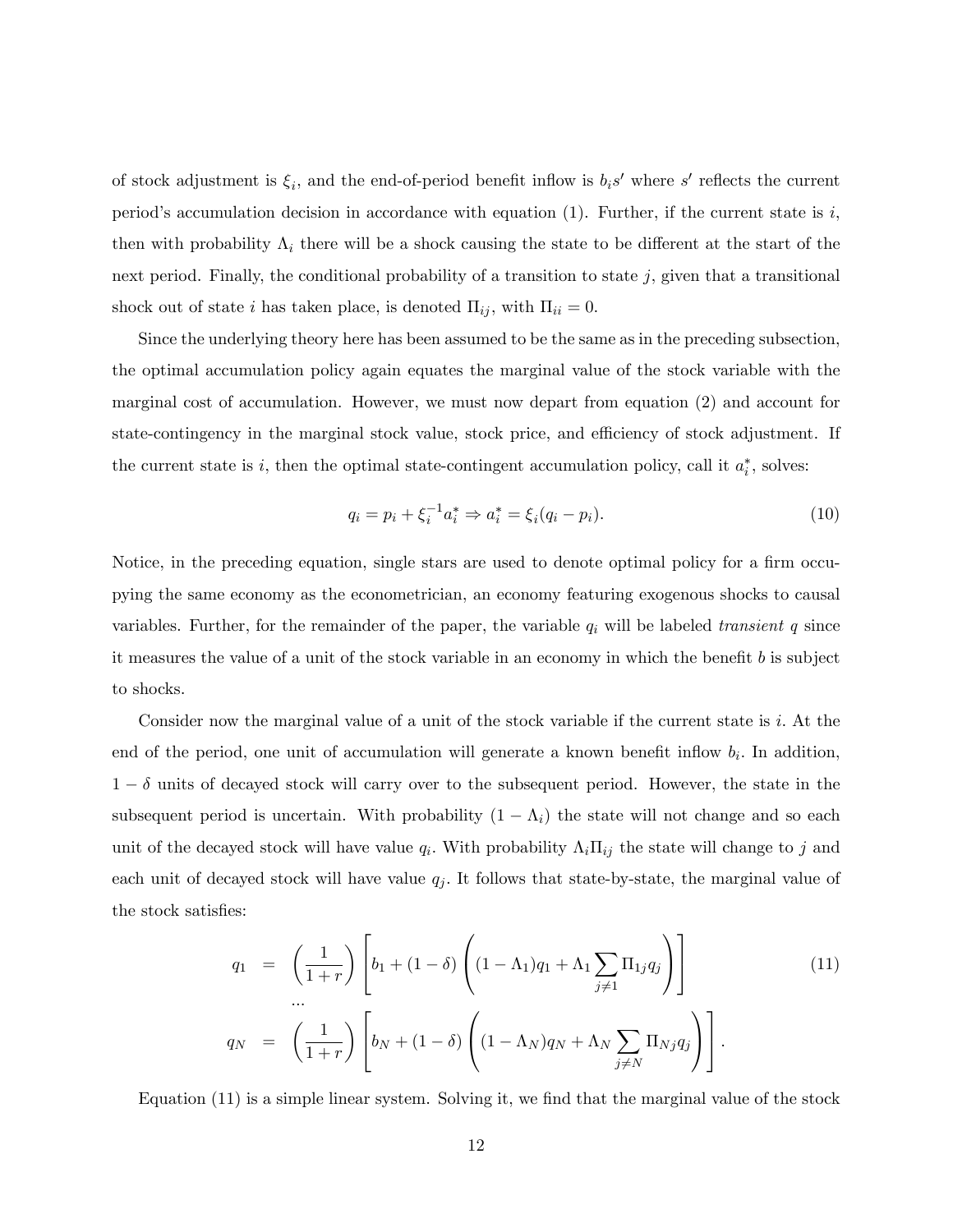state-by-state is:

$$
\begin{bmatrix} q_1 \\ \dots \\ q_N \end{bmatrix} = \begin{bmatrix} \mathbf{T}^{-1} \end{bmatrix} \begin{bmatrix} b_1 \\ \dots \\ b_N \end{bmatrix}
$$
 (12)

where  $T$  denotes the following *augmented transition matrix*:

$$
\mathbf{T} = \begin{bmatrix} r + \delta + (1 - \delta)\Lambda_1 & -(1 - \delta)\Lambda_1 \Pi_{12} & \dots & -(1 - \delta)\Lambda_1 \Pi_{1N} \\ -(1 - \delta)\Lambda_2 \Pi_{21} & r + \delta + (1 - \delta)\Lambda_2 & \dots & -(1 - \delta)\Lambda_2 \Pi_{2N} \\ \dots & \dots & \dots & \dots \\ -(1 - \delta)\Lambda_N \Pi_{N1} & -(1 - \delta)\Lambda_N \Pi_{N2} & \dots & r + \delta + (1 - \delta)\Lambda_N \end{bmatrix} .
$$
 (13)

Conveniently, the preceding linear system accounts for all shocks over time and also performs the necessary discounting.

In the special case in which the benefit flow only has two possible values, equation  $(12)$  can be written as:

$$
q_i = \frac{b_i}{r+\delta} + \frac{(1-\delta)\Lambda_i(b_j-b_i)}{(r+\delta)[r+\delta+(1-\delta)(\Lambda_i+\Lambda_j)]}.
$$
\n(14)

### II. Shock Responses and Causal Effects

This section describes the relationship between shock responses and causal effects. Conveniently, in contrast to the real-world environment confronting the econometrician, we here know the theoryimplied causal effects (equations  $(5)$  and $(7)$ ). Thus, we will be able to determine the conditions under which shock responses recover the sign and/or magnitude of the causal effects. Moreover, when there is indeed a wedge, we will be able to derive expressions allowing econometricians to back out the causal effect implied by a measured shock response.

### A. Defining Shock Responses

As discussed above, the econometrician occupies a stochastic economy where the firm's optimal state-contingent accumulation policy  $(a_i^*)$  is described by equation (10). The econometrician then relies on observed shock responses for causal inference. The shock response associated with a transition from state i to j is denoted  $SR_{ij}$ . We have:

$$
SR_{ij} \equiv a_j^* - a_i^*.\tag{15}
$$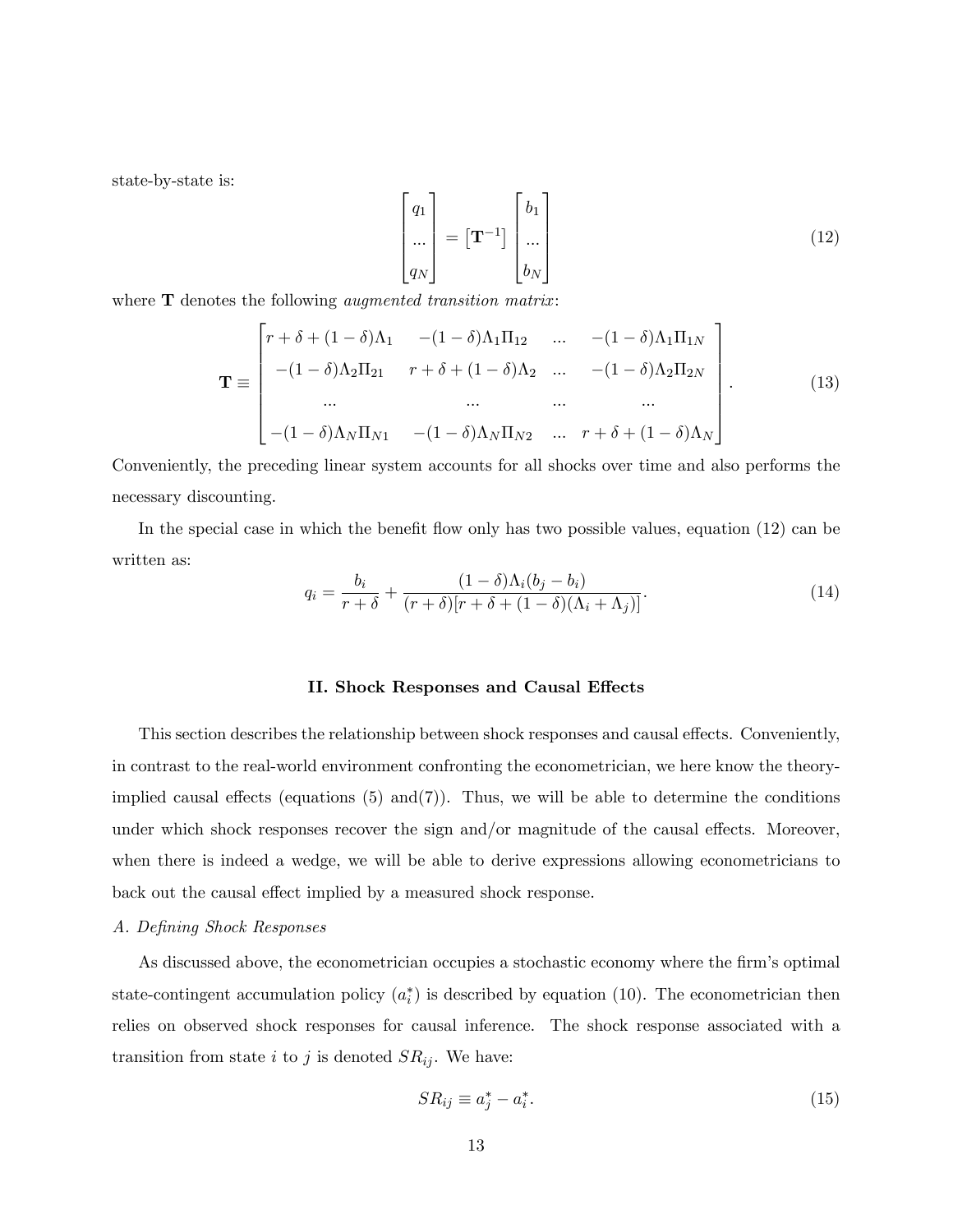Substituting the optimal policies from equation (10) into the preceding equation, it follows that the econometrician in the stochastic economy will observe the following respective shock responses:

$$
p : SR_{ij}^{p} = -\xi(p_j - p_i)
$$
  
\n
$$
\xi : SR_{ij}^{\xi} = (q - p)(\xi_j - \xi_i) = \left(\frac{b}{r + \delta} - p\right)(\xi_j - \xi_i).
$$
  
\n
$$
b : SR_{ij}^{b} = \xi(q_j - q_i).
$$
\n(16)

#### B. Inference: Shocks to Stock Variable Price and Adjustment Costs

It follows directly from equation (16)) that the shock responses observed by the econometrician are identical to the theory-implied causal effects (equation  $(7)$ ) associated with changes in the causal parameters related to the stock price and efficiency of stock adjustment. We thus have the following result.

**Proposition 1** With exogenous changes in either the price p of the stock, or exogenous changes in stock adjustment costs  $(\xi)$ , measured shock responses directly recover theory-implied causal effects regardless of the underlying stochastic process.

To understand the preceding result, some points are worth noting. First, since benefit inflows are, by assumption, linear in the stock variable, the amount of accumulation the firm chooses this period has no effect on the benefits provided by units of stock added in future periods. Second, in contrast to a real-options setting, in a neoclassical setup such as ours, stock accumulation this period has no effect on the feasibility of stock accumulation in future periods. Finally, since accumulation costs are, by assumption, linear-quadratic in  $a$ , the amount of accumulation the firm chooses this period has no effect on the cost of accumulation in future periods.

In such an environment, the firm can behave myopically when it evaluates paying the stock variable price or incurring adjustment costs. Thus, the law of motion for these variables becomes irrelevant to the firm's stock accumulation decision in the current period. By way of contrast, in Section VI it is shown that the law of motion does indeed become relevant for the interpretation of price shock responses if one instead considers a setting with concave benefits and zero adjustment costs. Thus, the preceding proposition is best viewed as a potentially useful identifying assumption, yet one that relies on strong functional form assumptions.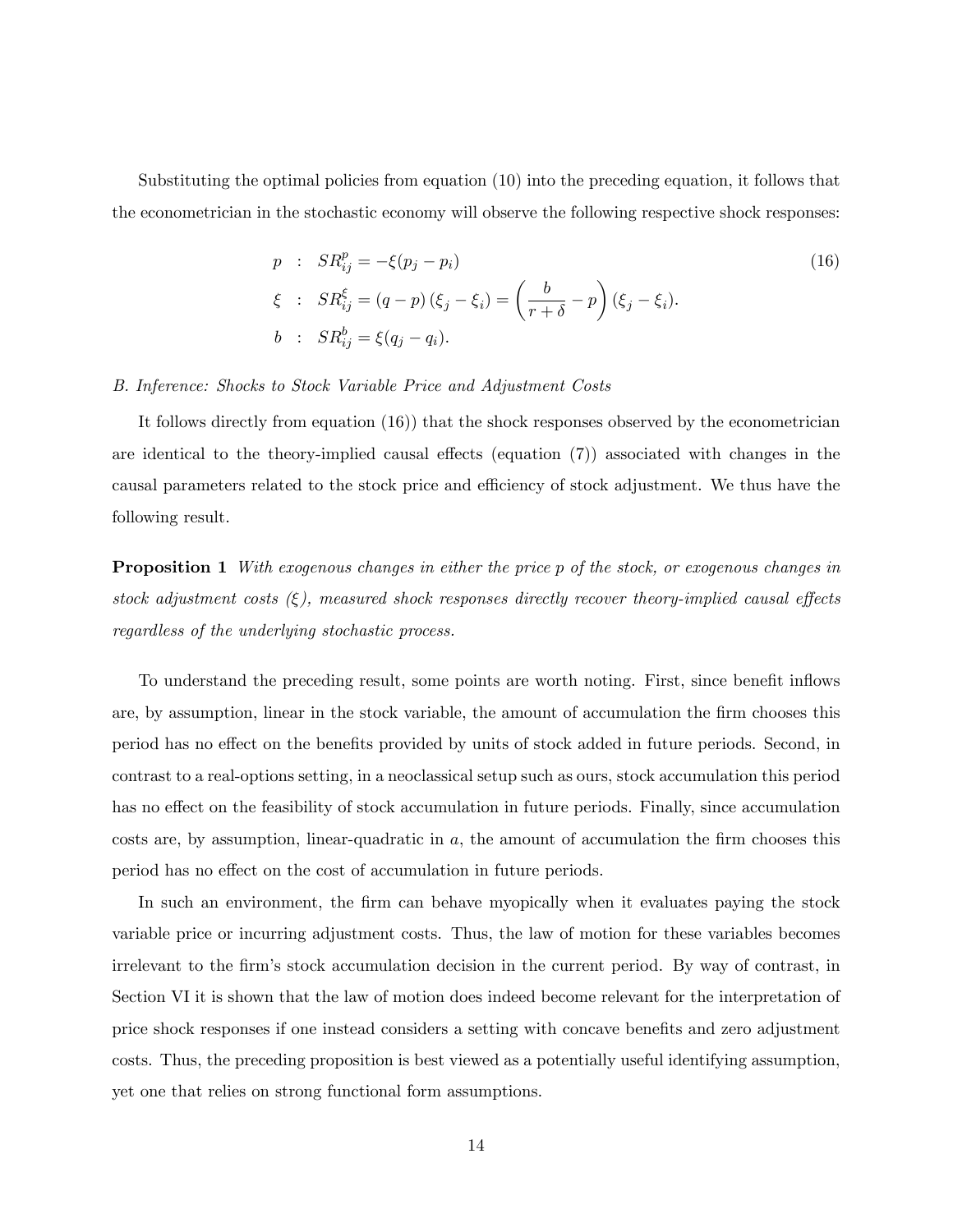#### C. Inference: Shocks to Intertemporal Benefit Flows

This subsection considers econometric inference in economies where there are shocks to the benefit variable *b*.

To begin the formal analysis, we note that theory-implied causal effects (equation  $(7)$ ) can be recovered from observed shock responses provided one has estimated the law of motion for the shocks. In particular, the following proposition provides the general mapping formula.

**Proposition 2** With exogenous shocks to the intertemporal benefit flow b, the ratio of causal effect to shock response is given by

$$
\frac{CE_{ij}^b}{SR_{ij}^b} = \frac{\xi(\Delta q_{\infty})}{\xi(\Delta q)} = \frac{(b_j - b_i)/(r + \delta)}{q_j - q_i}
$$
\n(17)

where  $q_i$  and  $q_j$  are determined by the law of motion for shocks per equation (12).

The preceding proposition describes a general algorithm for recovering causal effects from measured shock responses. Intuitively, in order to infer causal effects one must scale the observed shock response by the ratio of the change in permanent  $q_{\infty}$  (equation (3)) to the change in transient q (equation (12)). The key message delivered by the proposition is simple: Articulating/estimating the underlying stochastic process describing shocks is a necessary precursor for extracting their economic meaning. Section V provides an example of how to make Proposition 2 operational in applied settings.

As reflected in the preceding proposition, under the posited linear-quadratic technology, the adjustment cost parameter drops out of the bias ratio formula since both causal effects and shock responses are multiples of  $\xi$ . However, rearranging terms in the proposition, we see that bias, if measured as the difference between shock responses and causal effects increases linearly in  $\xi$ .<sup>6</sup> In particular, rearranging terms in the preceding proposition, we find:

$$
BIAS_{ij}^{b} \equiv SR_{ij}^{b} - CE_{ij}^{b} = \xi \left[ (q_j - q_i) - \frac{b_j - b_i}{r + \delta} \right].
$$
\n(18)

Intuitively, greater ease of stock adjustment  $(\xi)$  will magnify bias associated with the wedge between transient and permanent q:

<sup>&</sup>lt;sup>6</sup>Notice, transient q does not depend upon  $\xi$  under the posited linear-quadratic technology.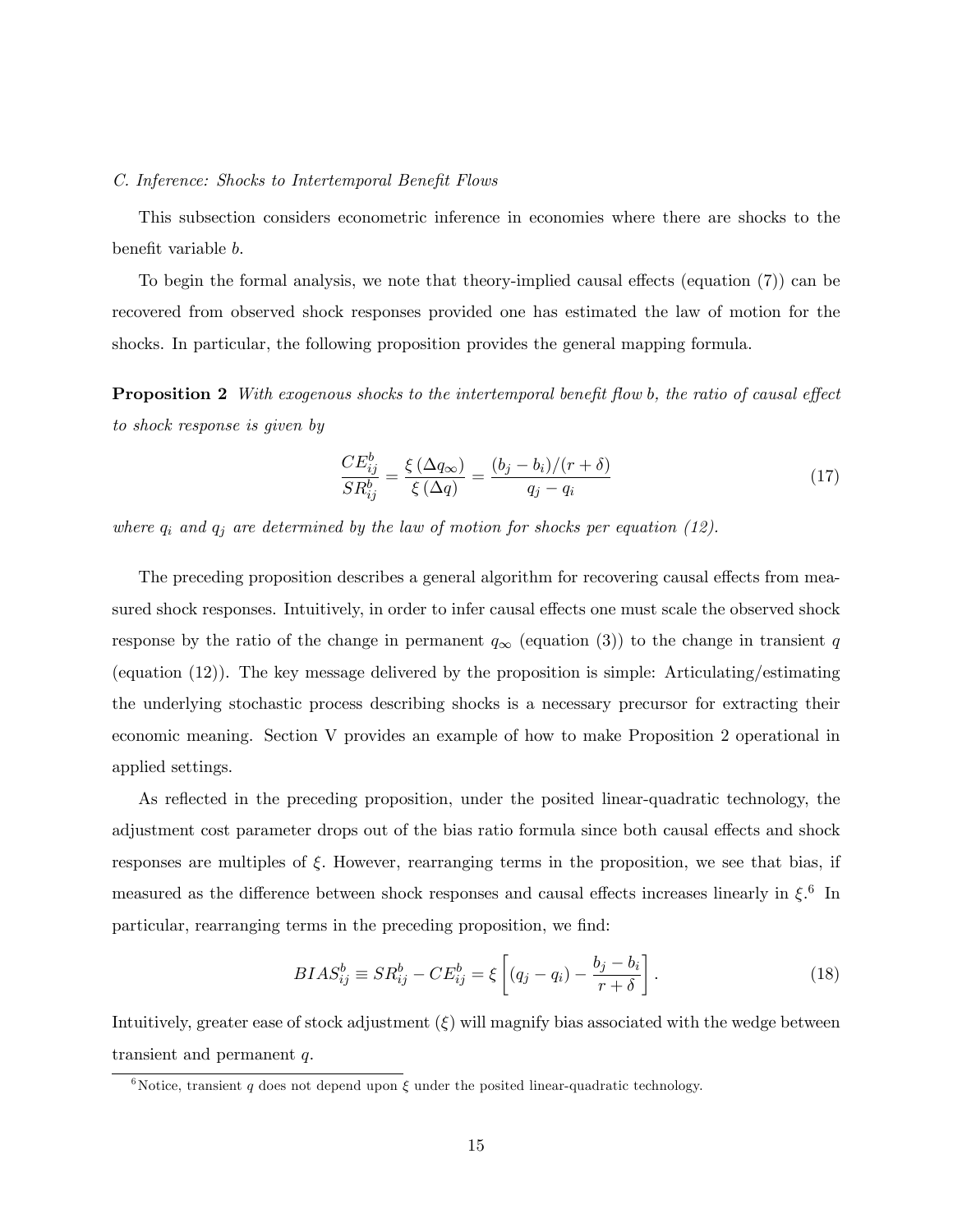The preceding proposition also sheds light on structural econometric work by Cummins, Hassett and Hubbard (CHH below) (1994) who offer an estimate, call it  $\hat{\xi}$ , of the ease of stock adjustment, which has true value  $\xi$ . If the shock generating process were known, equation (12) could be used to solve for the true shadow value of capital in each state. Exploiting equation (16), the true value of the ease of adjustment parameter could then be inferred from an observed shock response by solving:

$$
\xi = \frac{SR_{ij}^b}{q_j - q_i}.\tag{19}
$$

CHH impute shadow values of capital under the assumption that each tax change comes as a complete surprise and is viewed as being permanent. That is, the shadow value of capital in the preceding equation is treated as  $q_{\infty}$  as defined in equation (3). From equations (17) and (19) it follows that this imputation procedure delivers the parameter estimate

$$
\hat{\xi} = \frac{SR_{ij}^b}{q_{\infty}^j - q_{\infty}^i} = \underbrace{\frac{q_j - q_i}{(b_j - b_i)/(r + \delta)}}_{SR/CE} \underbrace{\frac{SR_{ij}^b}{q_j - q_i}}_{\xi} = \left(\frac{SR_{ij}^b}{CE_{ij}^b}\right) \times \xi. \tag{20}
$$

At an operational level, the preceding equation illustrates how all the results we present on the ratio of shock responses to causal effects have a direct mapping to structural parameter inference. In particular, the CHH imputation procedure yields biased estimates of the parameter  $\xi$ , capturing ease of stock adjustment, precisely when shock responses yield biased estimates of theory-implied causal effects. To illustrate the practical implications, consider instances where reduced-form approaches, relying on shock responses, produce downward biased estimates of causal effects  $(SR/CE \in (0, 1))$ . In those same instances, structural approaches, using the CHH imputation method, would produce downward biased estimates of the ease of stock adjustment. Econometricians using the former approach erroneously conclude the underlying causal theory is "second-order" while structural econometricians will erroneously conclude stock adjustment will be "sluggish" due to extremely high adjustment costs.

In many instances, the econometrician will not have sufficient information to utilize Proposition 2, which requires knowledge or estimation of the stochastic process for the shocks. Nevertheless, the econometrician may have a rough sense of the data generating process. Our objective in the remainder of this section is to provide useful take-aways in such settings. To begin, suppose econometric inference is to take place in a setting in which the benefit variable b can assume one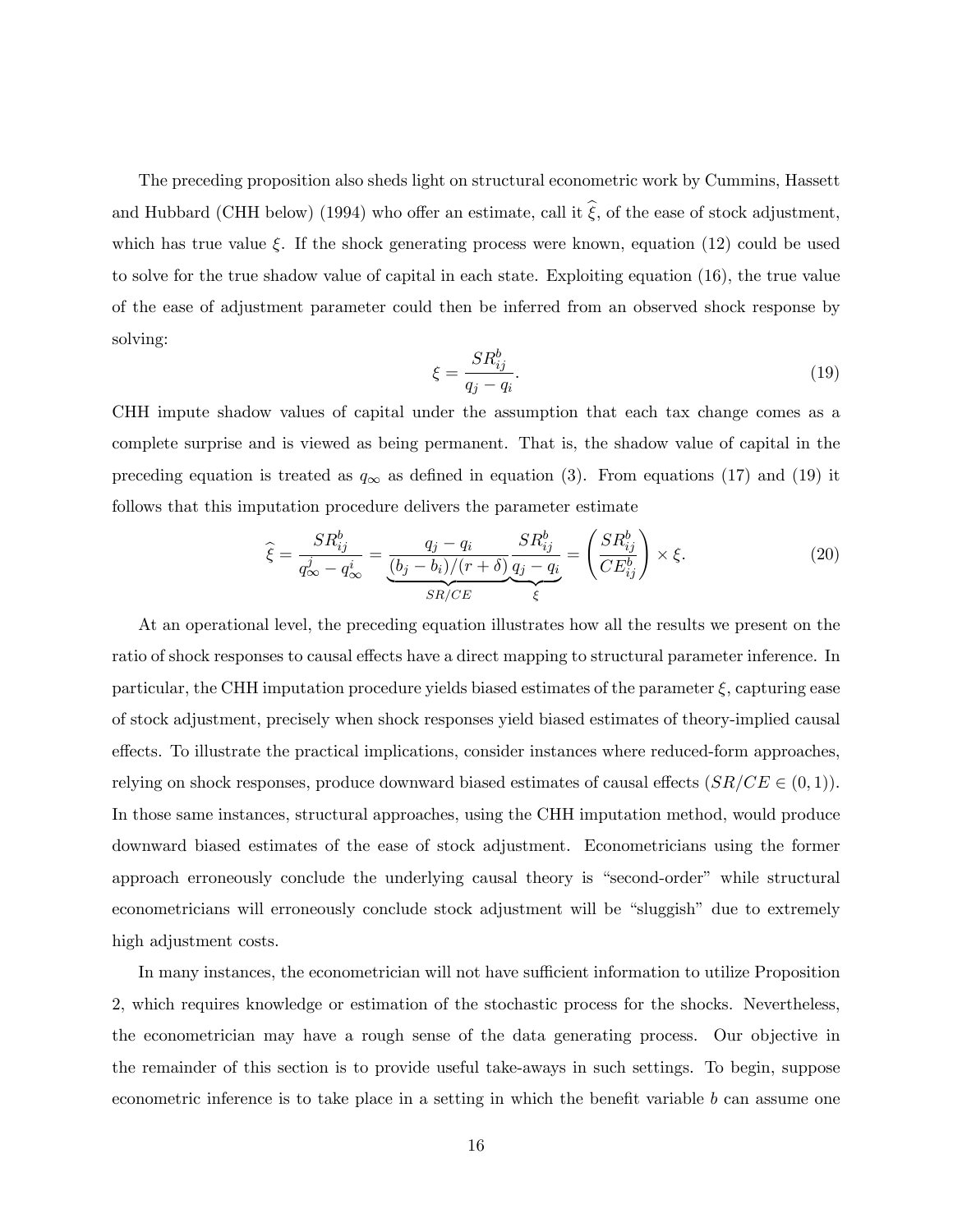of two possible values. For example, one might think of certain regulations as resulting in a binary flow of profits, e.g. a particular business practice or production input is either allowed or prohibited. Alternatively, one can think of mapping different genders and political parties into different values for pecuniary and non-pecuniary benefits. Substituting the binary shadow value formula from equation (14) into equation (20), we obtain the following proposition.

**Proposition 3** If the benefit variable is binary, with  $b \in \{b_i, b_j\}$ , the causal effect implied by an observed exogenous shock response is given by

$$
CE_{ij}^{b} = SR_{ij}^{b} \times \left[1 - \frac{(1 - \delta)(\Lambda_i + \Lambda_j)}{r + \delta + (1 - \delta)(\Lambda_i + \Lambda_j)}\right]^{-1},
$$
  
with  $sgn(CE_{ij}^{b}) = sgn(SR_{ij}^{b})$  and  $|CE_{ij}^{b}| > |SR_{ij}^{b}|$  if  $\Lambda_i + \Lambda_j > 0$ .

Notice, the preceding proposition shows that if b is a binary random variable, there is always bias, and this bias takes the form of attenuation. That is, in binary settings, shock responses necessarily have the same sign as the theory-implied causal effect but are smaller in absolute value. This result should be of comfort for those researchers who care primarily about whether the sign of a shock response is consistent with the underlying theory-implied comparative statics.

On the other hand, if the goal is to estimate economic magnitudes, as is necessary for policy analysis, or if the goal is assessing whether particular theories are "first-order," then Proposition 3 raises important concerns. After all, the proposition implies that attenuation bias will be quite severe even in settings with low shock probabilities. As an example, suppose the econometrician inhabits an economy with  $r = 2.5\%$  and  $\delta = 7.25\%$ , our baseline parameter assumptions. This real interest rate assumption follows Hennessy and Whited (2004) while the assumed depreciation rate reflects an average of 0 for non-decaying stock variables and the  $14.5\%$  depreciation rate assume by Hennessy and Whited for real capital stocks. In this case, attenuation bias exceeds one-half the causal effect if the shock probability  $(\Lambda)$  exceeds 5.26%.

Moving beyond binary settings, suppose b can take on  $N \geq 2$  possible values and that all potential transition-to states are equally likely. That is, transitions are uniformly distributed in the sense that  $\Pi_{ij} = 1/(N - 1)$  for all  $i \neq j$ . Suppose also that the shock probability is the same for all N states  $(\Lambda_i = \Lambda$  for all i). As shown in the appendix, the next proposition follows from applying equation (12) to this stochastic process.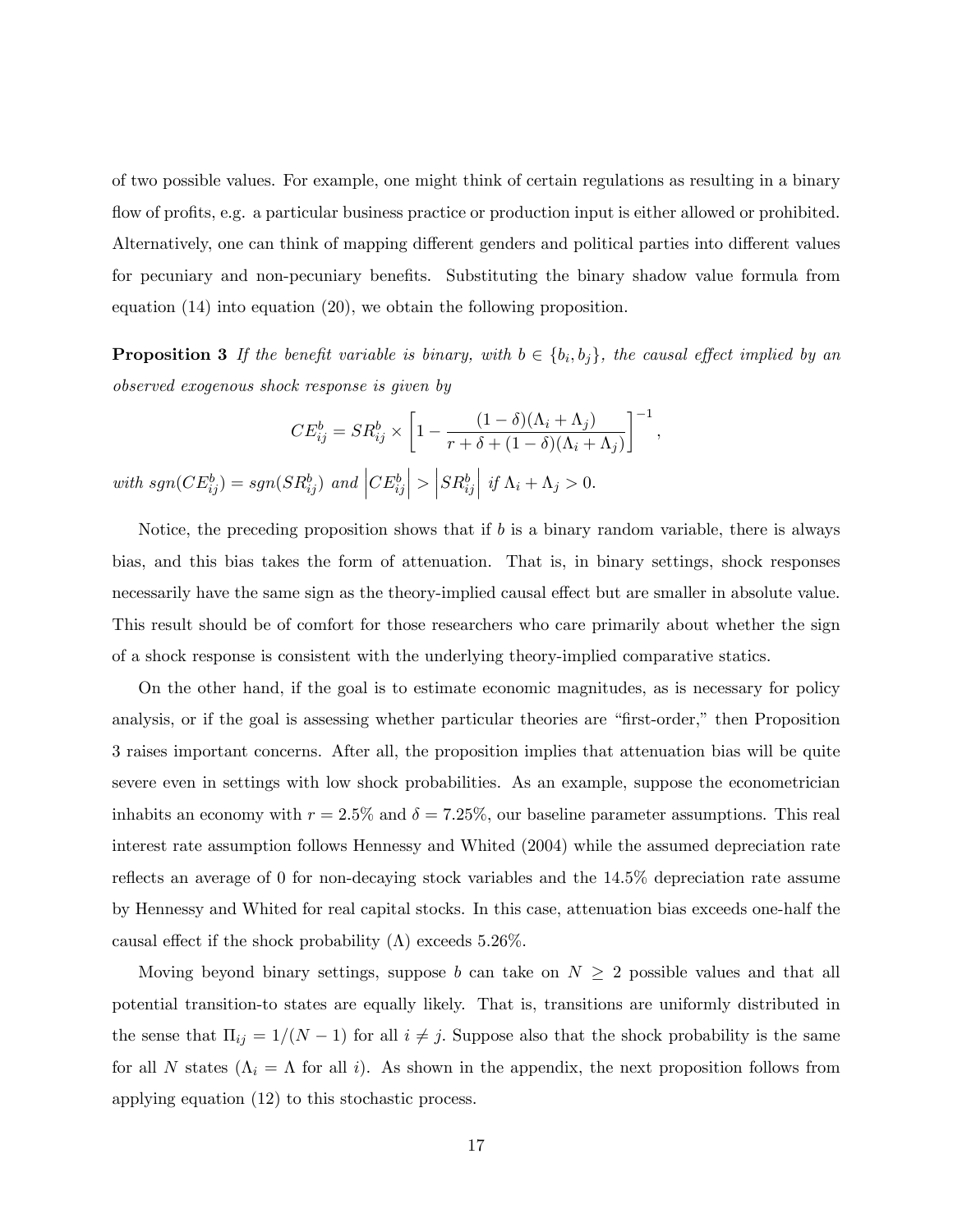**Proposition 4** If the shock probability is a constant  $\Lambda$  for all N possible states and shocks are uniformly distributed with  $\Pi_{ij} = 1/(N - 1)$  for all  $i \neq j$ , then the causal effect implied by an observed shock response is given by

$$
CE_{ij}^{b} = SR_{ij}^{b} \times \left[1 - \frac{(1 - \delta)\Lambda N/(N - 1)}{r + \delta + (1 - \delta)\Lambda N/(N - 1)}\right]^{-1}
$$
  

$$
(CE_{ij}^{b}) = sgn(SR_{ij}^{b}) \text{ and } \left|CE_{ij}^{b}\right| > \left|SR_{ij}^{b}\right| \text{ if } \Lambda > 0.
$$

with  $sgn$ 

The preceding proposition shows that if there is a common shock probability and transitions are uniformly distributed, then there is necessarily bias, and this bias features attenuated shock responses relative to causal effects. Here too, the implied attenuation bias is quite severe. To illustrate, suppose the econometrician inhabits an economy with  $r = 2.5\%$  and  $\delta = 7.25\%$ . And suppose there are 10 possible states. In this case, the absolute value of the shock response will be less than one half that of the causal effect if the shock probability exceeds 9.47%.

As a second example of the preceding proposition, suppose the shock probability is  $\Lambda = (N - \mathbb{R})$  $1/N$ . In this particular case, the next period state is an i.i.d. random variable with each state, including the present state, occurring with probability  $1/N$ . Here the absolute value of the causal effect will be an order of magnitude larger than that of the shock response, with  $CE = SR(1 +$  $r$ / $(r + \delta)$ . In fact, this is just an example of a more general relationship. To see this, note that if the benefit flow is an i.i.d. random variable, transient  $q$  can be expressed as:

$$
q_i = \frac{b_i + (1 - \delta)\mathbb{E}[b]/(r + \delta)}{1 + r}.
$$
\n
$$
(21)
$$

;

Computing the implied ratio of shock responses to causal effects (equation  $(17)$ ), and rearranging terms, we have the following proposition.

**Proposition 5** If the benefit flow b is an i.i.d. random variable, then the causal effect implied by an observed shock response is given by

$$
CE_{ij}^{b} = SR_{ij}^{b} \times \frac{1+r}{r+\delta},
$$

with  $sgn(CE_{ij}^b) = sgn(SR_{ij}^b)$  and  $|CE_{ij}^b$  $\Big| > \Big|SR_{ij}^b$  $\Big\}$ .

The preceding proposition shows that with i.i.d. shocks to the benefit flow, there will be attenuation bias. Moreover, this bias will be very severe. Intuitively, with i.i.d. shocks, the current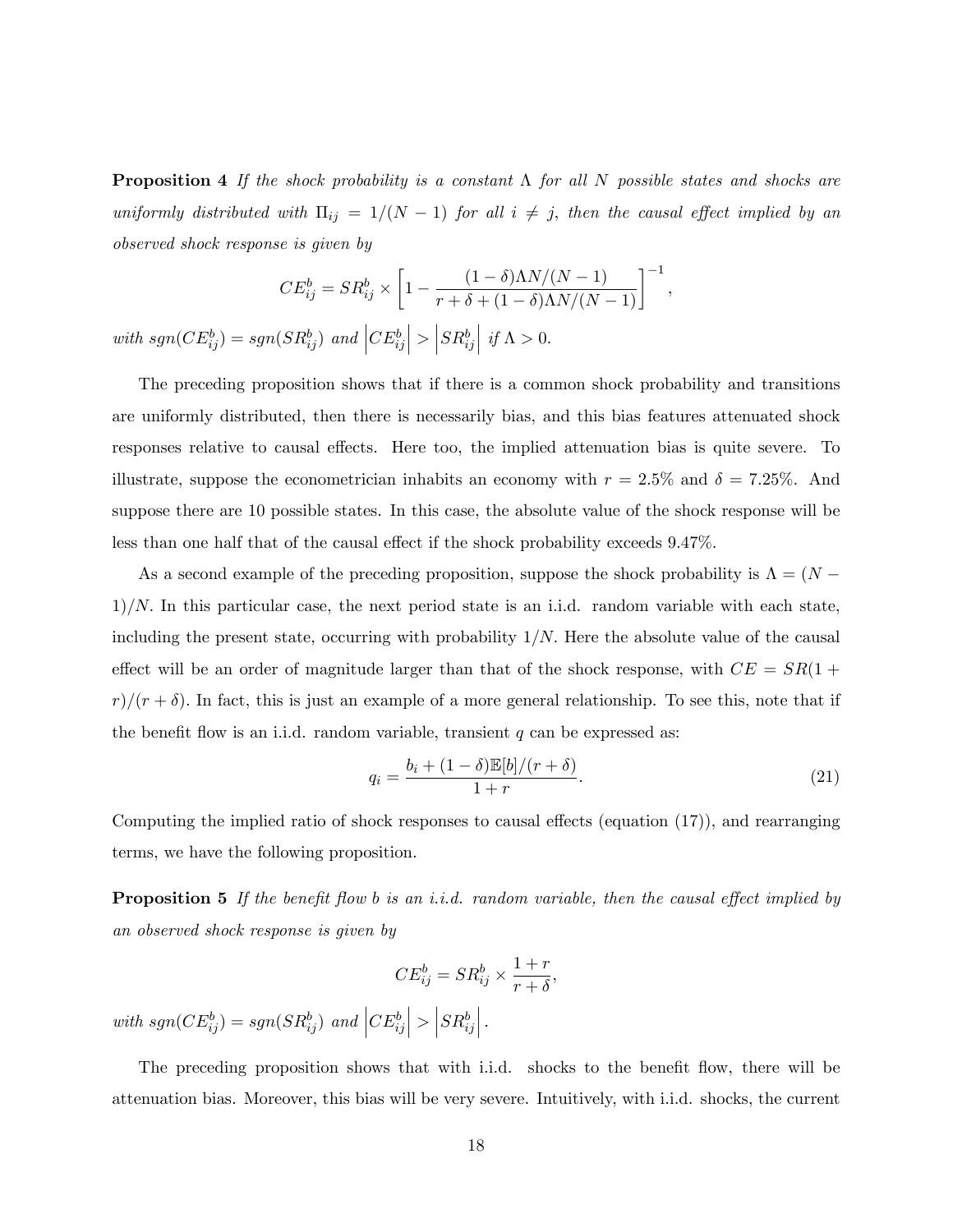period's flow of benefits will constitute a relatively small fraction of the total shadow value. For example, if  $r = 2.5\%$  and  $\delta = 7.25\%$ , then the causal effect will be more than ten times the shock response.

Consider next the case of unanticipated temporary changes to the flow of benefits. In particular, assume state i has the property that the probability of a transition out of that state  $(\Lambda_i)$  is infinitesimal, which implies  $q_i \approx q_\infty^i$ . However, we place no restriction on this state's conditional transition-to probabilities, e.g. one can assume  $\prod_{ik} > 0$  for all  $k \neq i$ . Suppose also that the potential transition-to state j has the property that if a transition from  $b_i$  to  $b_j$  occurs, the change will be "temporary" in the sense that the benefit variable can only revert back to its initial value  $b_i$  without transitioning to any other state. We then have the following proposition.

**Proposition 6** Suppose an observed transition from state i to state j was unanticipated and temporary, with  $\Lambda_i$  infinitesimal and  $\Pi_{ji} = 1$ . Then the causal effect implied by the observed shock response is

;

$$
CE_{ij}^{b} \approx SR_{ij}^{b} \times \left[1 - \frac{(1 - \delta)\Lambda_{j}}{r + \delta + (1 - \delta)\Lambda_{j}}\right]^{-1}
$$
  
with  $sgn(CE_{ij}^{b}) = sgn(SR_{ij}^{b})$  and  $|CE_{ij}^{b}| > |SR_{ij}^{b}|$ .

A few points are worth noting regarding the previous proposition. First, although the proposition labels the transition from state i to state j as temporary, since  $\Pi_{ji} = 1$ , the proposition actually holds regardless of the expected state j occupation time  $\Lambda_j^{-1}$ . Second, the bias here is identical in form to the bias in the case of binary shocks, as described in Proposition 3. In particular, again the shock response will have the correct sign but with an attenuated absolute value. Finally, this bias can be severe even if the probability of shocks is small. For example, if  $r = 2.5\%$  and  $\delta = 7.25\%$ , then the shock response is less than one-half the causal effect if the shock probability  $\Lambda_j$  is greater than 10.5%.

Having just analyzed the case of unanticipated temporary shocks, we turn finally to a characterization of bias in the case of partially anticipated permanent shocks. We have the following result.

**Proposition 7** Suppose state i is such that any shock to the benefit flow b will be permanent. If the realized transition is from  $b_i$  to  $b_k$ , then the causal effect implied by the observed shock response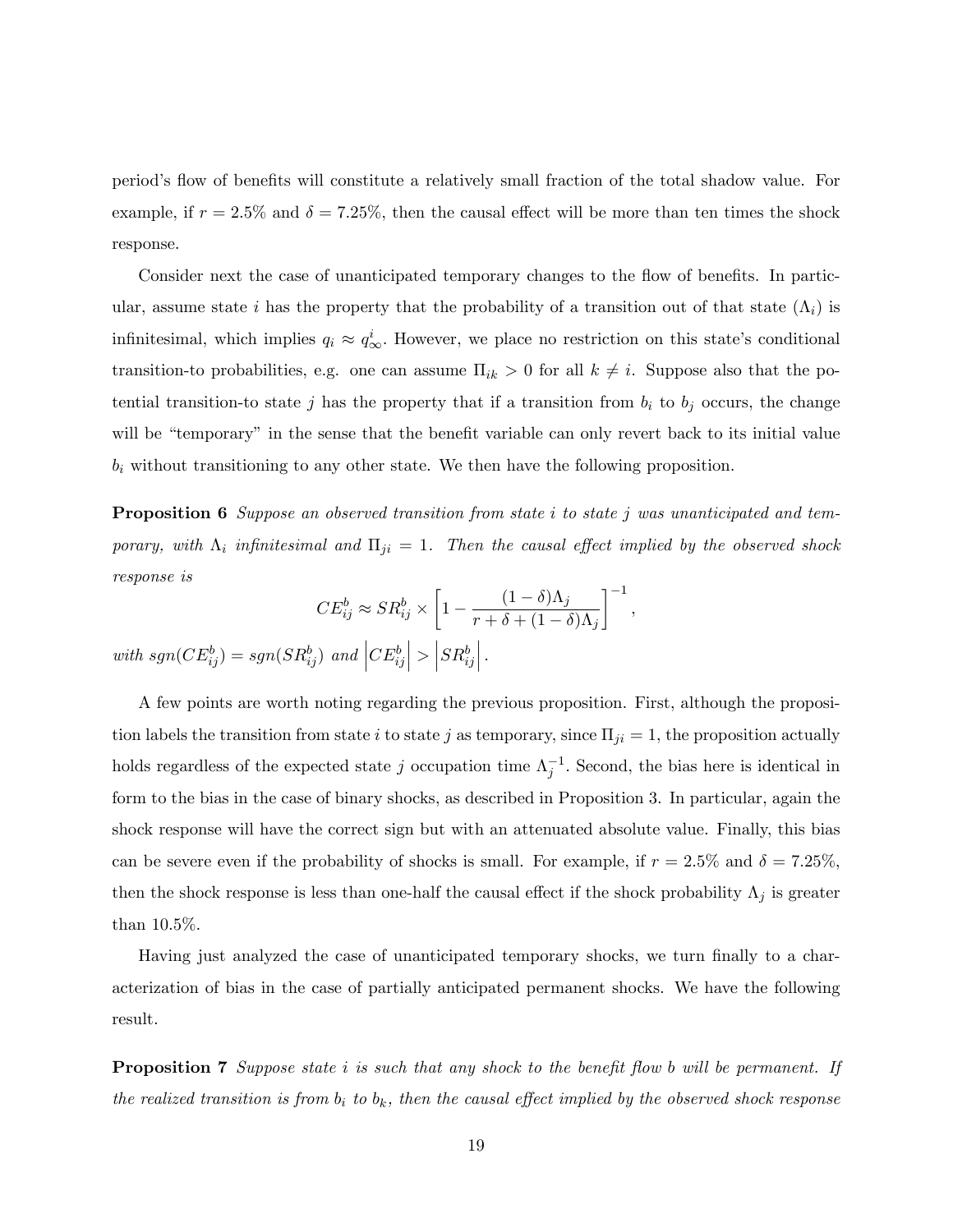is given by

$$
CE_{ik}^{b} = SR_{ik}^{b} \times \left[1 - \left[1 + \Lambda_i^{-1} \left(\frac{r+\delta}{1-\delta}\right)\right]^{-1} \frac{\sum_{j \neq i}^{Expected Change}}{\underbrace{b_k - b_i}_{Realized Change}}\right]^{-1}
$$

:

The preceding proposition has a number of important implications. First, note that if the expected change in the causal variable is zero, then the observed shock response is equal to its corresponding causal effect. However, if the expected change is not zero, the shock response is necessarily a biased estimator of the theory-implied causal effect. Most importantly, from Proposition 7 it follows that with permanent shocks, there can be attenuation bias, overshooting, and sign reversals. In particular, we have the following corollary delineating bias regions.

**Corollary.** Suppose state i is such that any shock to the benefit flow b will be permanent, with the conditional expectation of the change not equal to zero. Then the sign and magnitude of the wedge between causal effects and the shock response depends on the realized value  $b_k$ . If the expected change was positive, then

$$
b_k - b_i \leq 0 \Rightarrow SR_{ik} < CE_{ik} < 0
$$
\n
$$
b_k - b_i \in \left( 0, \frac{\sum_{j \neq i} \Pi_{ij} (b_j - b_i)}{1 + \Lambda_i^{-1} \left( \frac{r + \delta}{1 - \delta} \right)} \right) \Rightarrow SR_{ik} < 0 < CE_{ik}
$$
\n
$$
b_k - b_i \geq \frac{\sum_{j \neq i} \Pi_{ij} (b_j - b_i)}{1 + \Lambda_i^{-1} \left( \frac{r + \delta}{1 - \delta} \right)} \Rightarrow 0 \leq SR_{ik} < CE_{ik}.
$$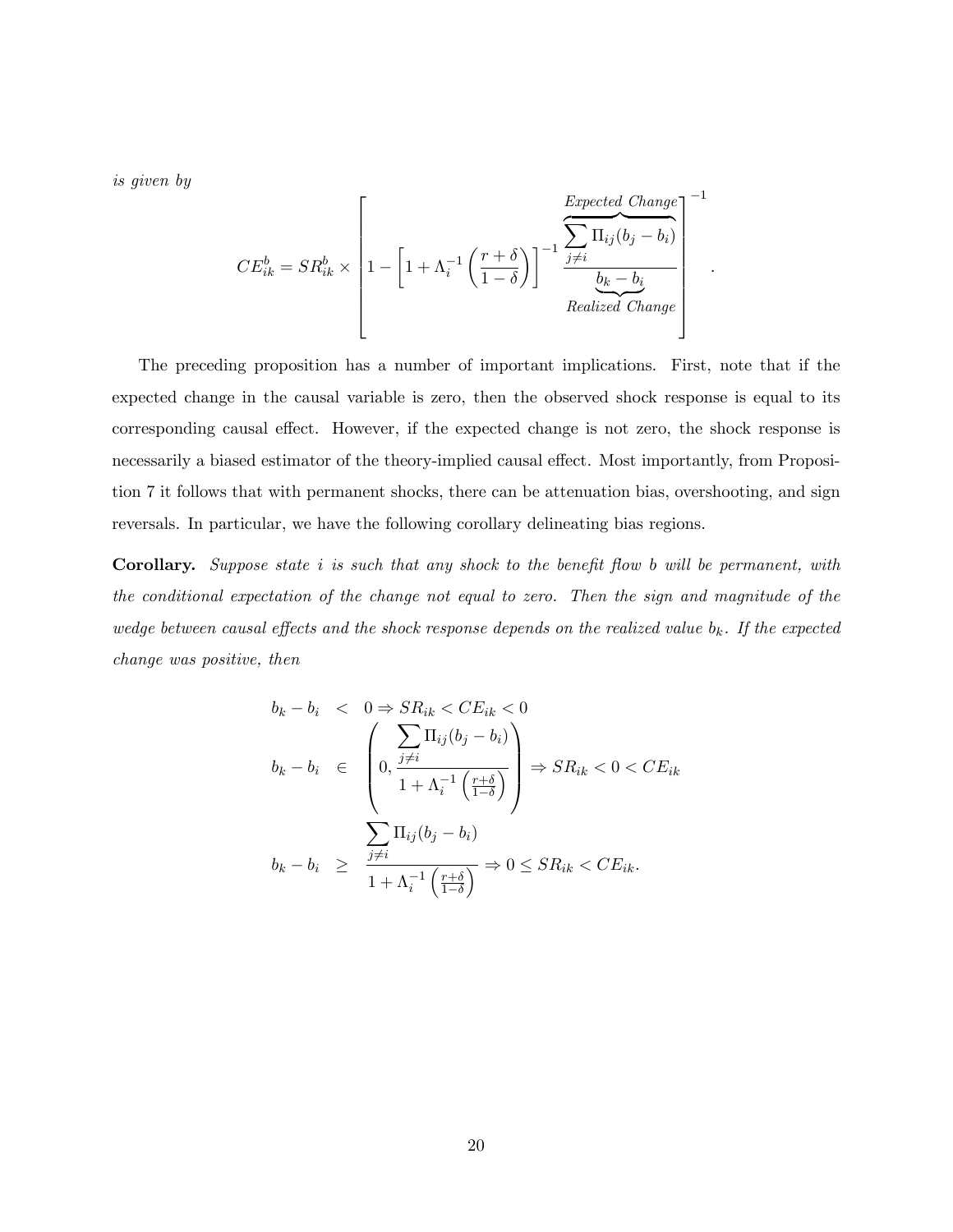If the expected change was negative, then

$$
b_k - b_i > 0 \Rightarrow SR_{ik} > CE_{ik} > 0
$$
  
\n
$$
b_k - b_i \in \left( \frac{\sum_{j \neq i} \Pi_{ij} (b_j - b_i)}{1 + \Lambda_i^{-1} \left( \frac{r + \delta}{1 - \delta} \right)}, 0 \right) \Rightarrow SR_{ik} > 0 > CE_{ik}
$$
  
\n
$$
b_k - b_i \le \frac{\sum_{j \neq i} \Pi_{ij} (b_j - b_i)}{1 + \Lambda_i^{-1} \left( \frac{r + \delta}{1 - \delta} \right)} \Rightarrow 0 \ge SR_{ik} > CE_{ik}.
$$

The intuition for the corollary is as follows. Consider, say, a setting in which the conditional expectation of the change in b was positive. If the realized change is negative, the shock response will have the correct (negative) sign but will overshoot the causal effect in absolute value terms. Heuristically, an objectively bad shock becomes a terrible shock if the expected shock was positive. If instead the realized shock involved a large increase in b, the shock response will have the correct positive sign but be biased downwards. Heuristically, objectively great news becomes good news if positive news was expected. Finally, if the realized shock entails a sufficiently small (relative to expectations) increase in b, the shock response will actually have the wrong sign. Heuristically, an objectively good shock becomes a bad shock if a better shock had been expected.

The corollary allows one to readily compute the ex ante probability of the various biases, attenuation, overshooting, and sign reversals, depending on the probability of a shock, the probability distribution of shocks, the discount rate, and the rate of stock decay. One simply needs to compute the probability of the shock falling into the respective bias regions described in the corollary.

To illustrate, suppose  $r = 2.5\%$  and  $\delta = 7.25\%$ . Suppose also that a shock is viewed as relatively unlikely, with  $\Lambda_i = 20\%$ , with any change in b being uniformly distributed on [-0.15, 0.85]. It follows from the corollary that the shock response will overshoot the causal effect if the realized change is negative, a change that occurs with probability 15%. For positive shocks in the interval [0,0.23], the shock response will actually be negative. That is, there is a 23% probability of the shock response having the wrong sign. Finally, for the remaining 62% of potential shock realizations, the shock response will undershoot the causal effect.

Continuing with the preceding example, Figure 1 plots the ratio of shock response to causal effect under alternative depreciation rates of  $0\%$ ,  $7.25\%$ , and  $14.5\%$ . In all cases, the shock response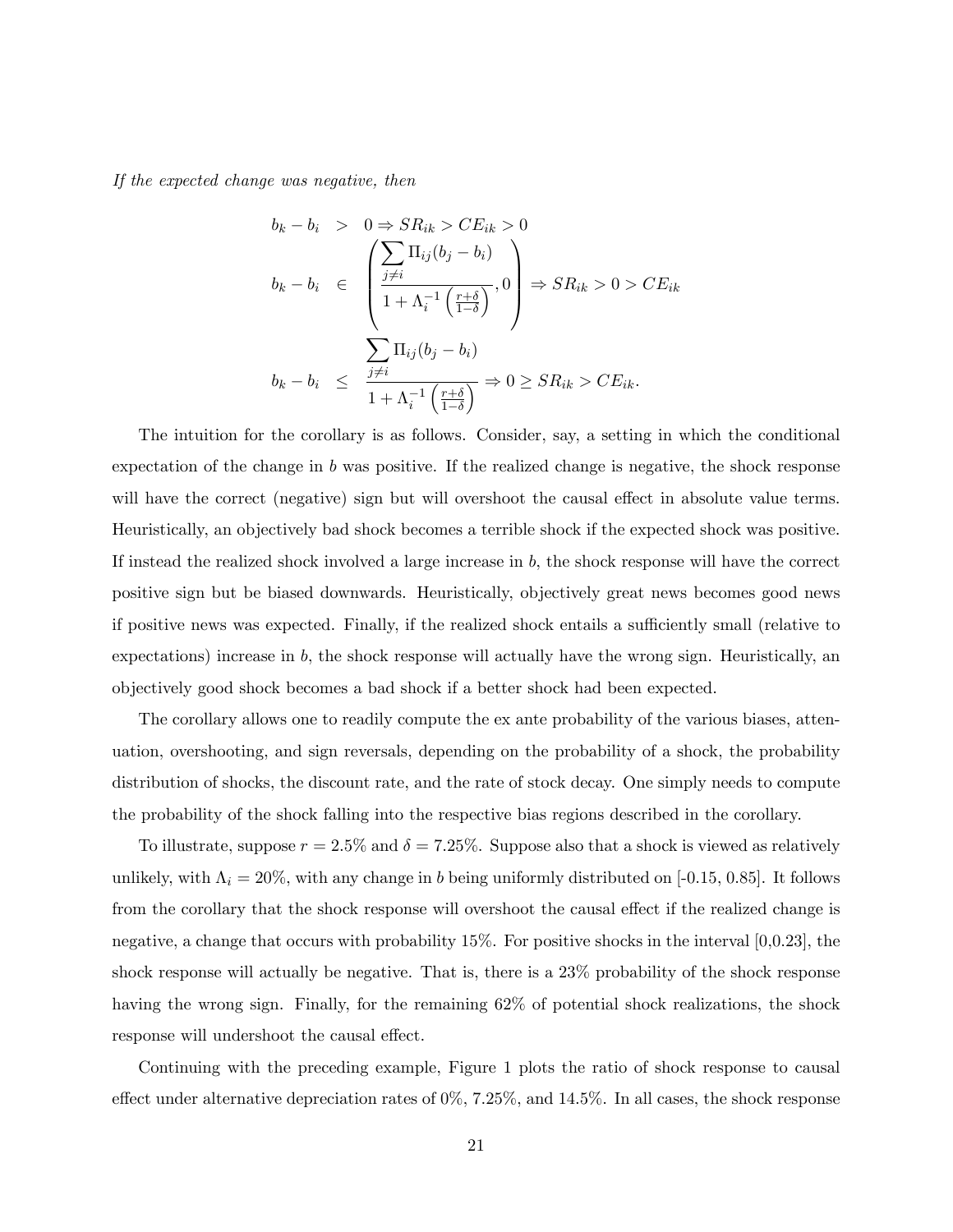differs from the causal effect, with overshooting for negative shocks, undershooting for sufficiently large positive shocks, and incorrect signs for small positive shocks. Consistent with the corollary, the measure of the sign reversal region decreases with the depreciation rate, implying the problem of sign reversals is less severe for shorter-lived assets.

### III. Identifying Assumptions

In the preceding section it was shown that empirically observed responses to exogenous shocks to the intertemporal benefit flow variable  $b$  will not generally recover the theory-implied causal effect. In fact, it was shown that shock responses do not even necessarily have the same sign as the causal effect. However, a general correction algorithm was provided (Proposition 2), along with specific correction formulae for binary settings (Proposition 3), transient uniformly distributed shocks (Proposition 4), i.i.d. shocks (Proposition 5), unanticipated temporary shocks (Proposition 6), and anticipated permanent shocks (Proposition 7). The objective of this section is to provide empiricists with a set of identifying assumptions that would need to be demonstrated beyond exogeneity, ensuring shock responses are equal in magnitude or sign to theory-implied causal effects.

One expects shock responses to approximate causal effects if the shock process features almost completely unanticipated changes that are nearly-permanent. Indeed, we have the following proposition.

**Proposition 8** In the limit as all shock probabilities tend to zero, each measured shock response converges to its respective causal effect.

The preceding result provides a formal justification for the invocation of "unexpected and permanent shocks" as an identifying assumption for the recovery of theory-implied causal effects. However, it suffers from some practical limitations. First, natural experiments exploiting rare events must be truly short in supply. A second problem associated with claiming to exploit a permanent shock is that one tends to be interested in analyzing a given historical shock response with an eye to making forecasts of future shock responses or with the goal of setting policy optimally in the future, which contradicts the notion that the observed shock is permanent. Conveniently, we have the following alternative identifying assumption.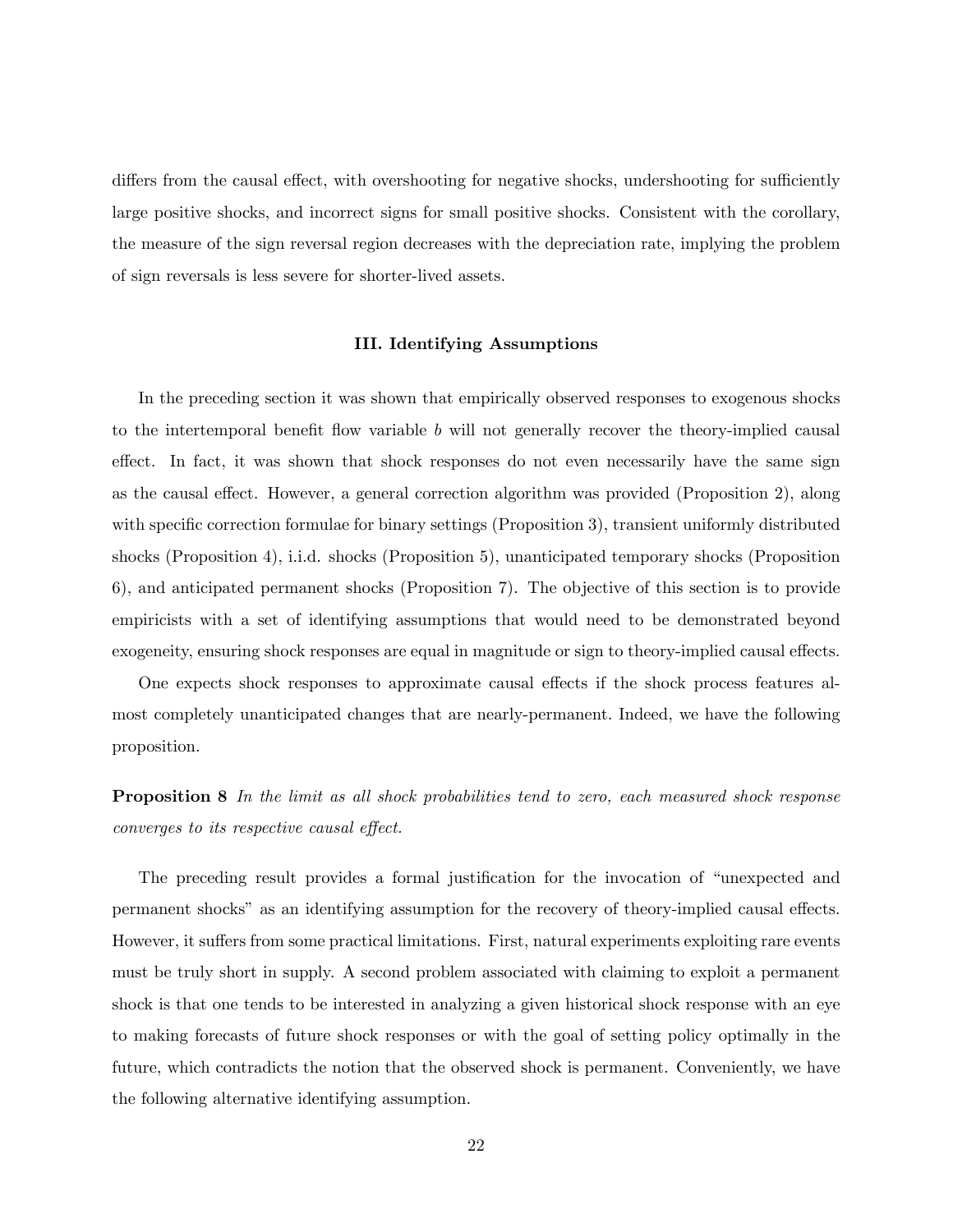**Proposition 9** The necessary and sufficient condition for shock responses to equal causal effects for each possible jump in the intertemporal benefit flow is that b is a martingale: the best state  $(1)$ and worst state (N) must be absorbing, with remaining states being absorbing or featuring mean-zero changes.

To provide intuition for the preceding proposition it is convenient to express the value of a unit of stock as the discounted value of the expected flow of benefits it provides. Under the martingale assumption, this value can be written as:

$$
q_i = \sum_{t=1}^{\infty} \left(\frac{1}{1+r}\right)^t (1-\delta)^{t-1} \{\mathbb{E}_0[b(t)|b(0) = b_i]\}
$$
  
= 
$$
\sum_{t=1}^{\infty} \left(\frac{1}{1+r}\right)^t (1-\delta)^{t-1} b_i
$$
  
= 
$$
\frac{b_i}{r+\delta}.
$$
 (22)

The second line in the preceding equation holds under the assumption that the benefit flow is a martingale. Effectively, with the martingale assumption, the shadow value of the stock capitalizes the current state as if it will last forever. And this holds before each shock and after each shock. Thus, at each point in time the firm acts as if the current state will last forever despite knowing it will not. In such environments, the econometrician can directly recover causal effects from shock responses–and this is true even if shocks occur frequently. Effectively, under the martingale assumption, transient q is equivalent to permanent  $q_{\infty}$  period-by-period, so that accumulation would be identical across the stochastic and non-stochastic economies.

In some cases, an empiricist may be interested in the more limited objective of avoiding the possibility of a shock response having a different sign than the theory-implied causal effect. A description of identifying assumptions ensuring against sign reversals is therefore worthwhile. Recall, we have derived a number of such sign-identification conditions above. We offer now an alternative sufficient condition for avoiding sign reversals.

Since  $b_j > b_i$  for all  $j < i$ , and accumulation is increasing in q, a sufficient condition for the absence of sign reversals is  $q_j \ge q_i$  for all  $j < i$ . This will necessarily be true under *stochastic* monotonicity: For all  $j \neq i$  and  $\widehat{b} \in \{b_1, ..., b_N\}$ ,

$$
b_j > b_i \Rightarrow
$$
 Pr  $\left[b_{t+1} \leq \hat{b} | b_t = b_j\right] \leq$  Pr  $\left[b_{t+1} \leq \hat{b} | b_t = b_i\right]$ .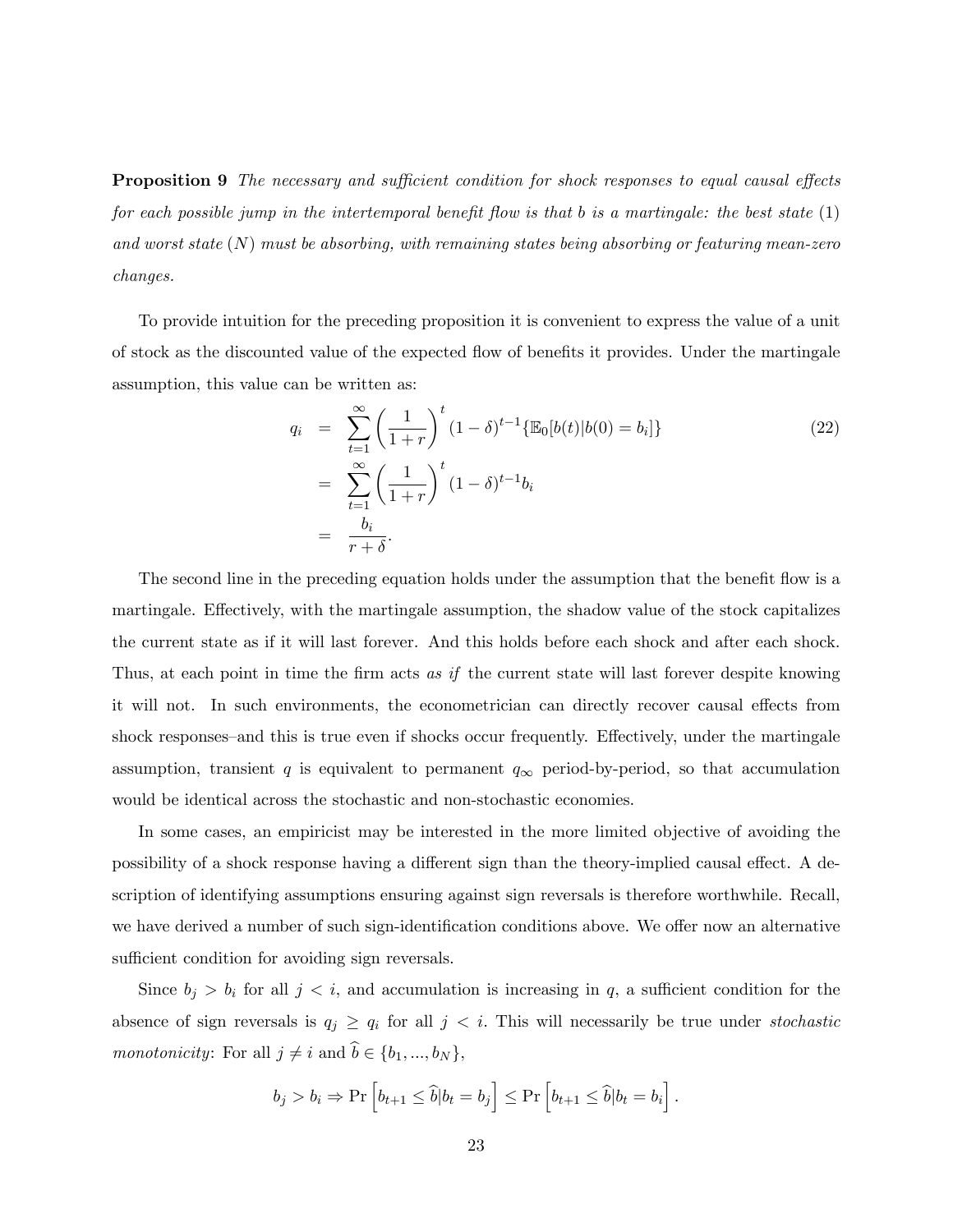That is, under stochastic monotonicity, if  $b_j > b_i$ , then the distribution of future states conditional upon current state  $b_j$  is first order stochastic dominant to the distribution conditional upon current state  $b_i$ . In practice, applied researchers might advance a verbal plausibility argument in defense of a stochastic monotonicity assumption. More formally, Lee, Linton and Whang (2009) offer a test statistic for assessing the null hypothesis of stochastic monotonicity given an observed time-series. Alternatively, given an estimated Markov transition matrix, Keilson and Kester (1977) present necessary and sufficient conditions for stochastic monotonicity. Finally, as shown by Keilson and Kester, a number of common processes are stochastically monotone, such as random walks with absorbing or impenetrable boundaries.

The following proposition summarizes the conditions we have derived for the avoidance of sign reversals, but insufficient for correct identification of causal effect magnitudes.

**Proposition 10** For changes in the intertemporal benefit flow b, the shock response has the same sign as the causal effect if: the benefit flow is binary (Proposition 3); shocks are transient and uniformly distributed (Proposition 4); shocks are i.i.d. (Proposition 5); the shock is unanticipated and temporary (Proposition 6); or the benefit process is stochastically monotone. If shocks are permanent with non-zero expected changes, sufficient conditions for the avoidance of sign reversals are that the realized change differs in sign from the expected change or that the realized change is equal in sign but not less than the expected change (Proposition 7).

### IV. External Validity and Extrapolation

Up to this point attention has been confined to determining the relationship between measured shock responses and causal effects. This section considers the related question of how observed shock responses can be extrapolated. In particular, we first consider how an observed shock response in a specific economy can be used to forecast future shock responses in that same economy. Next, we consider how an observed shock response in a given economy can be used to forecast future shock responses in an otherwise identical economy endowed with a different shock generating process.

#### A. Challenges to External Validity

An observation following directly from the model is that it is not generally valid to use the shock response in one economy to forecast the shock response in another economy. This argument holds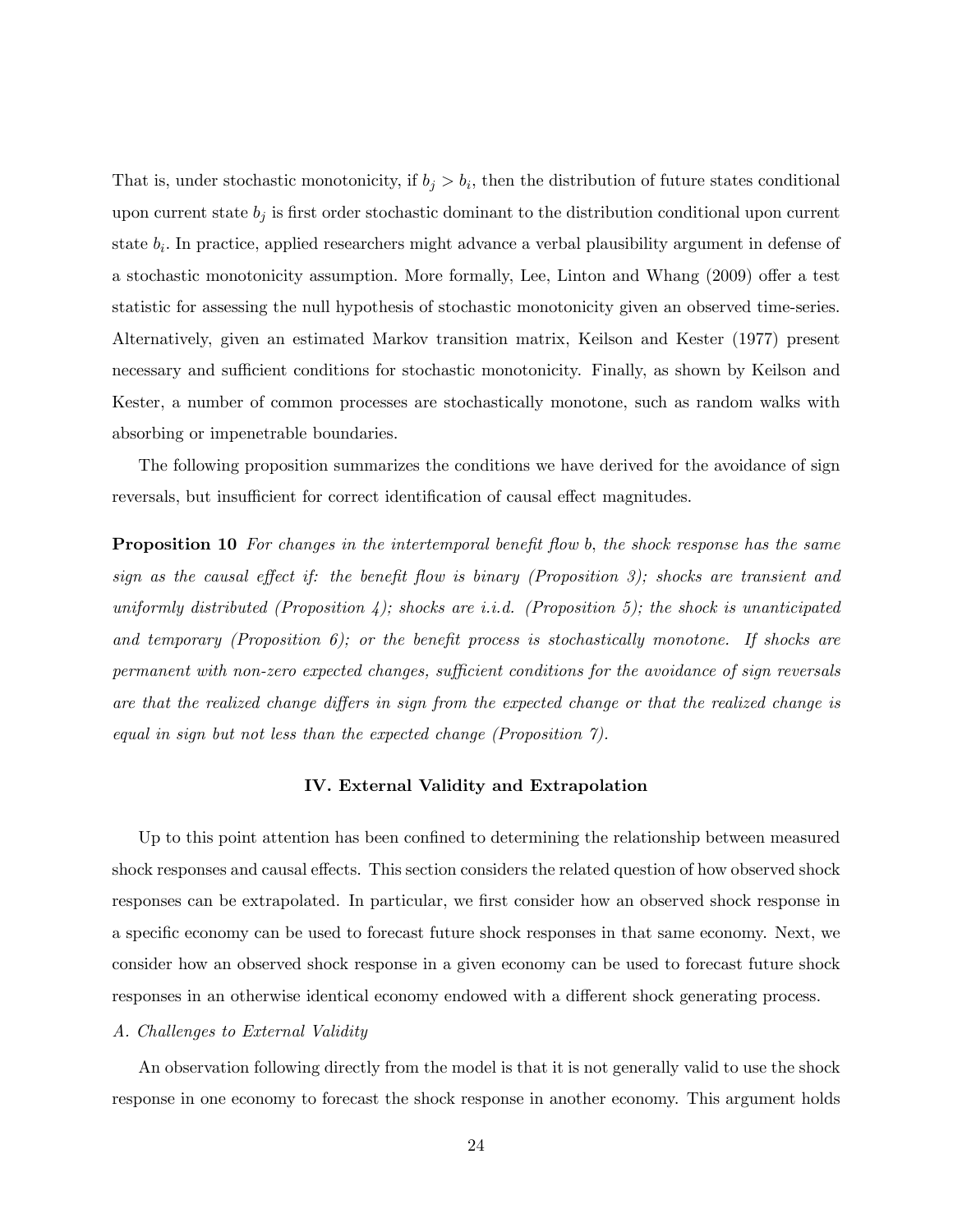even if the change in the policy variable is the same and the economies have identical production technologies. To see this, note that it follows from equation  $(12)$  that if economies A and B have different shock processes, then their augmented transition matrices will differ  $({\bf T}^A \neq {\bf T}^B)$ , implying differences in  $q$ , and different responses to shocks to the benefit flow b. In other words, as argued by Lucas (1976), if the data generating process is changed (here represented by  $\mathbf{T}$ ), decision rules (here the  $SR_{ij}^b$ ) will change. This is a strong limitation on external validity.

In fact, the Lucas Critique is just one limit on extrapolation. The model also illustrates another important limit to external validity. Specifically, even if one considers a single economy and holds fixed the augmented transition matrix  $\mathbf{T}$ , so that the Lucas Critique does not apply, it is generally not valid to directly use a previous shock response to forecast future shock responses.

To illustrate these two limits to external validity, we provide two numerical examples featuring shocks to the benefit variable b. Specifically, it is assumed that tax rate, call it  $\tau$ , can take on ten possible values ranging from a minimum of  $0\%$  to a maximum of  $45\%$  with the assumed benefit flow taking the form  $b = 1 - \tau$ . Thus, the tax rate jump across neighboring states is 5 percentage points. Both examples assume that the tax rate can only jump to one of its direct neighbors. Arguably, small yet discrete jumps of the sort considered here are more realistic than infinitesimal tax rate jumps. Finally, both examples use the previous parameter value assumptions, with  $r = 2.5\%$  and  $\delta = 7.25\%$ .

The first example considers an economy in which corporate tax rates have a tendency to drift downward. Specifically, it is assumed that the probability of a decrease in the tax rate is 15% and the probability of an increase is 5%. The shock responses are presented in Table I. As shown, the fact that there is a higher probability of a tax rate reduction results in asymmetric shock responses. In particular, since a tax decrease is more likely, the shadow value of the stock variable  $(q_i)$  is pushed upward, implying relatively large (small) responses to tax rate increases (decreases). For example, starting at  $\tau = 5\%$ , the shock response for a 5 percentage point tax rate decrease is .236 while that for a 5 percentage point tax rate increase is  $-.364$ , a  $54\%$  difference. In addition, the magnitude of shock responses varies greatly across the different states. For example, the minimum shock response is  $.236$  and the maximum shock response is  $.503$ , a difference of  $113\%$ .

The previous example highlights the potential pitfalls associated with extrapolating shock responses within a given economy. Consider now the challenge of extrapolating shock responses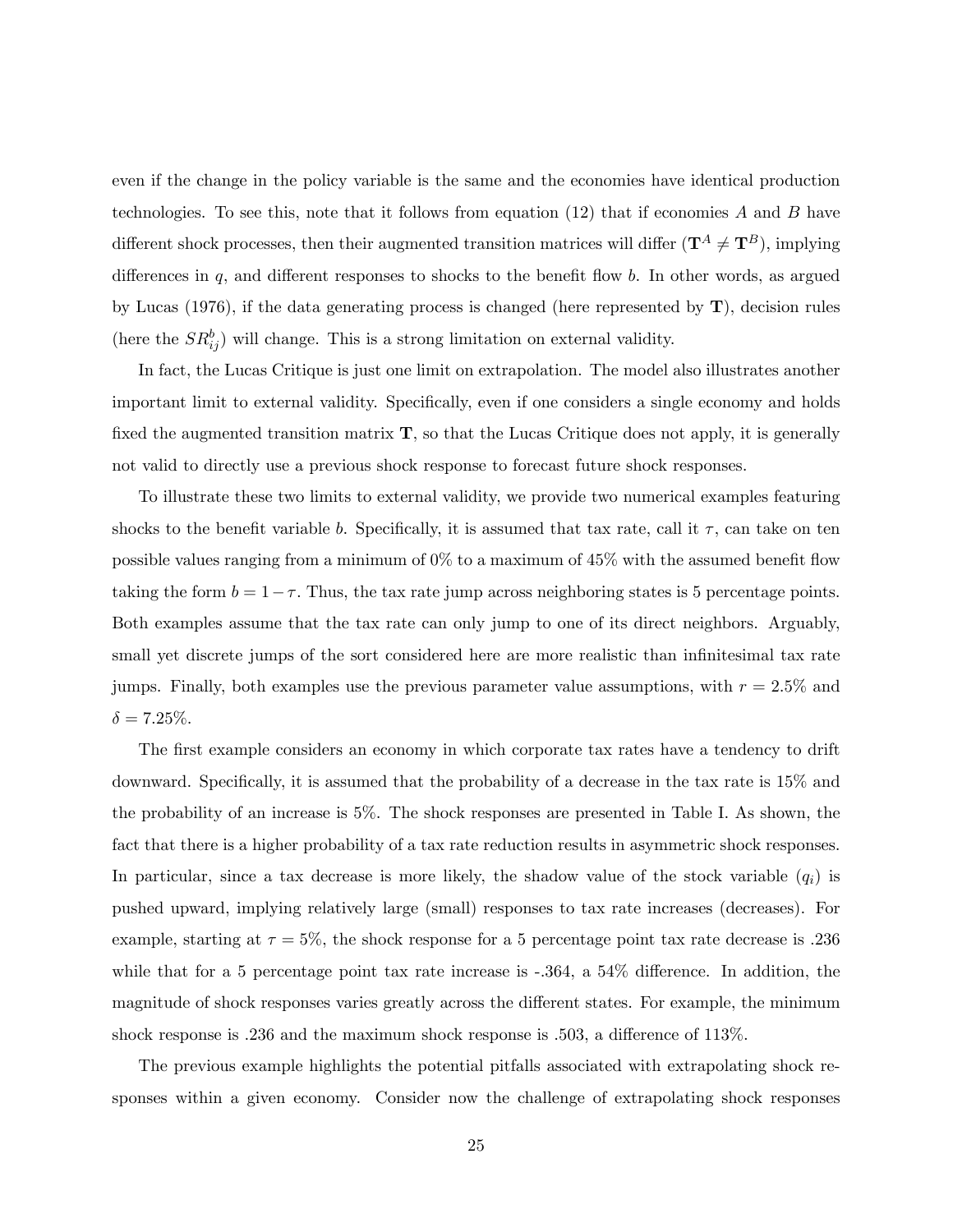across economies. To this end, suppose Table I captures shock responses in Economy 1, with Table II capturing shock responses in an otherwise identical economy, but one where the tax rate has a mean-reverting tendency. Specifically, Table II assumes that for tax rates in the low range, from  $0\%$  to 20%, the probability of a tax rate increase is 15% and the probability of a decrease is 5%. Conversely, for tax rates in the high range, from 25% to 45%, the probability of a tax rate increase is  $5\%$  and the probability of a tax rate decrease is  $15\%$ . The first obvious point to note is that there are large state-by-state differences in shock responses across the two economies. Moreover, there is a systematic difference in the behavior of relative shock responses. In Economy 1 the smallest shock responses are found at the low tax rates. In contrast, in Economy 2, the smallest shock response is found for mid-range tax rates.

Despite the fact that the two economies are identical in terms of the technologies and objective functions of their respective firms, the shock responses in Economy 1 provide little in the way of directly useful information in forecasting shock responses in Economy 2. What is needed for valid extrapolation is a procedure for making adjustments to shock responses to account for differences in data generating processes. The problem of extrapolation is analyzed in the next subsection.

# B. Extrapolation and Parameter Inference

This subsection considers the problem of extrapolating shock responses both within and across economies. Consider first the simplest case in which one has observed the response of firms in Economy 1 to a transition in the price of the stock from  $p_i$  to  $p_j$ . The researcher wants to use the observed shock response to forecast the behavior of Örms in this same economy, or to forecast the behavior of firms in another economy facing a different shock generating process. In either case, one can think of the objective as using the shock response  $SR_{ij}^p$  to forecast shock responses to a transition in the price of the stock from, say,  $p_h$  to  $p_k$ . From equation (16) we have:

$$
SR_{hk}^{p} = (-\xi)(p_k - p_h) = \underbrace{\left(\frac{SR_{ij}^{p}}{p_j - p_i}\right)}_{-\xi}(p_k - p_h) = SR_{ij}^{p} \times \left[\frac{p_k - p_h}{p_j - p_i}\right].
$$
\n(23)

Notice, the final inequality in the preceding equation tells us that regardless of the underlying stochastic processes, the correct procedure for extrapolating the measured price shock response is to simply scale by the relative size of the shocks. The second inequality in the preceding equation tells us that extrapolation of shock responses implicitly entails inferring the structural parameter  $\xi$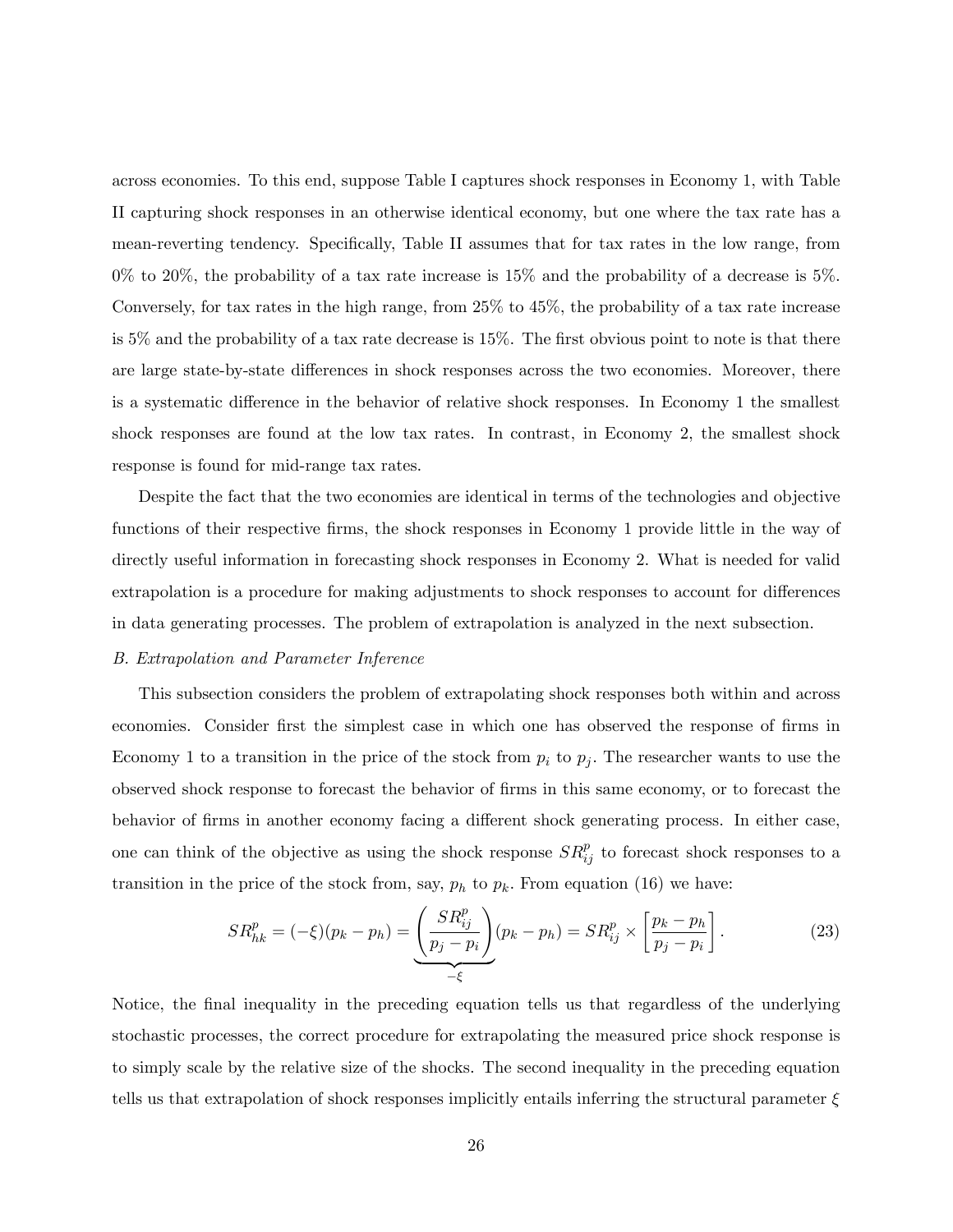measuring ease of stock adjustment. In fact, it is the implicit/explicit inference of a policy-invariant parameter that allows for extrapolation.

Consider next the problem of extrapolating an observed shock to the cost of stock adjustment  $\xi$  either within a given economy or to another economy with a different shock generating process. The objective is to use an observed shock response  $SR_{ij}^{\xi}$  to forecast shock responses to a transition from  $\xi_h$  to  $\xi_k$ . From equation (16) we have:

$$
SR_{hk}^{\xi} = (q - p)(\xi_k - \xi_h) = \underbrace{\left(\frac{SR_{ij}^{\xi}}{\xi_j - \xi_i}\right)}_{q - p} (\xi_k - \xi_h) = SR_{ij}^{\xi} \times \left[\frac{\xi_k - \xi_h}{\xi_j - \xi_i}\right].
$$
 (24)

Again, the final inequality in the preceding equation tells us that regardless of the underlying stochastic processes, the correct procedure for extrapolating the measured adjustment cost shock response is to simply scale by the relative size of the shocks. And once again, the second inequality informs us that extrapolation can be understood as based upon implicit/explicit structural parameter inference, here the gross gain to accumulation,  $q - p$ .

Consider finally the problem of extrapolating an observed shock to the intertemporal benefit flow b either within a given economy or to another economy with a different shock generating process. The objective is to use an observed shock response  $SR_{ij}^b$  to forecast shock responses to a transition from  $b_h$  to  $b_k$ . From equation (16) we have:

$$
SR_{hk}^b = \xi(q_k - q_h) = \underbrace{\left(\frac{SR_{ij}^b}{q_j - q_i}\right)}_{\xi}(q_k - q_h) = SR_{ij}^b \times \left[\frac{q_k - q_h}{q_j - q_i}\right].
$$
\n(25)

Note there is a superficial resemblance between the extrapolation formula given in equation (25) and those given in equations (23) and (24). However, the latter two formulae entail scaling the observed shock response by the relative size of the shocks to the underlying causal variable, with no need to consider the underlying stochastic processes. In contrast, equation (25) indicates that  $extrapolating shocks to the intertemporal benefit flow  $b$  demands scaling by relative changes in the$ shadow value of the stock variable. This requires a careful accounting for underlying stochastic processes via equations (12) and (13).

Intuitively, the preceding extrapolation formula can be understood as a two-step process. In the first step, one computes the shock response per unit of shadow value  $(\xi)$  by normalizing the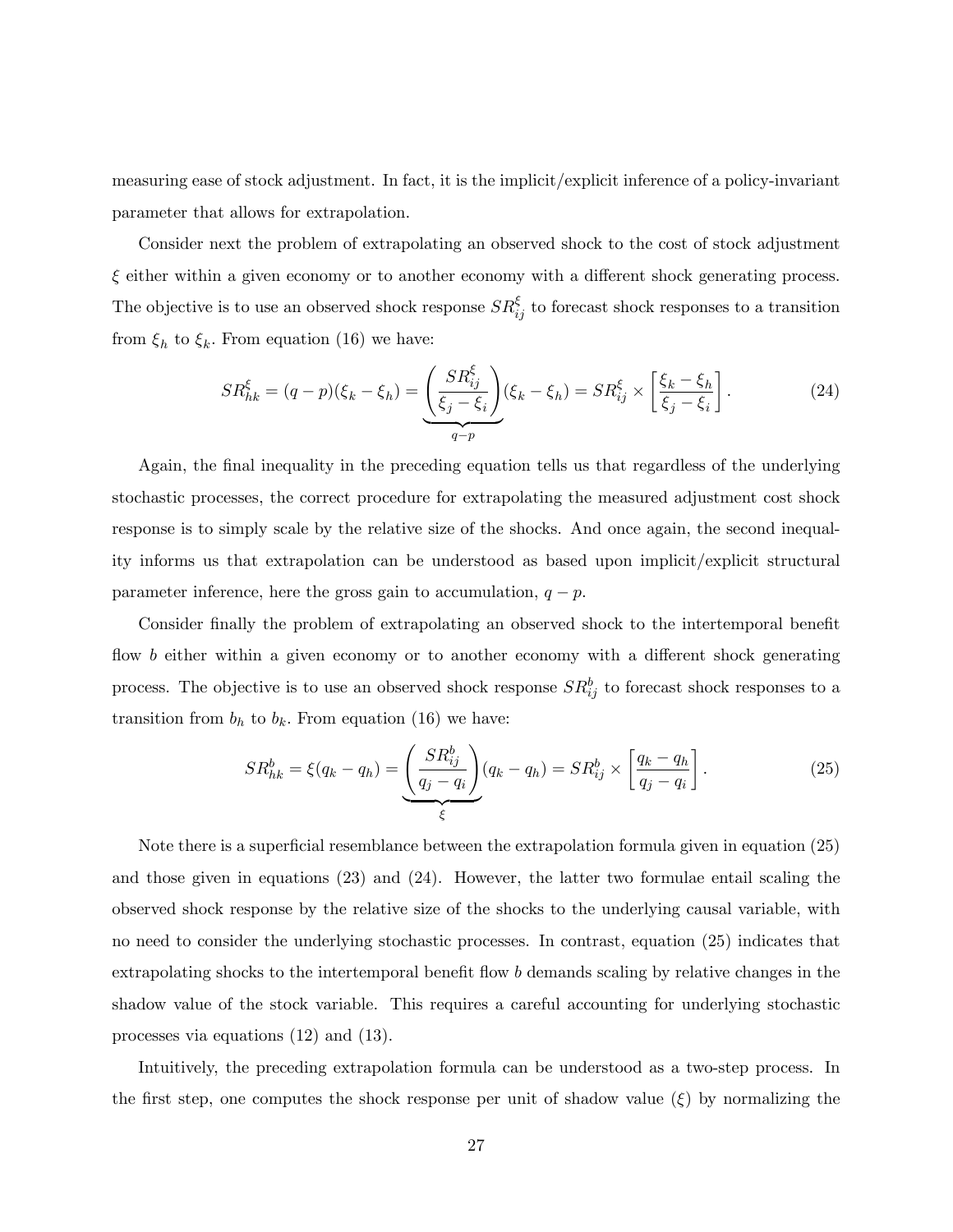historical shock response by the change in shadow value at the shock date. This is then re-scaled by the change in shadow value associated with the contemplated future-date transition.

### V. Numerical Example: Taxes and Corporate Investment

This section provides a numerical example illustrating how one can go about inferring causal effects and causal parameters based upon observed shock responses assuming the observed stochastic process for the causal variable b fails to satisfy one of the previously derived conditions for equality of shock responses and causal effects. The primary objective here is to illustrate how one can apply Proposition 2 in a real-world setting where the data generating process must be inferred based upon an observed time-series. In addition, the numerical example illustrates the potentially large quantitative impact of dynamic tax policy uncertainty.

Consider an econometrician interested in estimating the sign and magnitude of the causal effect of taxes on corporate investment. For the sake of the numerical illustration, we assume the periodic benefit flow per unit of capital is  $b_t \equiv 1 - \tau_t$  where  $\tau_t$  is the observed history of effective tax rates on corporate investment over the period from 1953-2005, as computed by Gravelle (1994) and the Congressional Research Service (2006).<sup>7</sup>

To focus on the challenges arising from dynamic uncertainty, we abstract from concerns about endogeneity here and assume the observed tax rate series was generated by the following exogenous process

$$
\tau_t = \frac{1}{1 + \exp(-\varepsilon_t)}\tag{26}
$$

where  $\varepsilon_t$  is an AR(1) process with unconditional mean  $\mu$  and autocorrelation  $\rho$ :

$$
\varepsilon_t = \mu(1 - \rho) + \rho \varepsilon_{t-1} + u_t. \tag{27}
$$

The shock  $u_t$  is assumed to be normally distributed with mean 0 and variance  $\sigma^2$ . Notice, the posited logistic functional form for the effective tax rate, which has also been used to model factor shares, has the property that the tax rate has support on the proper interval  $(0, 1)$ .

We map the observed sequence of effective tax rates back to an implied sequence for the  $AR(1)$ process by inverting equation (26):

$$
\varepsilon_t = -\ln(\tau_t^{-1} - 1).
$$

 $7$ This is a simplification because we do not break the total effective tax rate into its consitutent parts.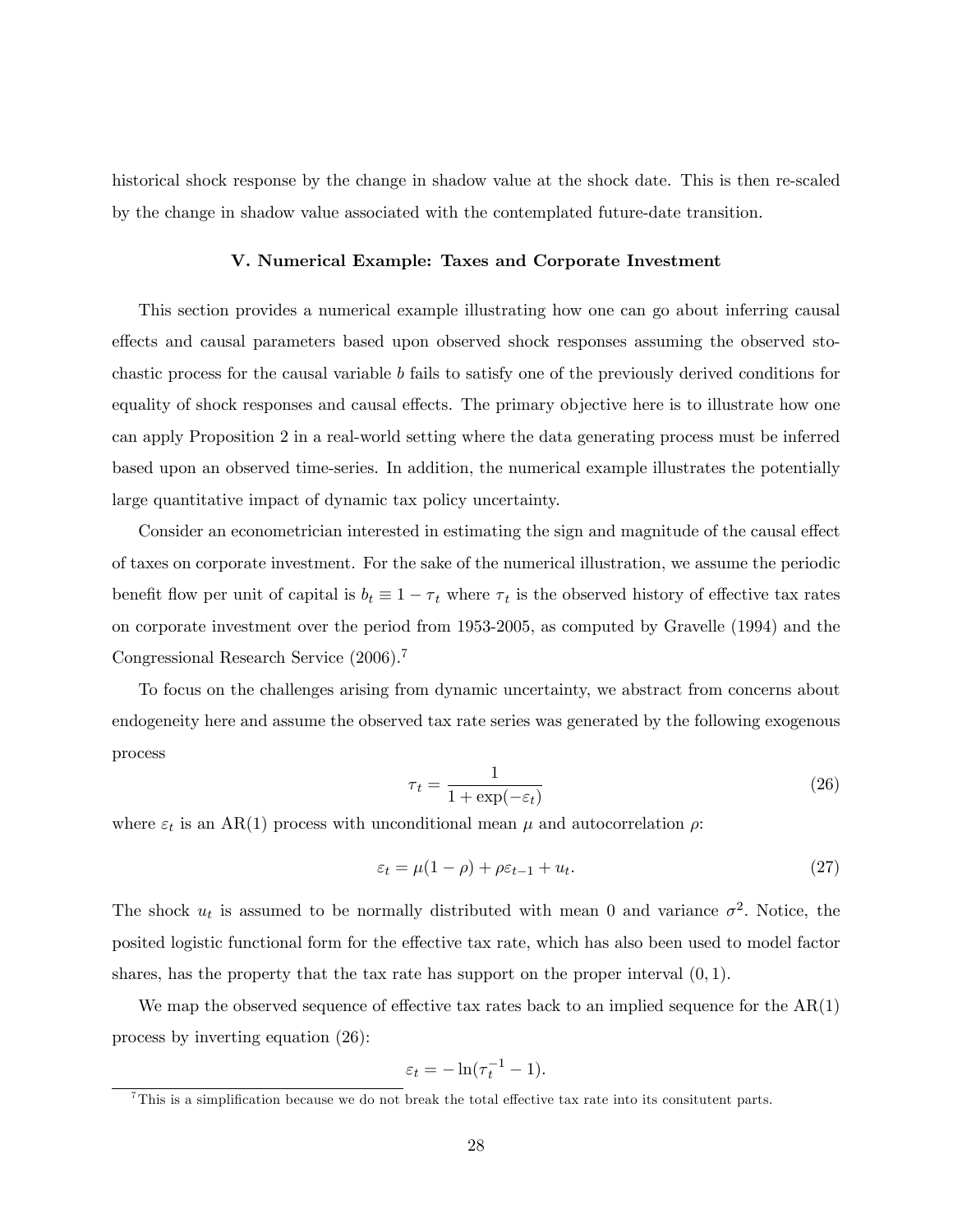We then estimate the parameters of the underlying  $AR(1)$  process using Maximum Likelihood. We estimate the unconditional mean  $\mu$  is 0.0158, the autocorrelation  $\rho$  is 0.917, and the innovation variance  $\sigma^2$  is 0.0261.

We next obtain a discrete state-space approximation for the estimated  $AR(1)$  process using the method proposed by Adda and Cooper (2003), which is a variation of Tauchen (1986) and Tauchen and Hussey (1991). Discretizing the state space into three points we obtain a tax rate of 35.5% in the best state (state 1), 50.4% in state 2, and 62.7% in state 3. If we instead discretize the state space into four points, we obtain state-contingent tax rates of 33.3%, 45.9%, 54.9%, and 67.4%.

Table III provides details on the estimated transition rates for three and four states. In the case of the three state approximation, the probability of a shock falls between 15% and 25%. In the case of the four state approximation, the probability of a shock falls between 17% and 33%.

We next use equations (12) and (13) to estimate the shadow value of capital  $(q)$  in each tax rate state. We then compute the implied ratio of shock responses to causal effects using equation (17) under the assumed parameter values  $r = 2.5\%$  and  $\delta = 7.25\%$ .

Table IV shows the implied ratios of shock responses to theory-implied causal effects for each possible tax rate transition. From equation (17) it follows that two matrices are symmetric. In the case of the three state approximation, the implied ratio of shock responses to causal effects falls in a narrow range from .425 to .427. In the case of the four state approximation, the implied ratio of shock responses to causal effects ranges from .440 to .548. In general, implied shock responses amount to less than one-half the theory implied causal effect.

Clearly, a halving of the true causal effect can lead to erroneous conclusions. For example, one might be lead to conclude that taxes have only a second-order effect on real investment. More importantly, this type of bias could lead to an erroneous halving of the estimated welfare loss from taxation. For example, Rosen (1992) calculates the excess burden from taxation as the difference between taxes collected and the loss to the Örm. Applying his method, the per-period excess burden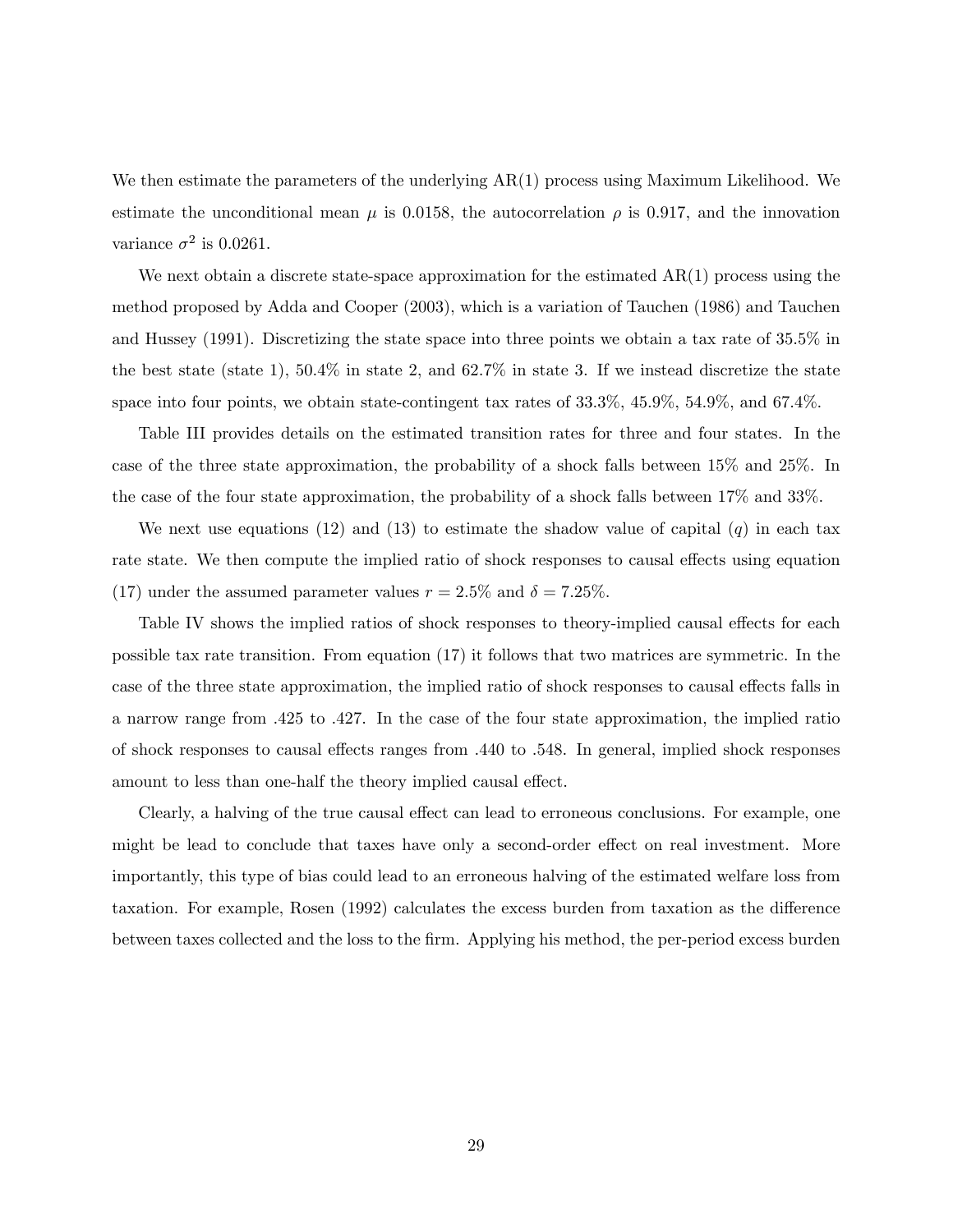from corporate taxes on the return to capital would be calculated as:<sup>8</sup>

$$
EB = \frac{1}{2} \times \Delta q \times \Delta a
$$
  
=  $\frac{1}{2} \times \tau q_{pretax} \times [\xi(q_{pretax} - p) - \xi((1 - \tau)q_{pretax} - p)]$   
=  $\frac{1}{2} \tau^2 q_{pretax}^2 \xi$ . (28)

Notice, the excess burden is linear in  $\xi$  which is the structural parameter capturing the "elasticity" of investment to changes in the shadow value of capital. If an econometrician were to attempt a calculation of the excess burden, while failing to account for transience in the structural parameter estimate, they would understate the excess burden from taxation by roughly 50%. To see this, note that equation (20) implies that the estimated excess burden here would be:

$$
\widehat{EB} = \frac{1}{2}\tau^2 q_{pretax}^2 \widehat{\xi} = \frac{1}{2}\tau^2 q_{pretax}^2 \left(\frac{SR_{ij}^b}{CE_{ij}^b}\right) \xi = EB \times \left(\frac{SR_{ij}^b}{CE_{ij}^b}\right). \tag{29}
$$

### VI. Alternative Technology Assumptions

Thus far we have focused on the classical linear-quadratic technology in which the firm receives a benefit inflow that is linear in the stock, facing adjustment costs that are quadratic in accumulation. This technology merits focus since, as shown above (equation (7)), it maps directly to the linear causal effects econometric model. Specifically, with such a linear-quadratic technology, theoryimplied causal effects are proportional to changes in the underlying causal parameters: benefit inflow (b); price of the stock (p); and ease of stock adjustment ( $\xi$ ). This section analyzes the relationship between shock responses and theory-implied causal effects for firms endowed with different benefit inflow and adjustment cost functions.

As argued by Summers (1981), in order to empirically replicate observed investment dynamics, it appears necessary to impose large stock adjustment costs. Otherwise predicted investment appears to be excessively sensitive to the shadow value of capital. Nevertheless, for light capital goods, large adjustment costs may be considered unreasonable. With this in mind, we consider first the extreme case of a firm enjoying the ability to adjust the stock variable  $s$  without incurring any adjustment costs. Suppose also that the benefit inflow is concave, taking the form  $bF(s)$ , where b

<sup>8</sup> See Rosen (1992) page 327.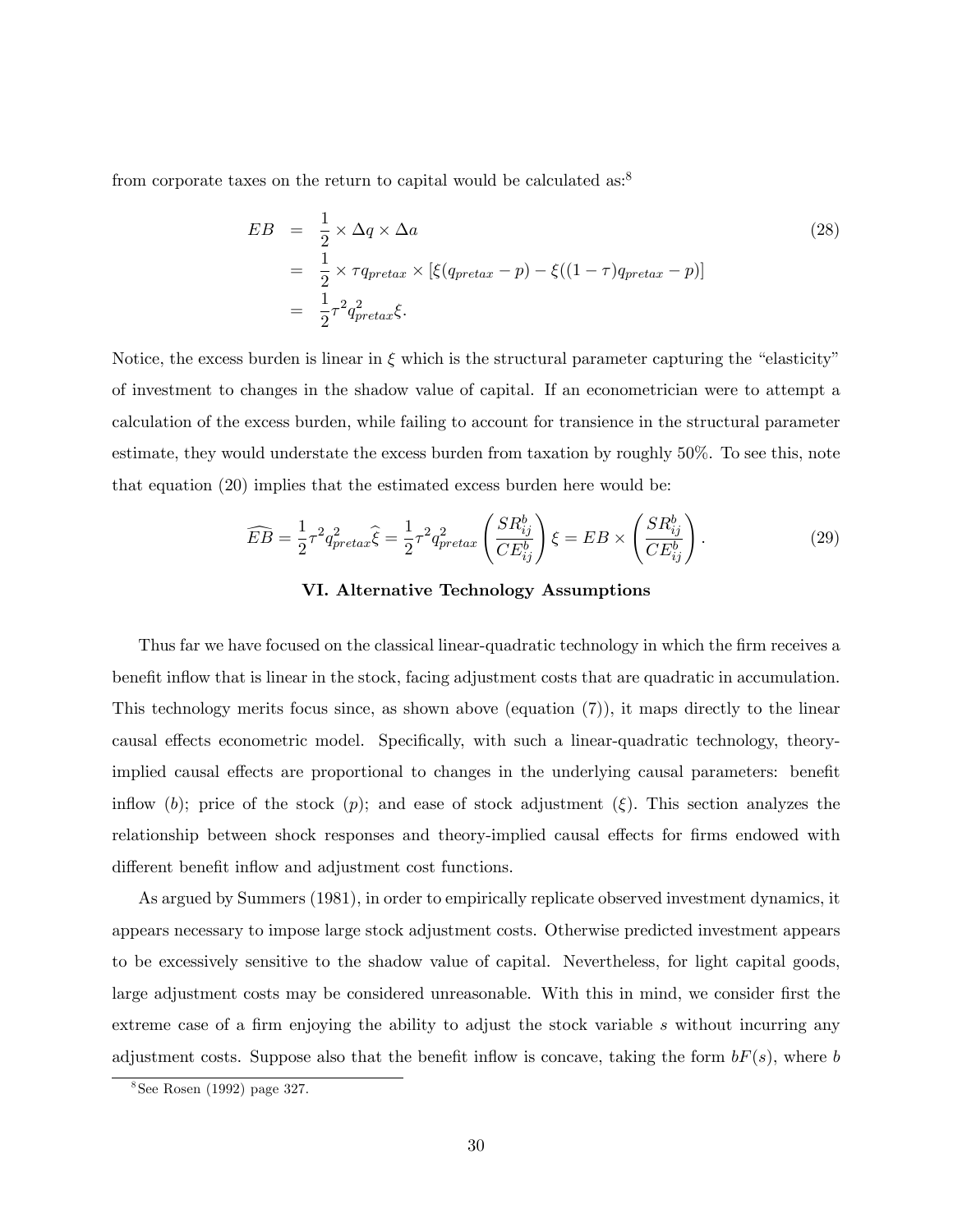is a stochastic process and where  $F$  is a strictly increasing concave function satisfying the Inada conditions.<sup>9</sup> As shown in the appendix, the optimal policy at each point in time t is to increase the stock until its discounted marginal product, inclusive of expected resale value, is just equal to its current market price:<sup>10</sup>

$$
p_t = \left(\frac{1}{1+r}\right) \left[b_t F'(s_t^*) + (1-\delta) \mathbb{E}_t[p_{t+1}]\right]
$$
  
\n
$$
\Rightarrow s_t^* = [F']^{-1} \left[\frac{(1+r)p_t - (1-\delta) \mathbb{E}_t[p_{t+1}]}{b_t}\right].
$$
\n(30)

By way of comparison, in the context of a deterministic dynamic model in which b and p are treated as parameters rather than processes, the optimal stock level can be expressed in terms of the Jorgenson (1963) user cost of capital,  $(r + \delta)p$ . In particular:

$$
s^{**} = [F']^{-1} \left[ \frac{(1+r)p - (1-\delta)p}{b} \right] = [F']^{-1} \left[ \frac{(r+\delta)p}{b} \right]. \tag{31}
$$

From equation (30) it follows that here the firm's response to price shocks will depend upon the law of motion for the price. Intuitively, with frictionless stock adjustment, expected price dynamics matter since the firm acts as if it will sell its asset stock at the end of each period and then reoptimize. Comparing equation (30) with equation (31) it is also apparent that with frictionless stock adjustment, responses to price shocks do not generally equal theory-predicted causal effects. However, note that if the stock price is a martingale, or if price shocks are completely unanticipated and permanent, then  $s^* = s^{**}$  and price shock responses directly recover causal effects.

Equation (30) also reveals that with frictionless stock adjustment, the firm's response to benefit shocks are actually invariant to the law of motion for the benefit inflow scalar  $b$ . Here benefit shock responses equal theory-predicted causal effects. Intuitively, with frictionless stock adjustment, the firm re-optimizes the level of the stock each period based on the currently observed inflow of benefits.

Summarizing, we have the following proposition.

Proposition 11 [Concave Benefit Inflow and No Stock Adjustment Costs]: With exogenous changes in the spot price of the stock, shock responses recover theory-implied causal effects only if the price is a martingale or the shock is completely unanticipated and permanent. With exogenous changes

 $9^9$ If profits were linear here, the firm would either buy or sell an infinite amount of the stock.

 $10$ The derivations in this section do not impose Markov shocks.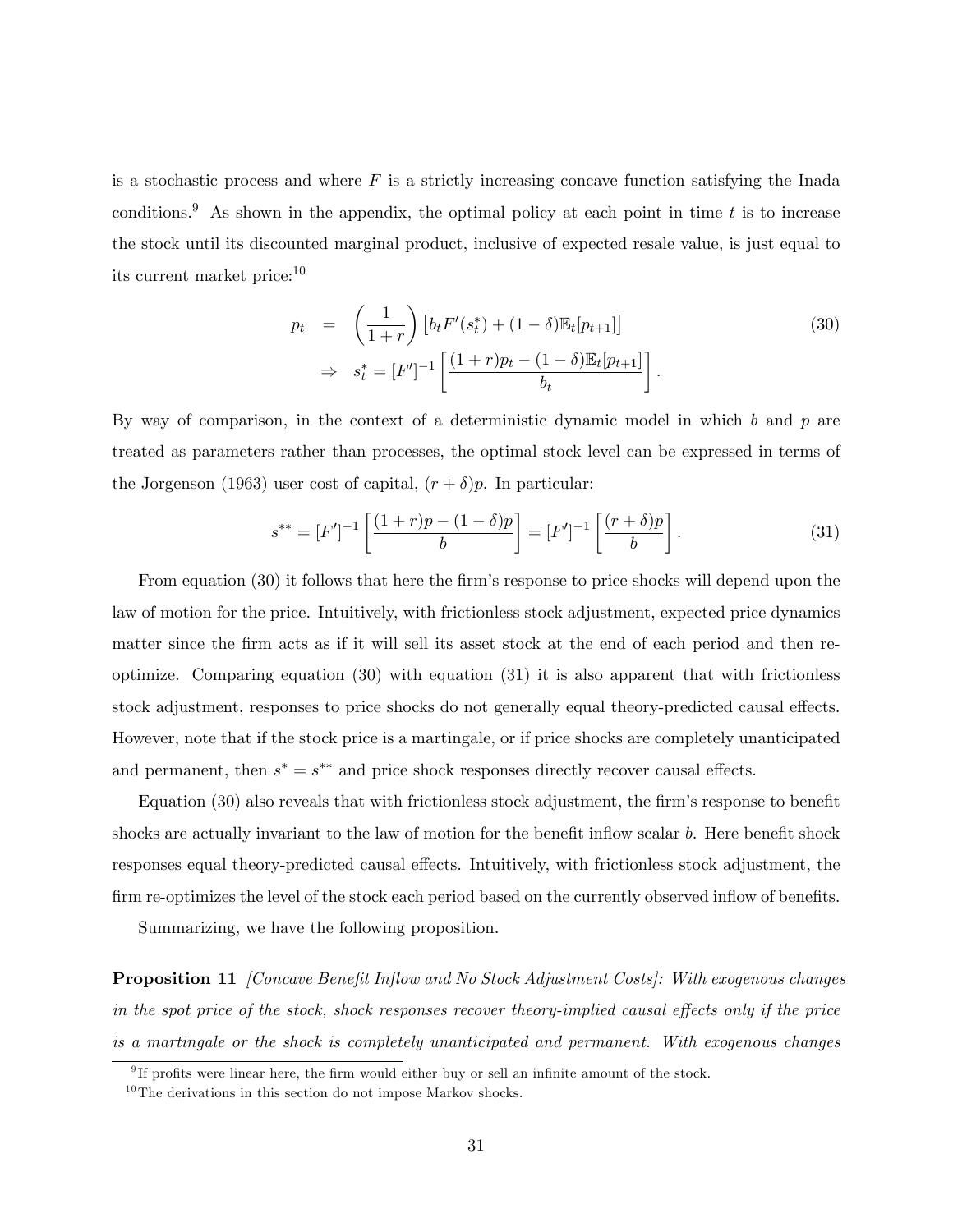in the benefit inflow scalar, measured shock responses directly recover theory-implied causal effects regardless of the underlying stochastic process.

Recall, in our baseline technology with linear benefits and quadratic adjustment costs, price shock responses directly recover causal effects, while benefit shock responses only do so if benefits are a martingale or if benefit shocks are completely unanticipated and permanent. In contrast, the preceding proposition shows that with concave benefits and zero adjustment costs, benefit shock responses directly recover causal effects, while price shock responses only do so if the stock price is a martingale or if price shocks are completely unanticipated and permanent.

Consider next a firm facing quadratic adjustment costs  $(a^2/2\xi)$ , as in the baseline model, but suppose as immediately above that the benefit inflow is concave in the stock, taking the form  $bF(s)$ . Comparative statics do not suffice to evaluate causal effects in this setting since, even with zero uncertainty, the optimal accumulation policy  $(a)$  would vary over time depending on the level of the capital stock relative to the steady state. In particular, as in the model of Summers (1981), a completely unanticipated and permanent change in parameters would be modeled as a jump onto a new saddle-point path converging to a new steady state. For example, starting at an initial steady state, an increase in b (decrease in  $p$ ) would be associated with an increase in accumulation converging to a higher steady state stock. Nevertheless, it is apparent that a correct interpretation of real-world shocks to either the stock price or the benefit flow would here require correct modeling of the stochastic process generating shocks. In particular, as shown in the appendix, with shocks to the stock price and/or the benefit flow, the optimal accumulation policy under the posited technology takes the following form:

$$
a_t^* = \xi \left[ \left( \frac{1}{1+r} \right) \left( \sum_{\tau=0}^{\infty} \left( \frac{1-\delta}{1+r} \right)^{\tau} \mathbb{E}_t[b_{t+\tau} F'(s_{t+\tau})] \right) - p_t \right]. \tag{32}
$$

The key implication of the preceding equation is that if the benefit inflow function is concave, responses to both price and benefit shocks will depend upon the data generating process for the shocks. To see this, note that optimal accumulation at date  $t$  depends upon expectations of the future path of the stock which will depend upon expectations regarding the future path of prices and benefits.

Finally, let us again consider a firm with a concave benefit function but assume now that adjustment costs depend upon the level of the stock. In particular, following Summers (1981), assume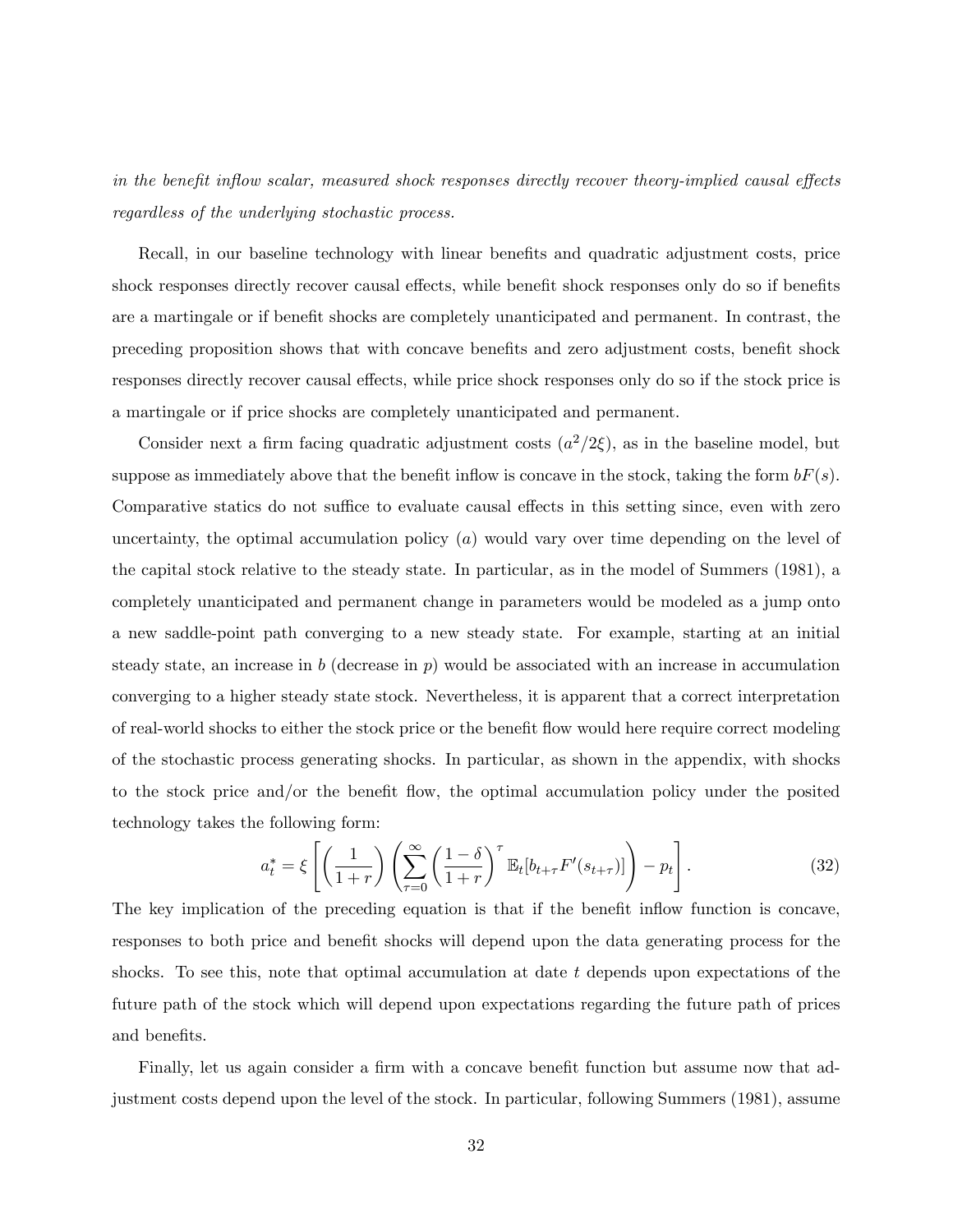adjustment costs take the form  $\gamma a_t^2/2s_{t-1}$ . As shown in the appendix, under such an adjustment cost function, the optimal rate of accumulation takes the following form:

$$
\frac{a_t^*}{s_{t-1}} = \frac{1}{\gamma} \left[ \left( \sum_{\tau=0}^{\infty} \left( \frac{1-\delta}{1+r} \right)^{\tau} \mathbb{E}_t \left\{ b_{t+\tau} F'(s_{t+\tau}) + \frac{1}{1+r} \frac{\gamma}{2} \left( \frac{a_{t+\tau+1}}{s_{t+\tau}} \right)^2 \right\} \right) - p_t \right].
$$
 (33)

The key implication of the preceding equation is that with stock-dependent adjustment costs, responses to both benefit shocks and price shocks will depend upon the data generating process for the shocks. Moreover, this is true even if the benefit function is linear. To see this, note that the optimal accumulation rate at date t depends upon expectations of the future accumulation rate squared which will depend upon expected future prices. Intuitively, under the posited adjustment cost function, installed capital provides a direct inflow of benefits as well as an indirect benefit in terms of reducing future adjustment costs. In turn, the present value of the reduction in future adjustment costs depends upon expected future prices.

### VII. Conclusions

The first objective of this paper is to highlight the existence of a large and important gap between underlying theories and the types of empirical evidence often used to assess the validity or importance of those theories.

On one hand modelers typically derive testable implications of underlying theories using comparative statics analysis. Heuristically, comparative statics yields predictions regarding how agents will respond to completely unanticipated completely permanent shocks. On the other hand, empiricists routinely exploit data generating processes that differ markedly from the type of rare event shocks that comparative statics analysis approximates, e.g. state-level anti-takeover legislation or tax changes. Indeed, if empiricists were to confine attention to truly rare events, they would need to wait a rather long time for nature to provide experiments shedding light on important economic questions. Moreover, the fact that empirical evidence is often used to inform policy decisions or to make predictions about responses to future shocks contradicts the assumption that exploited shocks are permanent.

Deaton (2010) expresses reservations about instrumental variables estimation, and specifically the lack of an ex ante characterization of what such estimation is credibly recovering, with estimates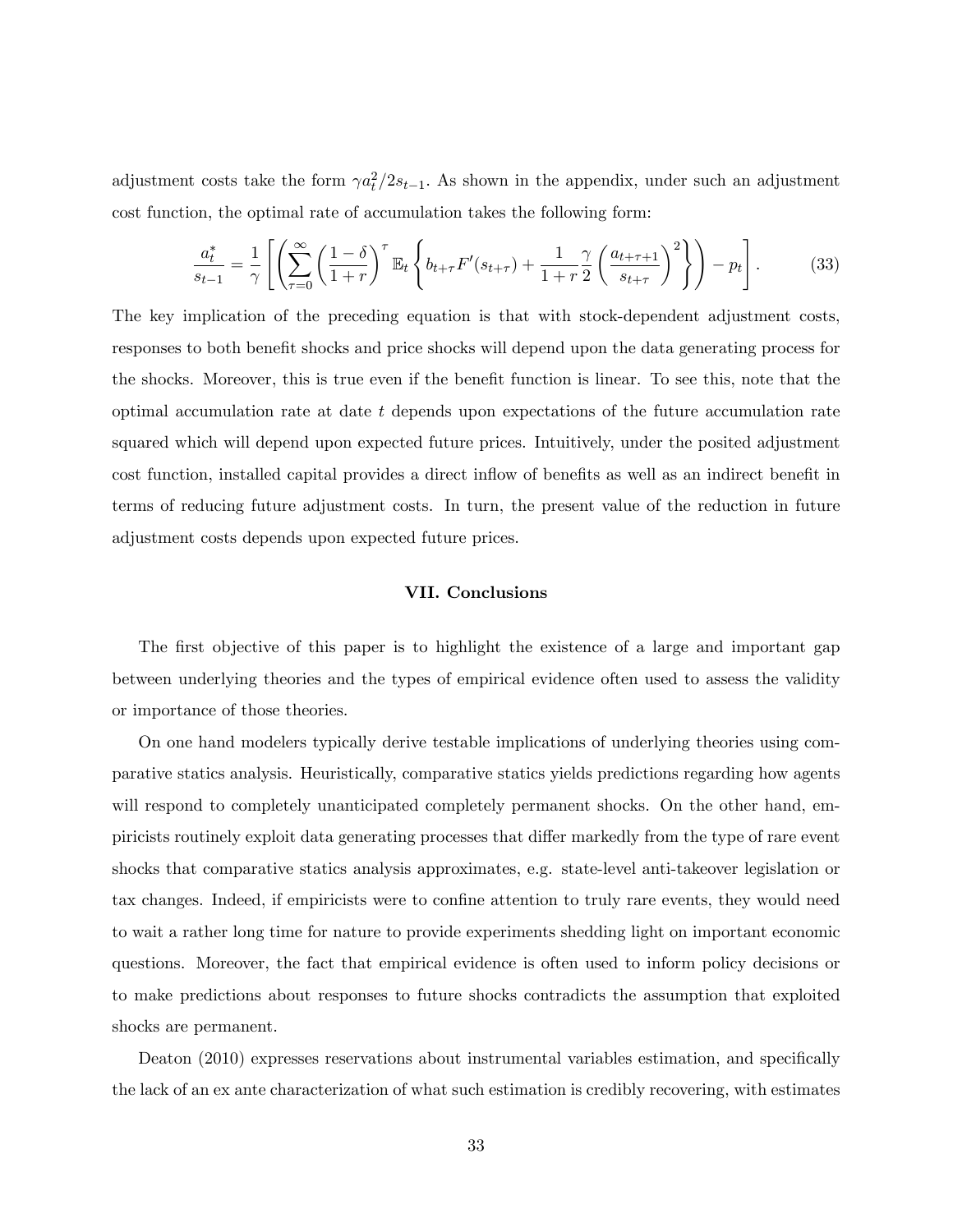varying with the choice amongst valid instruments: "This goes beyond the old story of looking for an object where the light is strong enough to see; rather, we have at least some control over the light but choose to let it fall where it may and then proclaim that whatever it illuminates is what we were looking for all along." We have shown that a similar problem of interpretation emerges with shock-based inference in dynamic environments. In general, shock responses do not directly recover theory-implied causal effects (comparative statics). Moreover shock-based estimates are not generally comparable to each other, with estimates varying within and across alternative data generating processes.

What is to be done? Wolpin  $(2013)$  and Rust  $(2014)$  argue for the general need to filter empirical evidence through the prism of models, a point to which many pay lip service. The question is how to make this prescription operational in a tractable way. The approach we have taken here straddles reduced-form and structural approaches. On one hand, we focus on the best type of reducedform evidence–evidence that exploits exogenous shocks and thus avoids selection and endogeneity bias. On the other hand, we build a general stylized model mimicking the data generating process exploited by the econometrician in order to flush out the economic meaning of broad classes of reduced-form evidence derived in dynamic settings.

The second and primary point of our paper is constructive, showing how empiricists can address head-on generally neglected issues associated with dynamic uncertainty, economic interpretability, and external validity. In particular, we show how once the data generating process has been estimated, observed shock responses can be mapped back to theory-implied causal effects, or generalized within or across shock generating processes. In addition, we derive a battery of auxiliary identifying assumptions, beyond exogeneity, that must be established in order to demonstrate lack of bias in magnitudes/signs. Finally, we offer tractable bias adjustment formulae for various classes of data generating processes.

Our analysis also highlights the critical role played by alternative technological assumptions. For example, with linear benefits and quadratic adjustment costs, the stochastic process matters for interpreting benefit shocks but not for shocks to the price of the stock variable. With concave benefits and zero adjustment costs, these conclusions are reversed. Thus, it is apparent that interpreting shock responses requires making joint assumptions about: orthogonality; data generating processes; and underlying real technologies. The first of these assumptions is often discussed,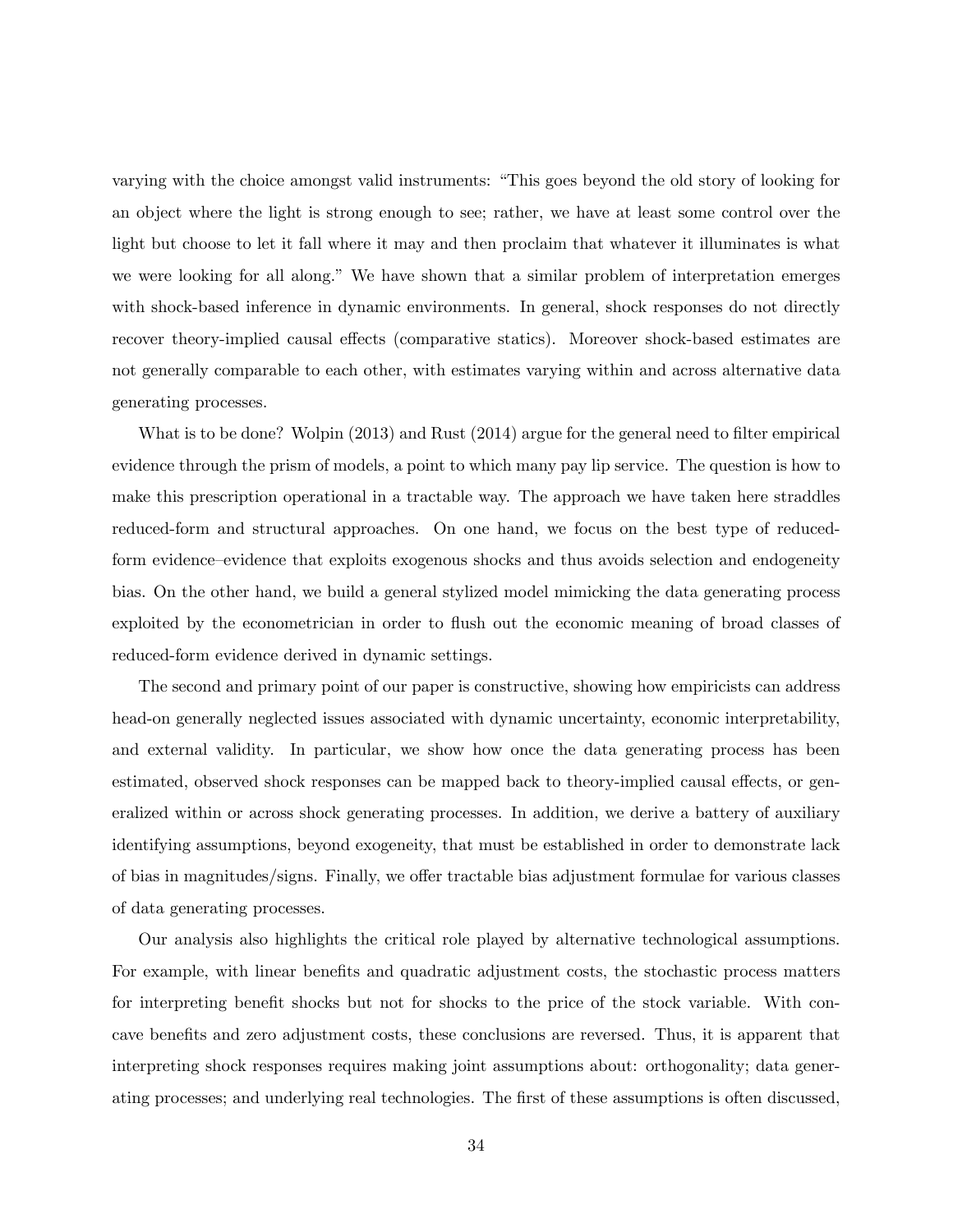but the latter two are generally neglected. Our paper makes a first attempt at dealing with the latter two problems, with heavy emphasis on the linear-quadratic economy. Future work should attempt to provide reduced-form empiricists with analogous tractable methods and formulae for bias adjustment under alternative technological assumptions.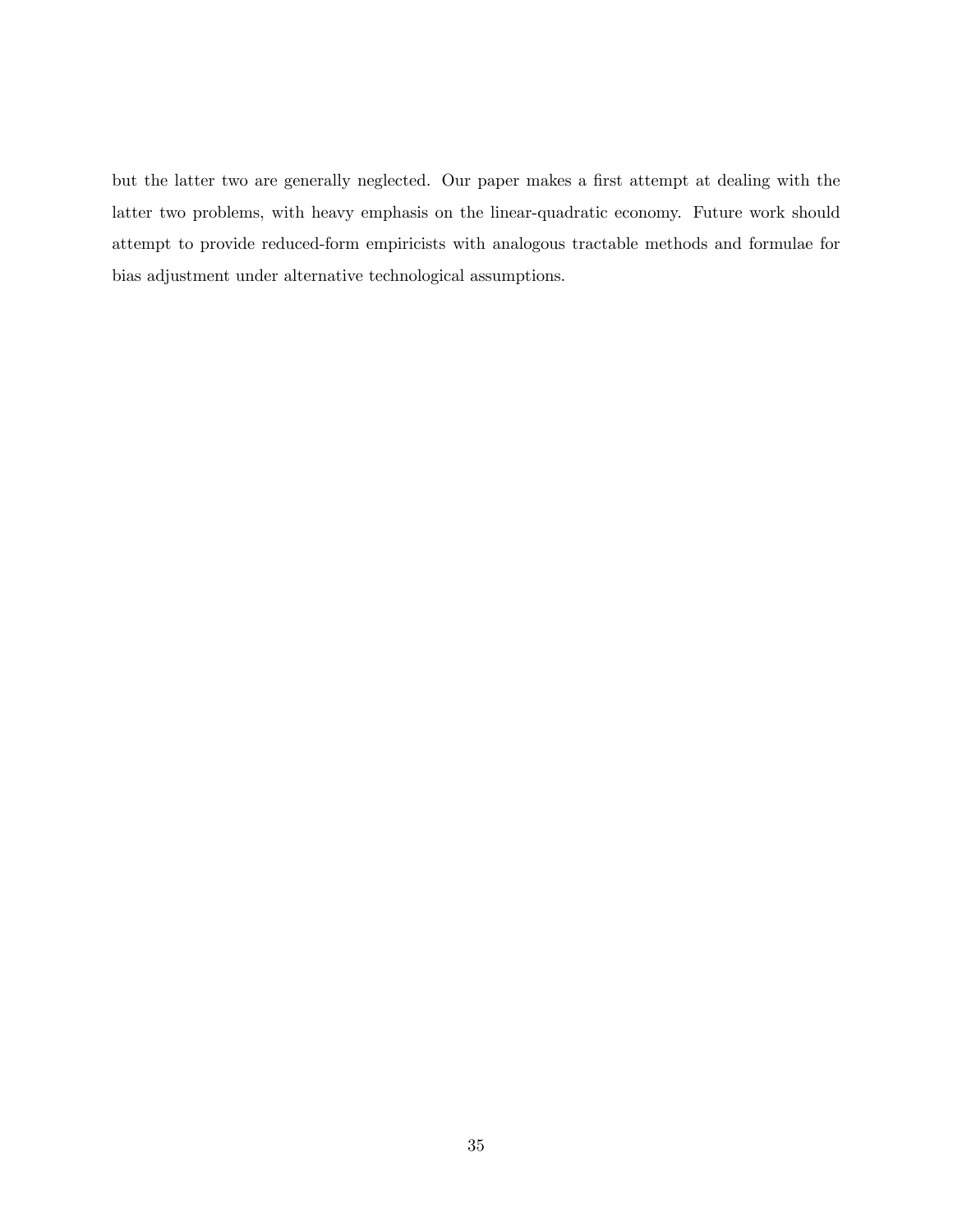### Appendix: Proofs and Derivations

### A. Appendix Constant Policy Model Solution

The Bellman equation is:

$$
V(s) = \max_{a} -pa - \frac{1}{2}\xi^{-1}a^{2} + \left(\frac{1}{1+r}\right)\left[bs' + V(s')\right].
$$

subject to

$$
s' = (1 - \delta) + a
$$

We conjecture the value function is of the form:

$$
V(s) = \hat{q}s + G.
$$

Notice,  $\hat{q}$  represents the value of a unit of capital already installed at the beginning of the periodwhich will depreciate during the period. The Bellman equation can then be written as:

$$
\widehat{q}s + G = -pa - \frac{1}{2}\xi^{-1}a^2 + \left(\frac{1}{1+r}\right)\{G + (\widehat{q}+b)[a+(1-\delta)s]\}.
$$

Terms scaled by s must equate so we have:

$$
\widehat{q} = \left(\frac{1-\delta}{1+r}\right)(\widehat{q}+b) \Rightarrow \widehat{q} = \frac{b(1-\delta)}{r+\delta}.
$$

Consider next optimal accumulation. We must solve:

$$
\max_{a} \quad \left(\frac{1}{1+r}\right)(b+\widehat{q})a - pa - \frac{1}{2}\xi^{-1}a^2.
$$

To capture the value of capital installed during the period, we write

$$
q \equiv \frac{\widehat{q}}{1 - \delta}.
$$

The investment program can then be written as:

$$
\max_{a} \quad qa - pa - \frac{1}{2}\xi^{-1}a^2 \Rightarrow a^{**} = \xi(q - p).
$$

Consider finally growth option value. We know that at the optimal policy:

$$
qa - pa - \frac{1}{2}\xi^{-1}a^2 = \frac{1}{2}\xi(q - p)^2.
$$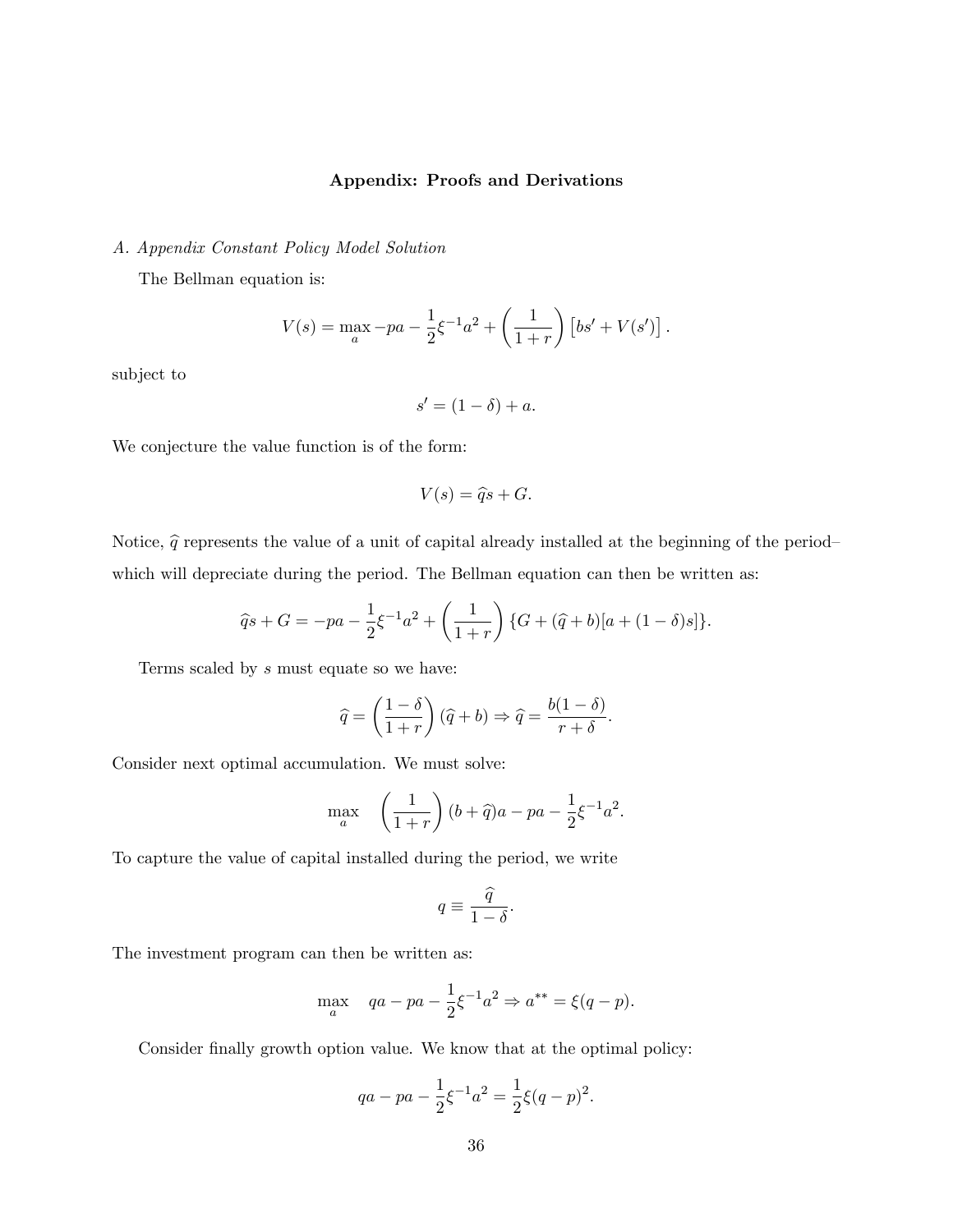Substituting the preceding equation into the Bellman equation and ignoring the terms scaled by s (which cancel) we obtain:

$$
G = \frac{1}{2}\xi(q-p)^2 + \left(\frac{1}{1+r}\right)G \Rightarrow G = \left(1 + \frac{1}{r}\right)\frac{1}{2}\xi(q-p)^2.
$$

### B. Appendix Shock Model Solution

The Bellman equation is:

$$
V_i(s) = \max_{a} -p_i a - \frac{1}{2} \xi_i^{-1} a^2 + \left(\frac{1}{1+r}\right) \left[ b_i s' + (1-\Lambda_i) V_i(s') + \Lambda_i \sum_{j \neq i} \Pi_{ij} V_j(s') \right]
$$

subject to

$$
s' = (1 - \delta) + a.
$$

We conjecture the value function is of the form:

$$
V_i(s) = \hat{q}_i s + G_i.
$$

Note that  $\hat{q}_i$  captures the value of a unit of capital already installed at the beginning of the periodwhich will depreciate during the period. The Bellman equation can then be written as:

$$
\widehat{q}_i s + G_i = -p_i a - \frac{1}{2} \xi_i^{-1} a^2 + \left(\frac{1}{1+r}\right) \left[ (1-\Lambda_i) G_i + \Lambda_i \sum_{j \neq i} \Pi_{ij} G_j \right] + \left(\frac{1}{1+r}\right) \left[ b_i + (1-\Lambda_i) \widehat{q}_i + \Lambda_i \sum_{j \neq i} \Pi_{ij} \widehat{q}_j \right] [a + (1-\delta)s].
$$

Terms scaled by s in the preceding equation must equate so we have:

$$
\widehat{q}_i = \left(\frac{1-\delta}{1+r}\right) \left[ b_i + (1-\Lambda_i)\widehat{q}_i + \Lambda_i \sum_{j\neq i} \Pi_{ij}\widehat{q}_j \right].
$$

And so we have a linear system for the value of the begin-of-period stock:

$$
\widehat{q_i}[r+\delta+(1-\delta)\Lambda_i] - (1-\delta)\Lambda_i \sum_{j\neq i} \Pi_{ij}\widehat{q}_j = (1-\delta)b_i.
$$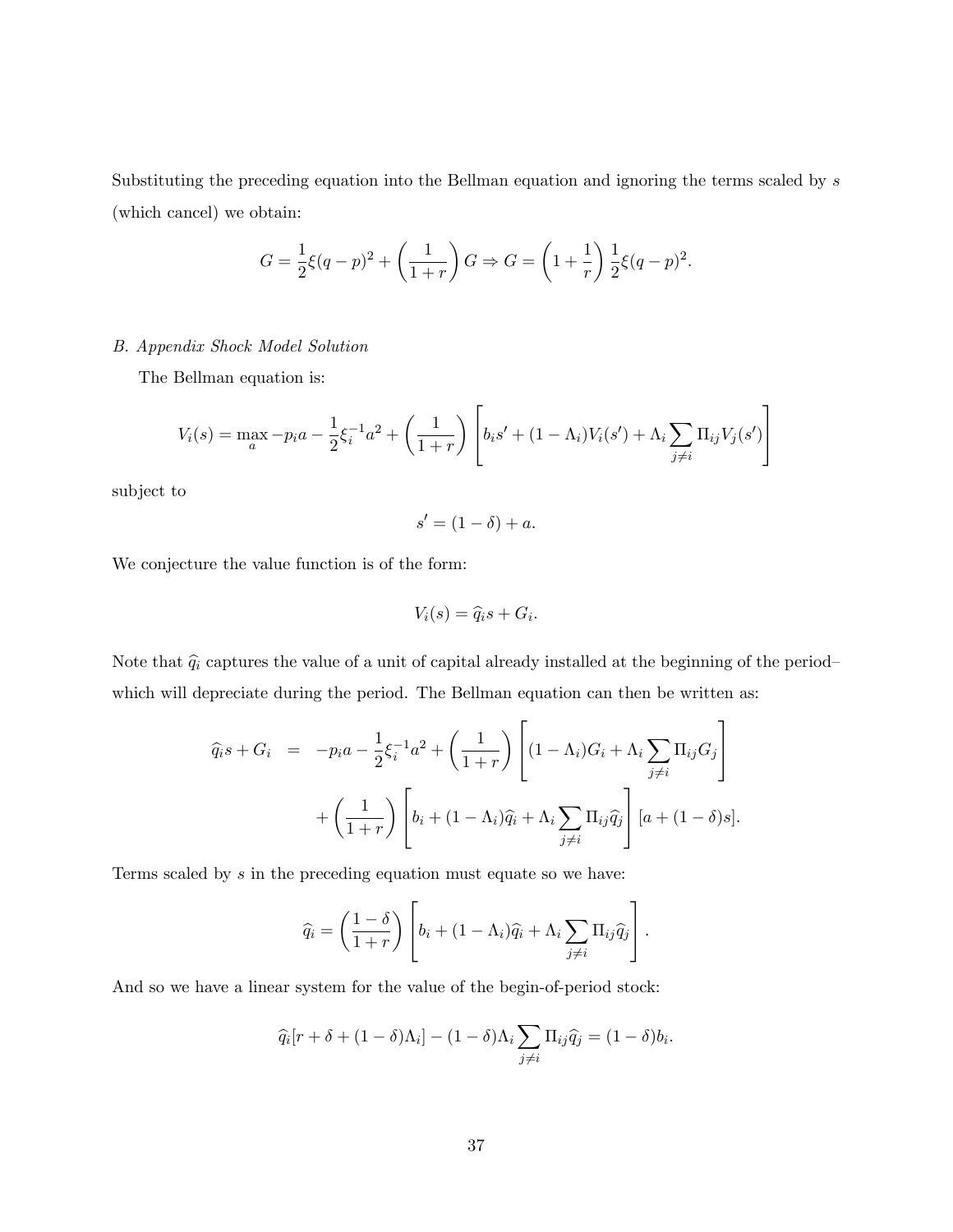Using the augmented transition matrix (equation (13)), the preceding linear system can be written as:

$$
\begin{bmatrix} \widehat{q}_1 \\ \dots \\ \widehat{q}_N \end{bmatrix} = \begin{bmatrix} \mathbf{T}^{-1} \end{bmatrix} \begin{bmatrix} (1-\delta)b_1 \\ \dots \\ (1-\delta)b_N \end{bmatrix}.
$$

Consider next optimal accumulation. From the Bellman equation it follows we must solve:

$$
\max_{a} \quad \left(\frac{1}{1+r}\right) \left[ b_i + (1-\Lambda_i)\widehat{q}_i + \Lambda_i \sum_{j\neq i} \Pi_{ij}\widehat{q}_j \right] a - p_i a - \frac{1}{2} \xi_i^{-1} a^2.
$$

To capture the value of newly-installed units of the stock, we let

$$
q_i \equiv \frac{\widehat{q}_i}{1 - \delta}.
$$

Our program can be written as:

$$
\max_{a} \quad q_{i}a - p_{i}a - \frac{1}{2}\xi_{i}^{-1}a^{2} \Rightarrow a_{i}^{*} = \xi_{i}(q_{i} - p_{i}).
$$

And as stated in the text we have the following solution for the value of a unit of new accumulation:

$$
\begin{bmatrix} q_1 \\ \dots \\ q_N \end{bmatrix} = \begin{bmatrix} \mathbf{T}^{-1} \end{bmatrix} \begin{bmatrix} b_1 \\ \dots \\ b_N \end{bmatrix}.
$$

Consider next the growth option value. Under optimal accumulation:

$$
q_i a - p_i a - \frac{1}{2} \xi_i^{-1} a^2 = \frac{1}{2} \xi_i (q_i - p_i)^2.
$$

Substituting the preceding equation into the Bellman system and ignoring the terms scaled by s (which cancel), we obtain:

$$
G_i = \left(\frac{1}{1+r}\right) \left[ (1-\Lambda_i)G_i + \Lambda_i \sum_{j\neq i} \Pi_{ij} G_j \right] + \frac{1}{2} \xi_i (q_i - p_i)^2.
$$

Rearranging terms we obtain the following linear system:

$$
\begin{bmatrix} G_1 \\ \dots \\ G_N \end{bmatrix} = \left[ \mathbf{T}_G^{-1} \right] \begin{bmatrix} \frac{1}{2}(1+r)\xi_1(q_1-p_1)^2 \\ \dots \\ \frac{1}{2}(1+r)\xi_N(q_N-p_N)^2 \end{bmatrix}
$$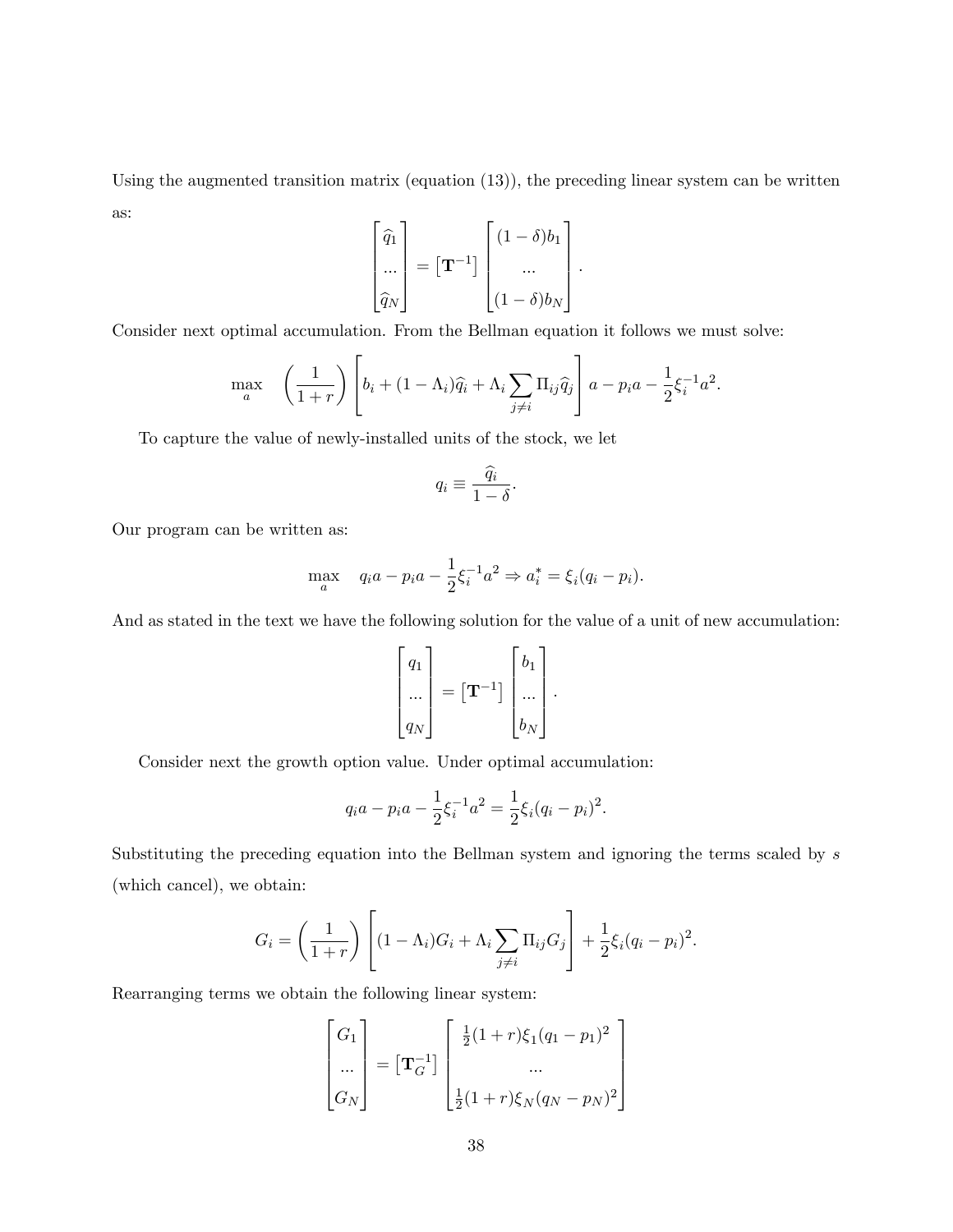where

$$
\mathbf{T}_G \equiv \begin{bmatrix} r + \Lambda_1 & -\Lambda_1 \Pi_{12} & \dots & -\Lambda_1 \Pi_{1N} \\ -\Lambda_2 \Pi_{21} & r + \Lambda_2 & \dots & -\Lambda_2 \Pi_{2N} \\ \dots & \dots & \dots & \dots \\ -\Lambda_N \Pi_{N1} & -\Lambda_N \Pi_{N2} & \dots & r + \Lambda_N \end{bmatrix}.
$$

# C. Appendix Proof of Proposition 4

For brevity, let  $R \equiv r + \delta$ . We have the following  $N \times N$  augmented transition matrix:

$$
\mathbf{T} \equiv \begin{bmatrix} R + (1 - \delta)\Lambda & -(1 - \delta)\Lambda/(N - 1) & \dots & -(1 - \delta)\Lambda/(N - 1) \\ -(1 - \delta)\Lambda/(N - 1) & R + (1 - \delta)\Lambda & \dots & -(1 - \delta)\Lambda/(N - 1) \\ \dots & \dots & \dots & \dots \\ -(1 - \delta)\Lambda/(N - 1) & -(1 - \delta)\Lambda/(N - 1) & \dots & R + (1 - \delta)\Lambda \end{bmatrix}
$$

:

:

The shadow values are:

$$
\begin{bmatrix} q_1 \\ q_2 \\ \dots \\ q_N \end{bmatrix} = \mathbf{T}^{-1} \begin{bmatrix} b_1 \\ b_2 \\ \dots \\ b_N \end{bmatrix}.
$$

where

$$
\mathbf{T}^{-1} = \frac{1}{R[R + (1 - \delta)\Lambda/(N - 1)]} \begin{bmatrix} R + (1 - \delta)\Lambda/(N - 1) & (1 - \delta)\Lambda/(N - 1) & \dots & (1 - \delta)\Lambda/(N - 1) \\ (1 - \delta)\Lambda/(N - 1) & R + (1 - \delta)\Lambda/(N - 1) & \dots & (1 - \delta)\Lambda/(N - 1) \\ \dots & \dots & \dots & \dots \\ (1 - \delta)\Lambda/(N - 1) & (1 - \delta)\Lambda/(N - 1) & \dots & R + (1 - \delta)\Lambda/(N - 1) \end{bmatrix}.
$$

Taking differences across rows, the transition response of the shadow value is:

$$
q_j - q_i = \left[1 - \frac{(1 - \delta)\Lambda N/(N - 1)}{r + \delta + (1 - \delta)\Lambda N/(N - 1)}\right] \left(\frac{b_j - b_i}{r + \delta}\right)
$$

Thus the change in transient  $q$  is the stated multiple of the change in permanent  $q$ . The result then follows from the fact that  $\Delta a = \xi \Delta q. \blacksquare$ 

# D. Appendix Proof of Proposition 6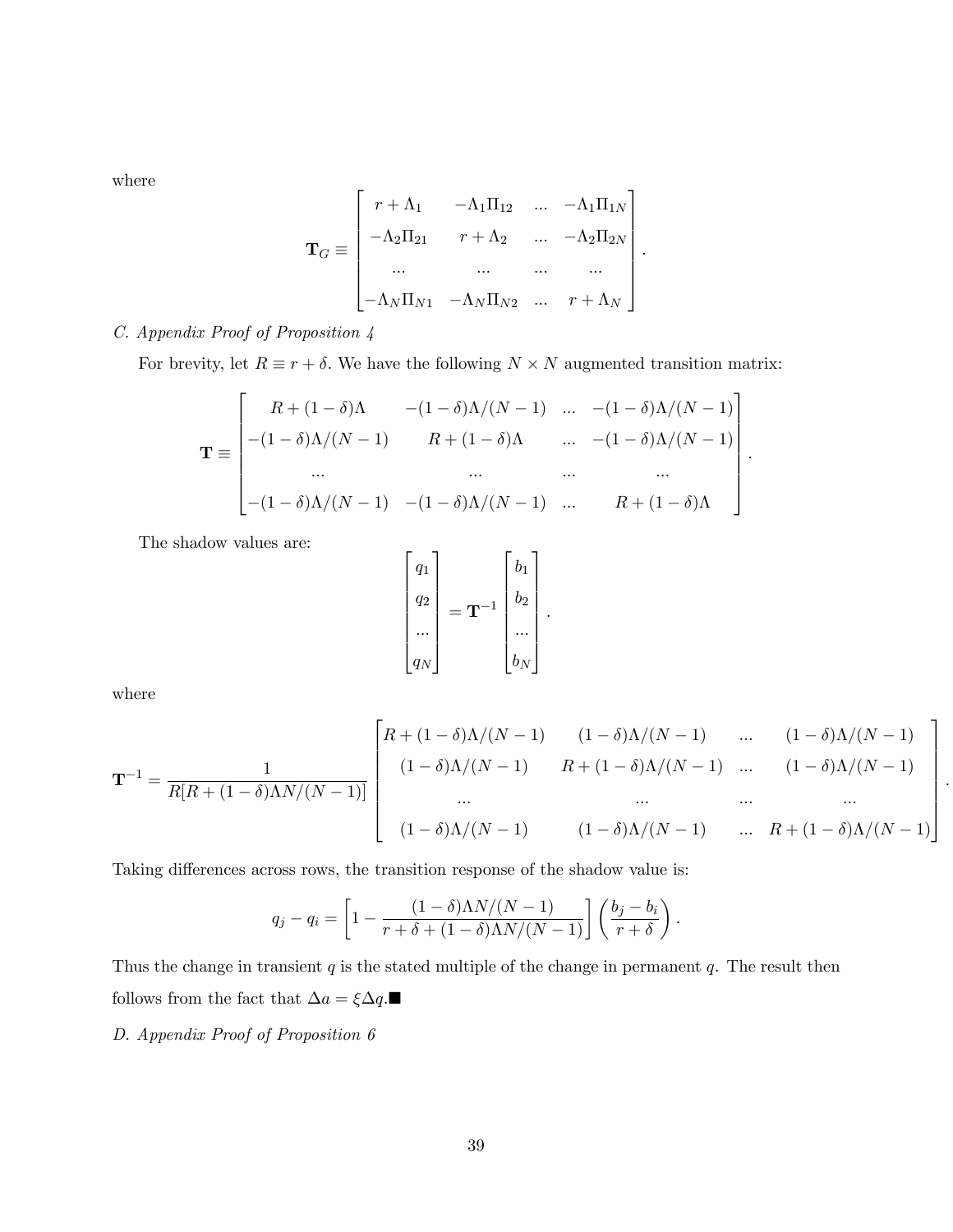Under the assumptions stated in the proposition, the transition-to state shadow value takes the form:

$$
q_j = \left(\frac{1}{1+r}\right)[b_j + (1-\delta)(1-\Lambda_j)q_j + (1-\delta)\Lambda_j q_i]
$$
  
\n
$$
\Rightarrow q_j = \frac{b_j + (1-\delta)\Lambda_j q_i}{r+\delta + (1-\delta)\Lambda_j}.
$$

Using the fact that  $q_i \approx q_\infty^i$ , we have:

$$
q_j \approx \frac{b_j}{r + \delta + (1 - \delta)\Lambda_j} + \left[\frac{(1 - \delta)\Lambda_j}{r + \delta + (1 - \delta)\Lambda_j}\right] q_\infty^i
$$
  
= 
$$
\frac{b_j}{r + \delta} - \left[\frac{(1 - \delta)\Lambda_j}{r + \delta + (1 - \delta)\Lambda_j}\right] (q_\infty^j - q_\infty^i)
$$
  
= 
$$
q_\infty^j - \left[\frac{(1 - \delta)\Lambda_j}{r + \delta + (1 - \delta)\Lambda_j}\right] (q_\infty^j - q_\infty^i).
$$

It then follows that:

$$
\frac{CE_{ij}^b}{SR_{ij}^b} = \frac{\xi (\Delta q_{\infty})}{\xi (\Delta q)} = \frac{(b_j - b_i)/(r + \delta)}{q_j - q_i}
$$

$$
\Rightarrow CE_{ij}^b = SR_{ij}^b \times \frac{(b_j - b_i)/(r + \delta)}{q_j - q_i}
$$

$$
= SR_{ij}^b \times \left[1 - \left(\frac{(1 - \delta)\Lambda_j}{r + \delta + (1 - \delta)\Lambda_j}\right)\right]^{-1}.\blacksquare
$$

### E. Appendix Proof of Proposition 7

Suppose the state is  $i$  and all possible transition-to states are absorbing. From equation  $(7)$  it follows:

$$
SR_{ik}^{b} = CE_{ik}^{b} + \xi \left[ \frac{b_i}{r + \delta} - q_i \right].
$$

Further, since all possible transition-to states are absorbing, equation (11) can be written as:

$$
q_{i} = \left(\frac{1}{1+r}\right) \left[ b_{i} + (1-\delta) \left( (1-\Lambda_{i})q_{i} + \Lambda_{i} \sum_{j \neq i} \Pi_{ij} \frac{b_{j}}{r+\delta} \right) \right]
$$
  
\n
$$
\Rightarrow q_{i} = \frac{b_{i}}{r+\delta+\Lambda_{i}(1-\delta)} + \frac{(1-\delta)\Lambda_{i}}{(r+\delta)[r+\delta+\Lambda_{i}(1-\delta)]} \sum_{j \neq i} \Pi_{ij}b_{j}
$$
  
\n
$$
\Rightarrow q_{i} = \frac{b_{i}}{r+\delta} + \frac{(1-\delta)\Lambda_{i}}{(r+\delta)[r+\delta+(1-\delta)\Lambda_{i}]} \sum_{j \neq i} \Pi_{ij}(b_{j}-b_{i})
$$
  
\n
$$
\Rightarrow q_{i} = \frac{b_{i}}{r+\delta} + (r+\delta)^{-1} \left[ 1 + \Lambda_{i}^{-1} \left( \frac{r+\delta}{1-\delta} \right) \right]^{-1} \sum_{j \neq i} \Pi_{ij}(b_{j}-b_{i}).
$$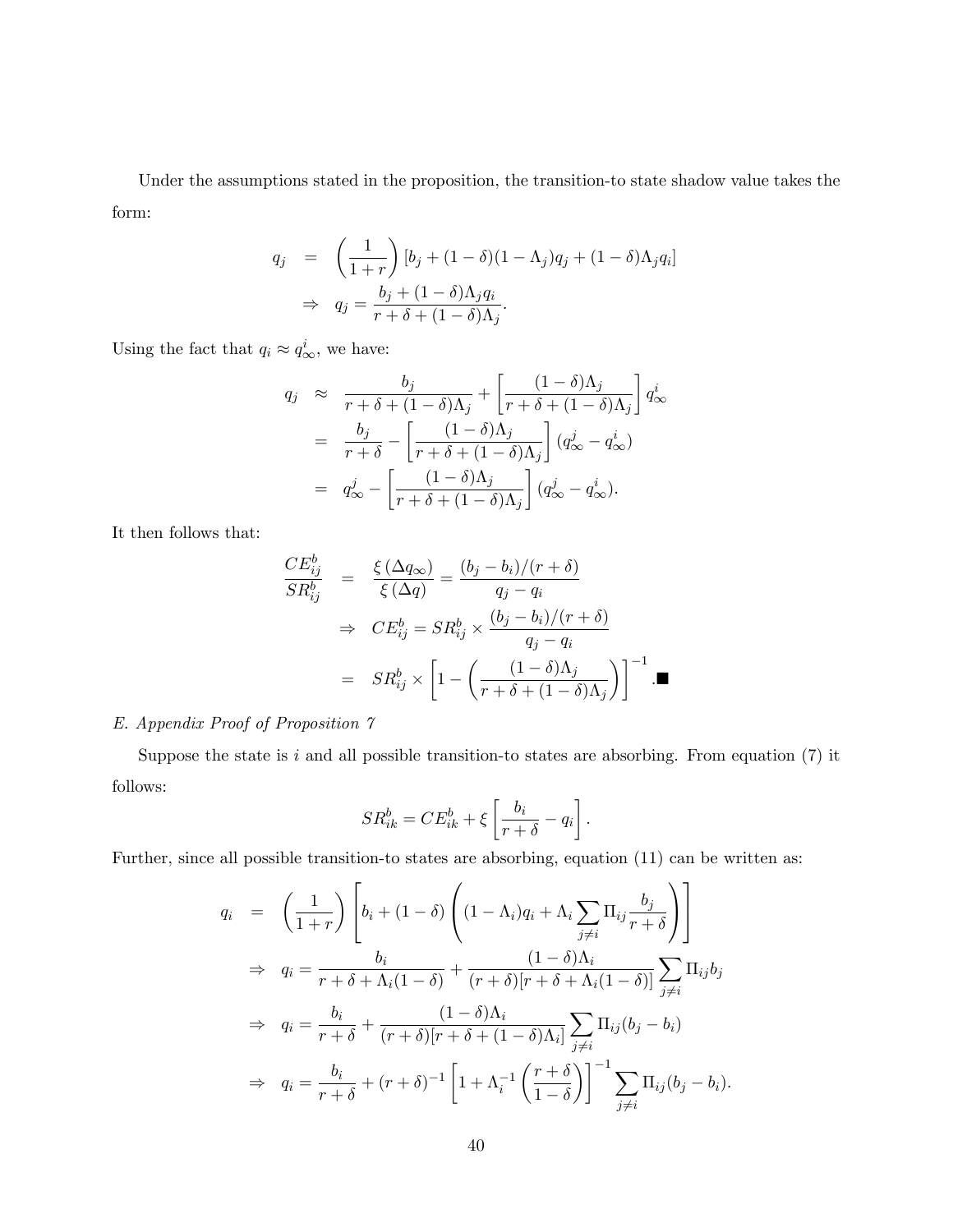From the preceding expression for  $q_i$  it follows:

$$
SR_{ik}^{b} = CE_{ik}^{b} - \xi(r+\delta)^{-1} \left[ 1 + \Lambda_{i}^{-1} \left( \frac{r+\delta}{1-\delta} \right) \right]^{-1} \sum_{j \neq i} \Pi_{ij} (b_{j} - b_{i})
$$
  

$$
= CE_{ik}^{b} - \xi \left[ \frac{b_{k} - b_{i}}{r+\delta} \right] \left[ 1 + \Lambda_{i}^{-1} \left( \frac{r+\delta}{1-\delta} \right) \right]^{-1} \frac{\sum_{j \neq i} \Pi_{ij} (b_{j} - b_{i})}{b_{k} - b_{i}}
$$
  

$$
= CE_{ik}^{b} \left[ 1 - \left[ 1 + \Lambda_{i}^{-1} \left( \frac{r+\delta}{1-\delta} \right) \right]^{-1} \frac{\sum_{j \neq i} \Pi_{ij} (b_{j} - b_{i})}{b_{k} - b_{i}} \right].
$$

### F. Appendix Proof of Proposition 8

Since  $T$  is Strictly Diagonal Dominant it is invertible. Moreover, each entry in the inverse is the quotient of a polynomial and the determinant. Thus, fixing, say, the Euclidean norm, the inverse function is continuous on the set of invertible matrices. It follows:

$$
\lim_{\Lambda\downarrow 0} \left[\mathbf{T}(\Lambda)\right]^{-1} = \left[\mathbf{T}(0)\right]^{-1} = (r+\delta)^{-1}\mathbf{I}_N.
$$

This implies each  $q_i$  converges to  $b_i/(r + \delta)$  implying each  $SR_{ij}^b$  converges to each  $CE_{ij}^b$ .

### G. Appendix Proof of Proposition 9

Consider an array of distinct states 1 to N recalling the indexing convention entails  $b_1 > ... > b_N$ . A necessary and sufficient condition for each treatment response to equal its respective causal effect is that the difference between state-contingent shadow values is equal to their respective difference in shadow values under permanent b values. That is, there must then exist some constant  $\kappa$  such that for all  $i$ :

$$
q_i = \frac{b_i}{r+\delta} + \kappa.
$$

Under this functional form, the equilibrium conditions (11) can be stated as:

$$
(r+\delta)\kappa = \left(\frac{1-\delta}{r+\delta}\right) \Lambda_1 \sum_{j\neq 1} \Pi_{1j}(b_j - b_1)
$$
  
\n
$$
(r+\delta)\kappa = \left(\frac{1-\delta}{r+\delta}\right) \Lambda_2 \sum_{j\neq 2} \Pi_{2j}(b_j - b_2)
$$
  
\n...  
\n
$$
(r+\delta)\kappa = \left(\frac{1-\delta}{r+\delta}\right) \Lambda_{N-1} \sum_{j\neq N-1} \Pi_{N-1j}(b_j - b_{N-1})
$$
  
\n
$$
(r+\delta)\kappa = \left(\frac{1-\delta}{r+\delta}\right) \Lambda_N \sum_{j\neq N} \Pi_{Nj}(b_j - b_N).
$$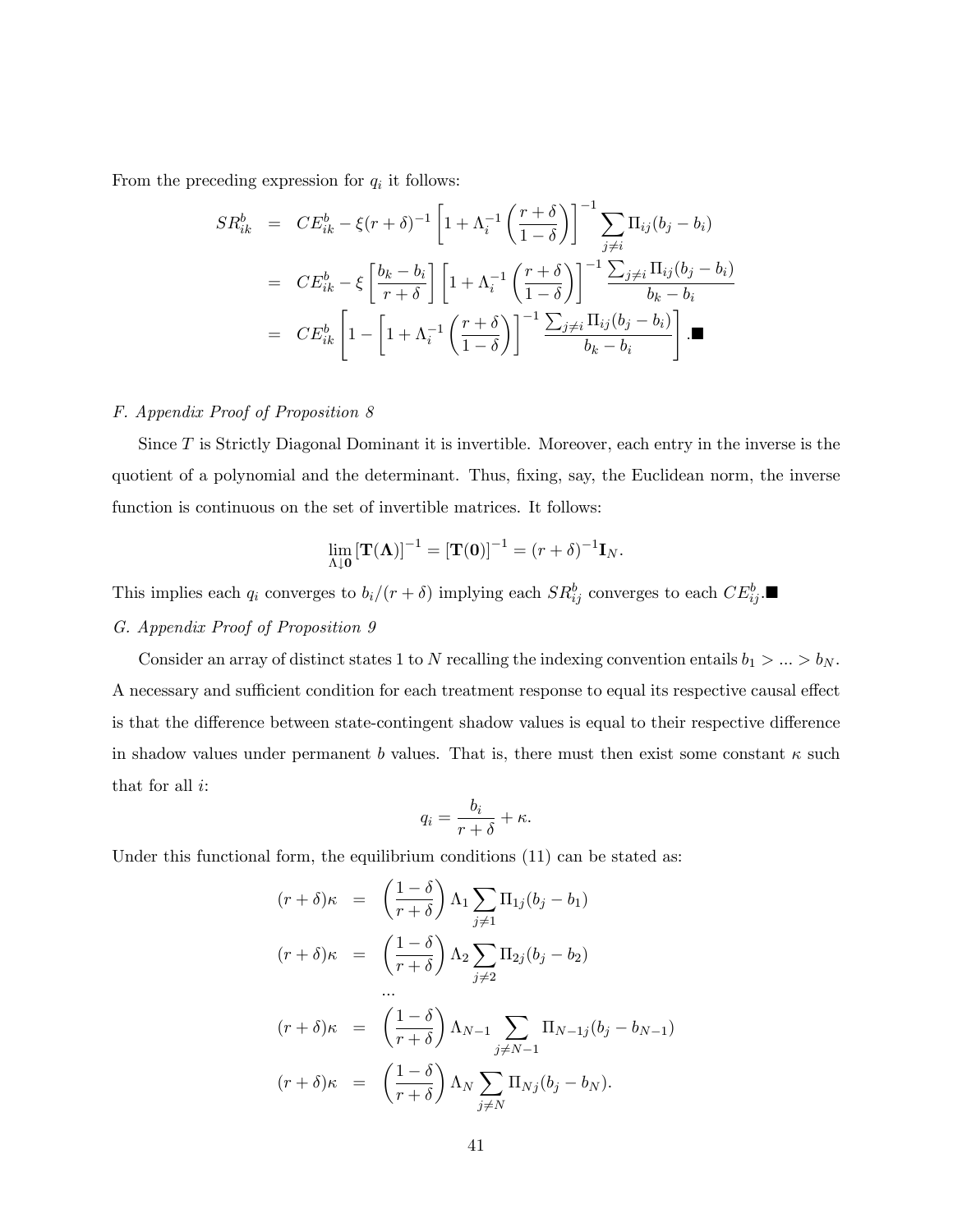Next note that any solution to the preceding system entails  $\kappa = 0$  since the right-side of the first equation is non-positive while the right-side of the last equation is non-negative. It follows that any candidate solution to the system entails  $\Lambda_1 = \Lambda_N = 0$ . Further, it must be the case that for intermediate states, either  $\Lambda_i = 0$  or the expected change in the benefit flow is zero.

### H. Appendix Proof of Proposition 11

The program is:

$$
\max_{\{s_t\}} \mathbb{E}_t \sum_{\tau=0}^{\infty} \left( \frac{1}{1+r} \right)^{\tau} \{b_{t+\tau-1} F(s_{t+\tau-1}) - [p_{t+\tau} s_{t+\tau} - (1-\delta) s_{t+\tau-1}] \}.
$$

The first-order condition with respect to  $s_t$  is:

$$
\left(\frac{1}{1+r}\right)b_tF'(s_t) = U_t \equiv p_t - \left(\frac{1-\delta}{1+r}\right)\mathbb{E}_t[p_{t+1}].
$$

Thus, the optimal stock is:

$$
s_t^* = [F']^{-1}[(1+r)U_t/b_t].\blacksquare
$$

### I. Appendix Solution Quadratic Adjustment Costs and Concave Profits Model

The program is:

$$
\max_{\{s_t\}} \quad \mathbb{E}_t \sum_{\tau=0}^{\infty} \left( \frac{1}{1+r} \right)^{\tau} \left\{ \begin{array}{c} b_{t+\tau-1} F(s_{t+\tau-1}) - p_{t+\tau} [s_{t+\tau} - (1-\delta)s_{t+\tau-1}] \\ -\frac{\xi^{-1}}{2} [s_{t+\tau} - (1-\delta)s_{t+\tau-1}]^2 \end{array} \right\}.
$$

The first-order condition with respect to  $s_t$  is:

$$
\left(\frac{1}{1+r}\right)b_tF'(s_t) - p_t - \xi^{-1}a_t + \left(\frac{1-\delta}{1+r}\right)\mathbb{E}_t\left[p_{t+1} + \xi^{-1}a_{t+1}\right] = 0.
$$

The optimal accumulation policy is:

$$
a_t = \xi \left[ \frac{b_t F'(s_t)}{1+r} - U_t \right] + \left( \frac{1-\delta}{1+r} \right) \mathbb{E}_t \left[ a_{t+1} \right].
$$

Iterating and applying the law of iterated expectations we have

$$
\mathbb{E}_t[a_{t+1}] = \xi \mathbb{E}_t\left[\left(\frac{b_{t+1}F'(s_{t+1})}{1+r} - U_{t+1}\right)\right] + \left(\frac{1-\delta}{1+r}\right)\mathbb{E}_t\left[a_{t+2}\right].
$$

Substituting back into the accumulation equation we obtain

$$
a_t = \xi \left[ \frac{b_t F'(s_t)}{1+r} - U_t + \left( \frac{1-\delta}{1+r} \right) \mathbb{E}_t \left( \frac{b_{t+1} F'(s_{t+1})}{1+r} - U_{t+1} \right) \right] + \left( \frac{1-\delta}{1+r} \right) \mathbb{E}_t \left[ a_{t+2} \right].
$$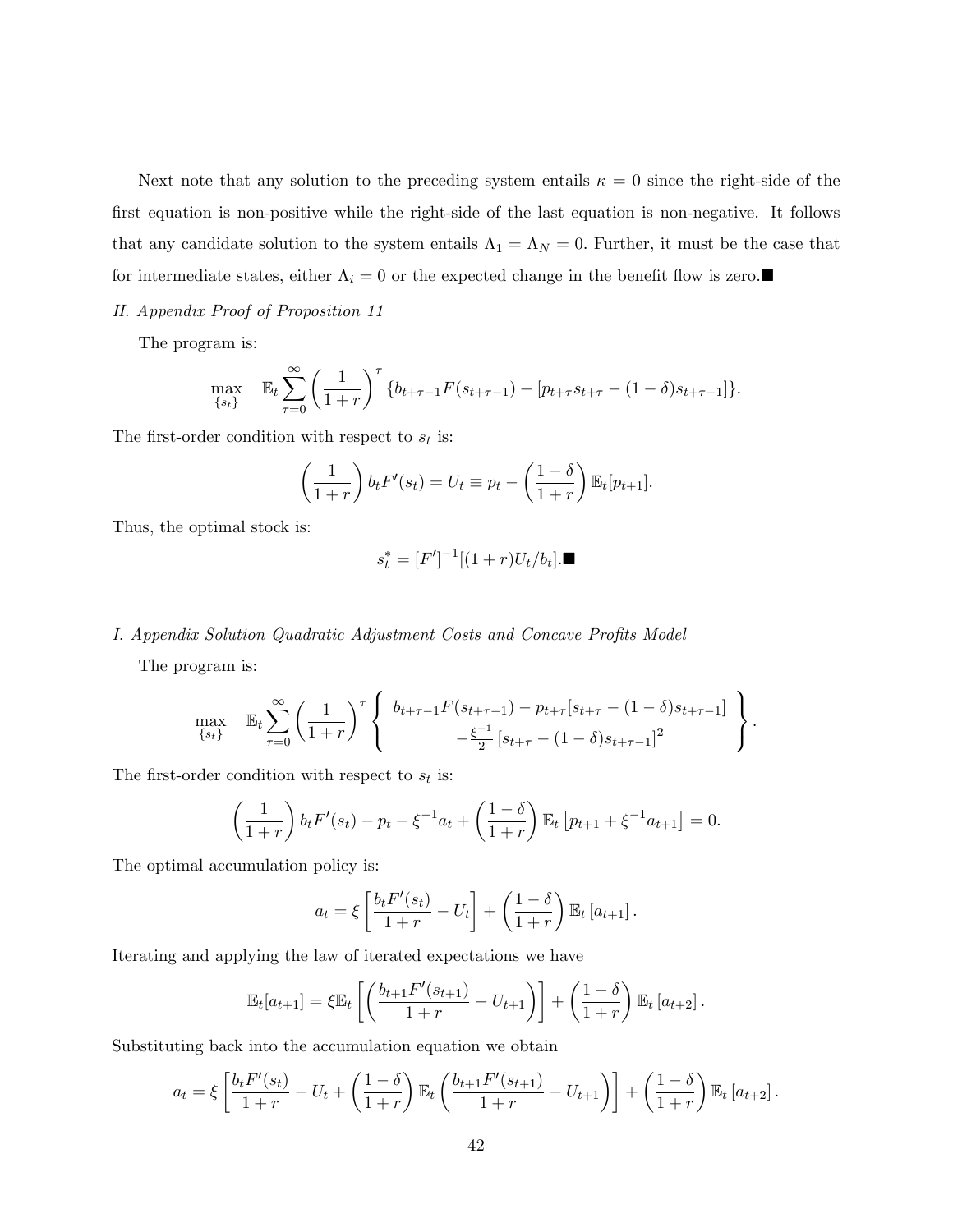Continuing to iterate in this fashion we obtain:

$$
a_t = \xi \sum_{\tau=0}^{\infty} \left( \frac{1-\delta}{1+r} \right)^{\tau} \mathbb{E}_t \left[ \frac{b_{t+\tau} F'(s_{t+\tau})}{1+r} - U_{t+\tau} \right].
$$

Next note that

$$
\sum_{\tau=0}^{\infty} \left( \frac{1-\delta}{1+r} \right)^{\tau} \mathbb{E}_t \left[ U_{t+\tau} \right] = p_t.
$$

It follows that

$$
a_t = \xi \left[ \left( \frac{1}{1+r} \right) \left( \sum_{\tau=0}^{\infty} \left( \frac{1-\delta}{1+r} \right)^{\tau} \mathbb{E}_t[b_{t+\tau} F'(s_{t+\tau})] \right) - p_t \right].
$$

### J. Solution Stock-Dependent Adjustment Costs and Concave Profits Model

The program is:

$$
\max_{\{s_t\}} \mathbb{E}_t \sum_{\tau=0}^{\infty} \left( \frac{1}{1+r} \right)^{\tau} \left[ b_{t+\tau} F(s_{t+\tau}) - p_{t+\tau} \left[ s_{t+\tau} - (1-\delta) s_{t+\tau-1} \right] \right].
$$

Letting  $\alpha \equiv a/s$ , the first-order condition for  $s_t$  is:

$$
p_t + \gamma \alpha_t = b_t F'(s_t) + \left(\frac{1}{1+r}\right) \mathbb{E}_t \left[ (1-\delta) p_{t+1} + (1-\delta) \gamma \alpha_{t+1} + \frac{\gamma}{2} \alpha_{t+1}^2 \right].
$$

Rearranging terms, the optimal accumulation rate can be expressed in terms of the user cost of capital U:

$$
\alpha_t = \frac{1}{\gamma} \left[ b_t F'(s_t) - U_t \right] + \frac{1}{2(1-\delta)} \left( \frac{1-\delta}{1+r} \right) \mathbb{E}_t \left[ \alpha_{t+1}^2 \right] + \left( \frac{1-\delta}{1+r} \right) \mathbb{E}_t \left[ \alpha_{t+1} \right].
$$

Iterating on the accumulation equation and applying the law of iterated expectations we have:

$$
\mathbb{E}_{t}[\alpha_{t+1}] = \frac{1}{\gamma} \mathbb{E}_{t} \left[ b_{t+1} F'(s_{t+1}) - U_{t+1} \right] + \frac{1}{2(1-\delta)} \left( \frac{1-\delta}{1+r} \right) \mathbb{E}_{t} \left[ \alpha_{t+2}^{2} \right] + \left( \frac{1-\delta}{1+r} \right) \mathbb{E}_{t} \left[ \alpha_{t+2} \right].
$$

Substituting this term into the optimality condition we obtain:

$$
\alpha_t = \frac{1}{\gamma} \mathbb{E}_t \left[ \frac{\left[ b_t F'(s_t) - U_t \right] + \left( \frac{1-\delta}{1+r} \right) \left[ b_{t+1} F'(s_{t+1}) - U_{t+1} \right]}{\frac{\gamma}{2(1-\delta)} \left( \left( \frac{1-\delta}{1+r} \right) \mathbb{E}_t \left[ \alpha_{t+1}^2 \right] + \left( \frac{1-\delta}{1+r} \right)^2 \mathbb{E}_t \left[ \alpha_{t+2}^2 \right] \right)} \right] + \left( \frac{1-\delta}{1+r} \right)^2 \mathbb{E}_t \left[ \alpha_{t+2} \right].
$$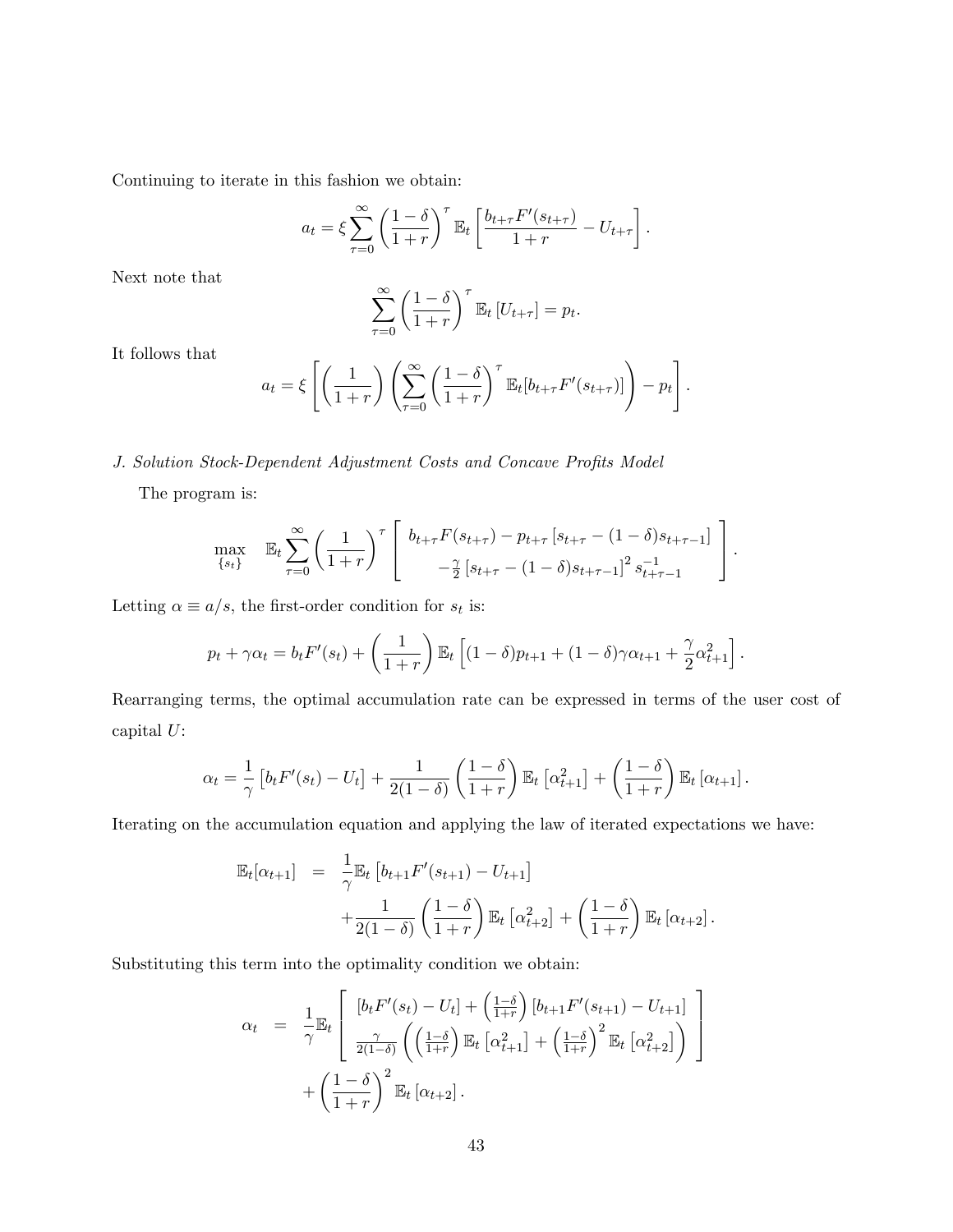Iterating in this fashion, we obtain:

$$
\alpha_t = \frac{1}{\gamma} \left[ \sum_{\tau=0}^{\infty} \left( \frac{1-\delta}{1+r} \right)^{\tau} \mathbb{E}_t \left( b_{t+\tau} F'(s_{t+\tau}) - U_{t+\tau} + \frac{1}{1+r} \frac{\gamma}{2} \alpha_{t+\tau+1}^2 \right) \right].
$$

Canceling the offsetting terms involving the user cost of capital, the optimal accumulation policy

is

$$
\alpha_t = \frac{1}{\gamma} \left[ \left( \sum_{\tau=0}^{\infty} \left( \frac{1-\delta}{1+r} \right)^{\tau} \mathbb{E}_t \left\{ b_{t+\tau} F'(s_{t+\tau}) + \frac{1}{1+r} \frac{\gamma}{2} \alpha_{t+\tau+1}^2 \right\} \right) - p_t \right].
$$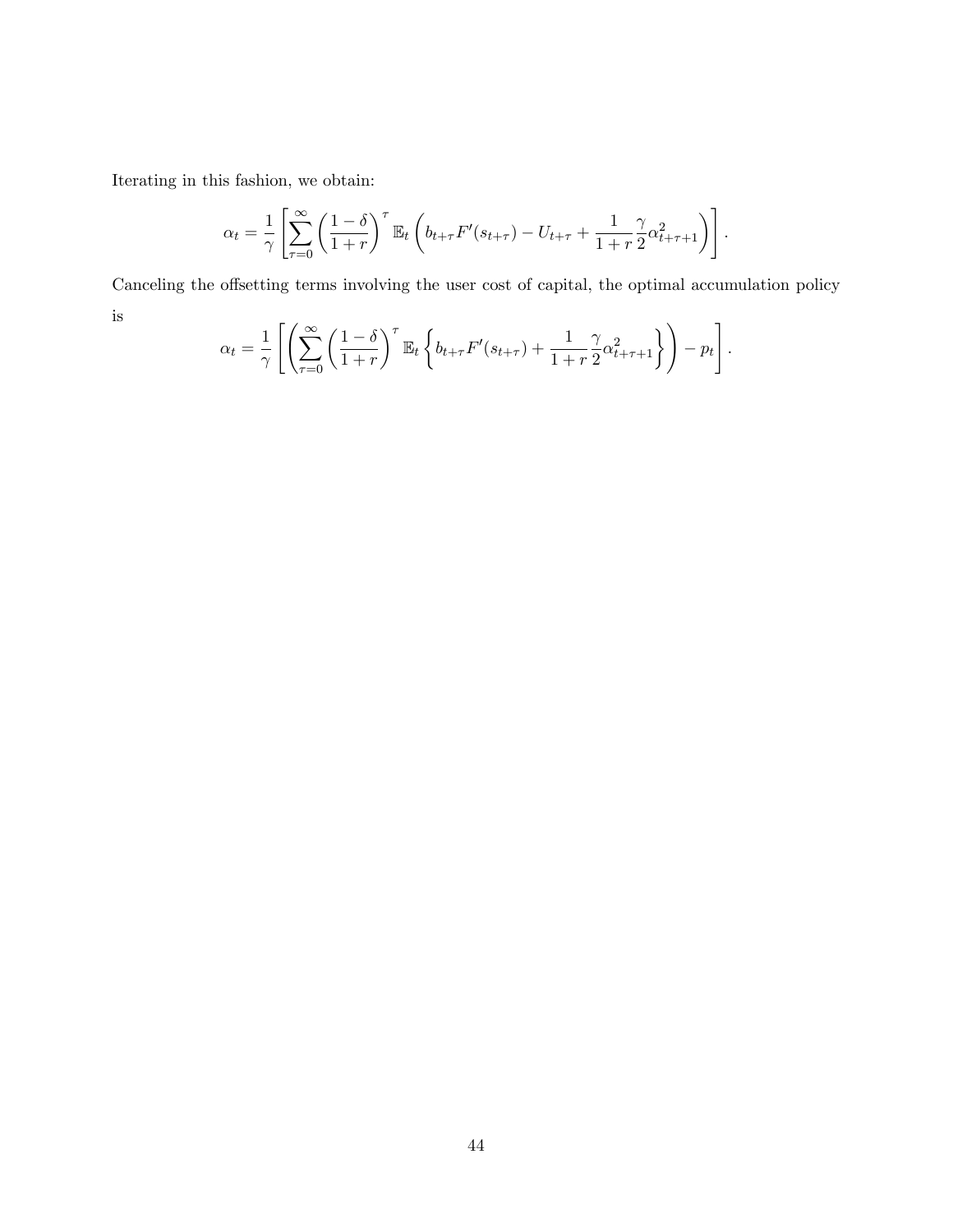# References

- [1] Aaron, Henry J., 1990, Lessons for Tax Reform, in J. Slemrod Ed., Do Taxes Matter? The Impact of the Tax Reform Act of 1986, MIT Press.
- [2] Abel, Andrew, 1982, Dynamic Effects of Permanent and Temporary Tax Policies in a Q Model of Investment, Journal of Monetary Economics (9), 353-373.
- [3] Abel, Andrew and Janice Eberly, 1994, A Unified Model of Investment under Uncertainty, American Economic Review, 100-128.
- [4] Abel, Andrew and Janice Eberly, 1997, An Exact Solution for the Investment and Value of a Firm Facing Uncertainty, Adjustment Costs, and Irreversibility, Journal of Economic Dynamics and Control (21), 831-852.
- [5] Adda, Jerome and Russell W. Cooper, 2003, Dynamic Economics: Quantitative Methods and Applications, MIT Press.
- [6] Alesina, Alberto, Silvia Ardagna, Giuseppi Nicoletti, and Fabio Schiantarelli, 2005, Regulation and Investment, Journal of the European Economic Association, 791-825.
- [7] Angrist, Joshua D. and Jorn-Steffen Pischke, 2009, *Mostly Harmless Econometrics: An Em*piricist's Companion, Princeton University Press.
- [8] Angrist, Joshua D. and Jorn-Steffen Pischke, 2010, The Credibility Revolution in Economics: How Better Research Design is Taking the Con out of Econometrics, Journal of Economic Perspectives (24), 3-30.
- [9] Atanassov, Julian, 2013, Do Hostile Takeovers Stiáe Innovation? Evidence from Antitakeover Legislation and Corporate Patenting, Journal of Finance (68), 1097-1131.
- [10] Auerbach, Alan J., 1986, Tax Reform and Adjustment Costs: The Impact on Investment and Market Value, International Economic Review (30), 831-852.
- [11] Auerbach, Alan J. and James R. Hines, Jr., 1988, Investment Tax Incentives and Frequent Tax Reforms, American Economic Review (78), 211-216.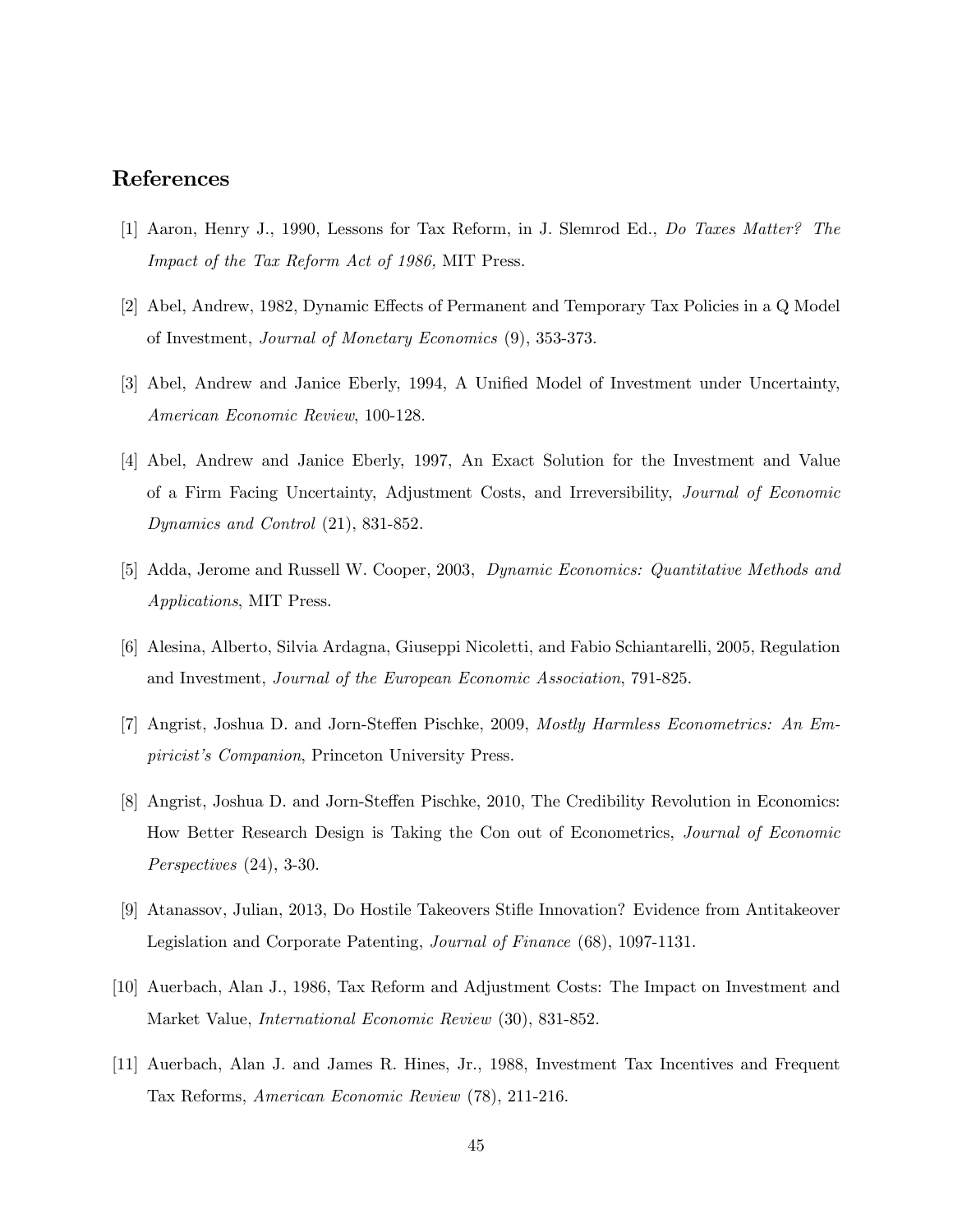- [12] Banerjee, Abhijit, Esther Duáo, Rachel Glennerster, and Cynthia Kinnan, 2015, The Miracle of Microfinance? Evidence from a Randomized Evaluation, American Economic Journal: Applied Economics, 22-53.
- [13] Bertrand, Marianne, and Sendhil Mullainathan, 1999, Is There Discretion in Wage Setting? A Test Using Takeover Legislation, RAND Journal of Economics, 535-554.
- [14] Bertrand, Marianne, and Sendhil Mullainathan, 2003, Enjoying the Quiet Life: Corporate Governance and Managerial Preferences, *Journal of Political Economy* (111), 1043-1073.
- [15] Bowen, Donald E., Laurent Fresard, and Jerome Taillard, 2016, What's Your Identification Strategy? Innovation in Corporate Finance Research, Management Science, 2529-2548.
- [16] Chetty, Raj, 2012, Bounds on Elasticities with Optimization Frictions: A Synthesis of Micro and Macro Evidence on Labor Supply, Econometrica (80), 969-1018.
- [17] Congressional Research Service, 2006, Historical Effective Tax Rates on Capital Income, CRS Report 1408.
- [18] Crepon, Bruce, Florencia Devoto, Esther Duflo, and William Pariente, 2013, Estimating the Impact of Microcredit on Those Who Take it Up: Evidence from a Randomized Experiment, 2015, American Economic Journal: Applied Economics, 123-150.
- [19] Cummins, Jason G., Kevin A. Hassett, and R. Glenn Hubbard, 1994, A Reconsideration of Investment Behavior Using Tax Reforms as Natural Experiments, Brookings Papers on Economic Activity (2), 1-74.
- [20] Deaton, Angus, 2010, Instruments, Randomization, and Learning about Development, 2010, Journal of Economic Literature (48), 424-455.
- [21] Deschenes, Olivier and Michael Greenstone, 2007, Economic Impacts of Climate Change: Evidence from Random Weather Fluctuations, American Economic Review.
- [22] Gan, Jie, 2007, Collateral, Debt Capacity and Corporate Investment: Evidence from a Natural Experiment, Journal of Financial Economics (85), 709-754.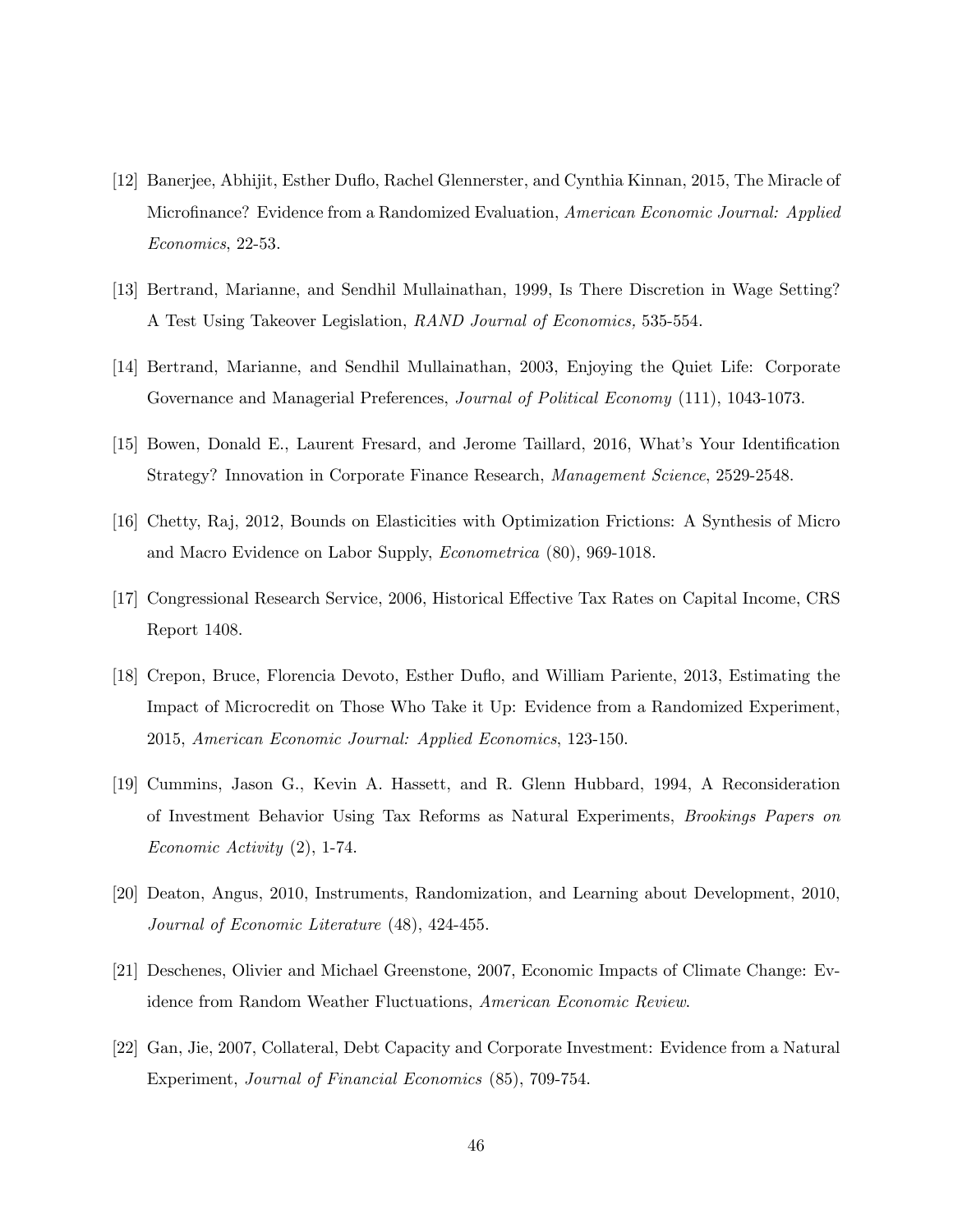- [23] Garvey, Gerald and Gordon Hanka, 1999, Capital Structure and Corporate Control: The Effect of Antitakeover Statutes on Firm Leverage, Journal of Finance (54), 519-546.
- [24] Givoly, Dan, Carla Hayn, Aharon Ofer, and Oded Sarig, 1992, Taxes and Capital Structure: Evidence from Firms' Response to the Tax Reform Act of 1986, Review of Financial Studies (5), 331-355.
- [25] Gourio, Francois and Jianjun Miao, 2008, Transitional Dynamics of Dividend and Capital Gains Tax Cuts, Review of Economic Dynamics (14), 368-383.
- [26] Gravelle, Jane, 1994, The Economic Effects of Taxing Capital Income, MIT Press.
- [27] Greenstone, Michael, 2002, The Impacts of Environmental Regulations on Industrial Activity: Evidence from the 1970 and 1977 Clean Air Act Amendments and Census of Manufacturers, Journal of Political Economy (110).
- [28] Hassett, Kevin A. and Gilbert Metcalf, 1999, Investment with Uncertain Tax Policy: Does Random Taxation Discourage Investment, Economic Journal (109), 372-393.
- [29] Heckman, James J., 1997, Instrumental Variables: A Study of Implicit Behavioral Assumptions Used in Making Program Evaluations, Journal of Human Resources (32), 441-462.
- [30] Heckman, James J., 2000, Causal Parameters and Policy Analysis in Economics: A Twentieth Century Retrospective, Quarterly Journal of Economics 115 (1), 45-97.
- [31] House, Christopher L., and Matthew D. Shapiro, 2008, Temporary Investment Tax Incentives: Theory with Evidence from Bonus Depreciation, American Economic Review (98), 737-768.
- [32] Jorgenson, Dale, 1963, Capital Theory and Investment Behavior, American Economic Review (53), 247-259.
- [33] Karpoff, Jonathan, and Michael Wittry, 2015, Institutional and Political Economy Considerations in Natural Experiments: The Case of State Antitakeover Laws, working paper, SSRN.
- [34] Keane, Michael P. and Kenneth I. Wolpin, 2002, Estimating Welfare Effects Consistent with Forward-Looking Behavior, Journal of Human Resources 37.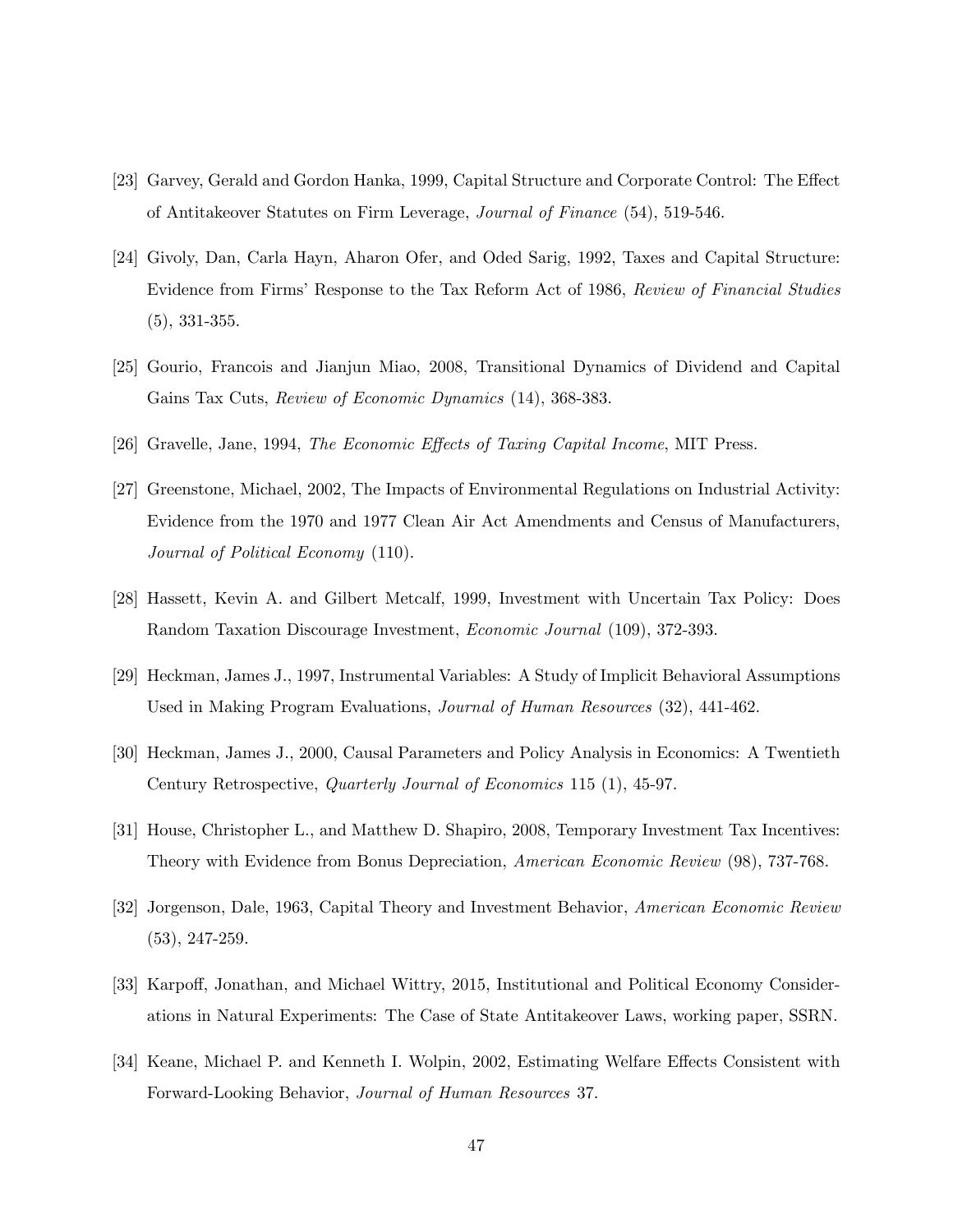- [35] Keilson, Julian and Adri Kester, 1977, Monotone Matrices and Monotone Markov Processes, Stochastic Processes and Their Applications (5), 231-241.
- [36] Kilian, Lutz, 2008, The Economics of Energy Price Shocks, Journal of Economic Literature (46), 871-909.
- [37] Lee, Sokbae, Oliver Linton, and Yoon-Jae Whang, 2009, Testing for Stochastic Monotonicity, Econometrica 77 (2), 585-602.
- [38] Lucas, Robert E., Jr., 1976, Econometric Policy Evaluation: A Critique, in K. Brunner and A. Meltzer Eds., The Phillips Curve and Labor Markets, Amsterdam: North Holland.
- [39] Mukherjee, Abhiroop, Manpreet Singh, and Alminas Zaldokas, 2017, Do Corporate Taxes Hinder Innovation?, Journal of Financial Economics.
- [40] Rosen, Harvey, 1992, Public Finance, Princeton University Press.
- [41] Rust, John, 2014, The Limits of Inference with Theory: A Review of Wolpin 2013, Journal of Economic Literature.
- [42] Schandlbauer, Alexander, 2017, How Do Financial Institutions React to a Tax Increase, Journal of Financial Economics.
- [43] Schepens, Glenn, 2016, Taxes and Bank Capital Structure, Journal of Financial Economics.
- [44] Slemrod, Joel, 1990, The Economic Impact of the Tax Reform Act of 1986, in J. Slemrod Ed., Do Taxes Matter? The Impact of the Tax Reform Act of 1986, MIT Press: Cambridge.
- [45] Summers, Lawrence, 1981, Taxation and Corporate Investment: A Q-Theory, Brookings Papers on Economic Activity 1, 65-105.
- [46] Tauchen, George, 1986, Finite State Approximations to Univariate Vector Autoregressions, Economic Letters 20 (2), 177-181.
- [47] Tauchen, George and Robert Hussey, 1991, Quadrature-Based Methods for Obtaining Solutions to Nonlinear Asset Pricing Models, Econometrica 59 (2), 371-396.
- [48] Wolpin, Kenneth, 2013. The Limits of Inference without Theory, MIT Press, Cambridge, MA.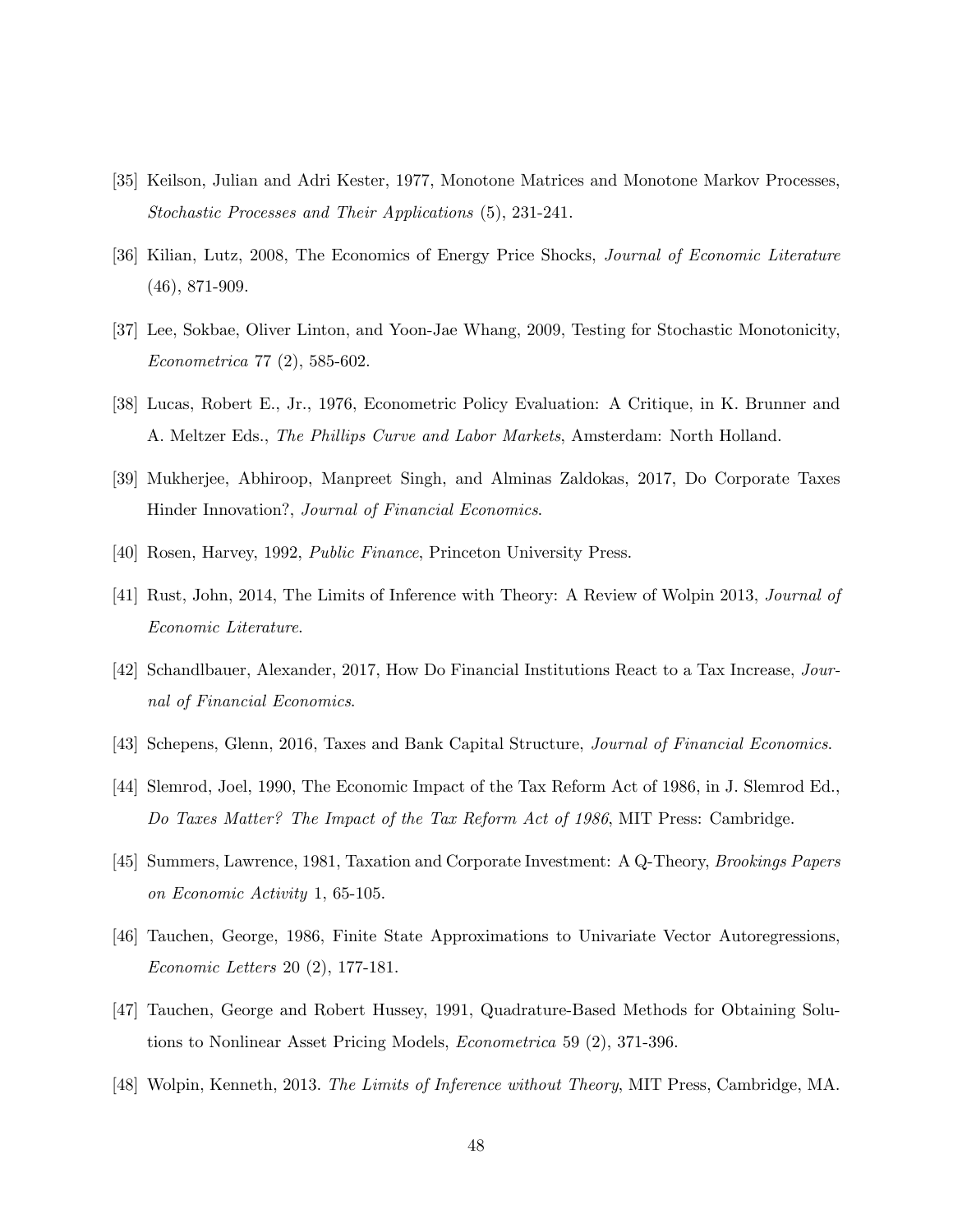# **Table I**

# **Shock Responses in Economy with Decreasing Tax Rates**

The table shows the model implied change in accumulation associated with a 5 percentage point change in the tax rate to one of its nearest neighboring tax rates. The assumed probability of a 5 percentage point tax rate decrease is 15% and the assumed probability of a 5 percentage point tax rate increase is 5%. The assumed risk free rate is 2.5% and the assumed depreciation rate is 7.25%.

| <b>Initial Tax Rate</b> | <b>Transition Down</b> | <b>Transition Up</b> |
|-------------------------|------------------------|----------------------|
| $0\%$                   | <b>NA</b>              | $-0.236$             |
| 5%                      | 0.236                  | $-0.364$             |
| 10%                     | 0.364                  | $-0.432$             |
| 15%                     | 0.432                  | $-0.470$             |
| 20%                     | 0.470                  | $-0.489$             |
| 25%                     | 0.489                  | $-0.500$             |
| 30%                     | 0.500                  | $-0.503$             |
| 35%                     | 0.503                  | $-0.493$             |
| 40%                     | 0.493                  | $-0.419$             |
| 45%                     | 0.419                  | <b>NA</b>            |

# **Table II**

### **Shock Responses in Economy with Mean-Reverting Tax Rates**

The table shows the model implied change in accumulation associated with a 5 percentage point change in the tax rate to one of its nearest neighboring tax rates. For tax rates no greater than 20%, the probability of a tax rate increase is 15% and the probability of a tax rate decrease is 5%. For tax rates greater than 20%, the probability of a tax rate increase is 5% and the probability of a tax rate decrease is 15%. The assumed risk free rate is 2.5% and the assumed depreciation rate is 7.25%.

| <b>Initial Tax Rate</b> | <b>Transition Down</b> | <b>Transition Up</b> |
|-------------------------|------------------------|----------------------|
| $0\%$                   | <b>NA</b>              | $-0.398$             |
| 5%                      | 0.398                  | $-0.451$             |
| 10%                     | 0.451                  | $-0.425$             |
| 15%                     | 0.425                  | $-0.355$             |
| 20%                     | 0.355                  | $-0.221$             |
| 25%                     | 0.221                  | $-0.355$             |
| 30%                     | 0.355                  | $-0.425$             |
| 35%                     | 0.425                  | $-0.451$             |
| 40%                     | 0.451                  | $-0.398$             |
| 45%                     | 0.398                  | <b>NA</b>            |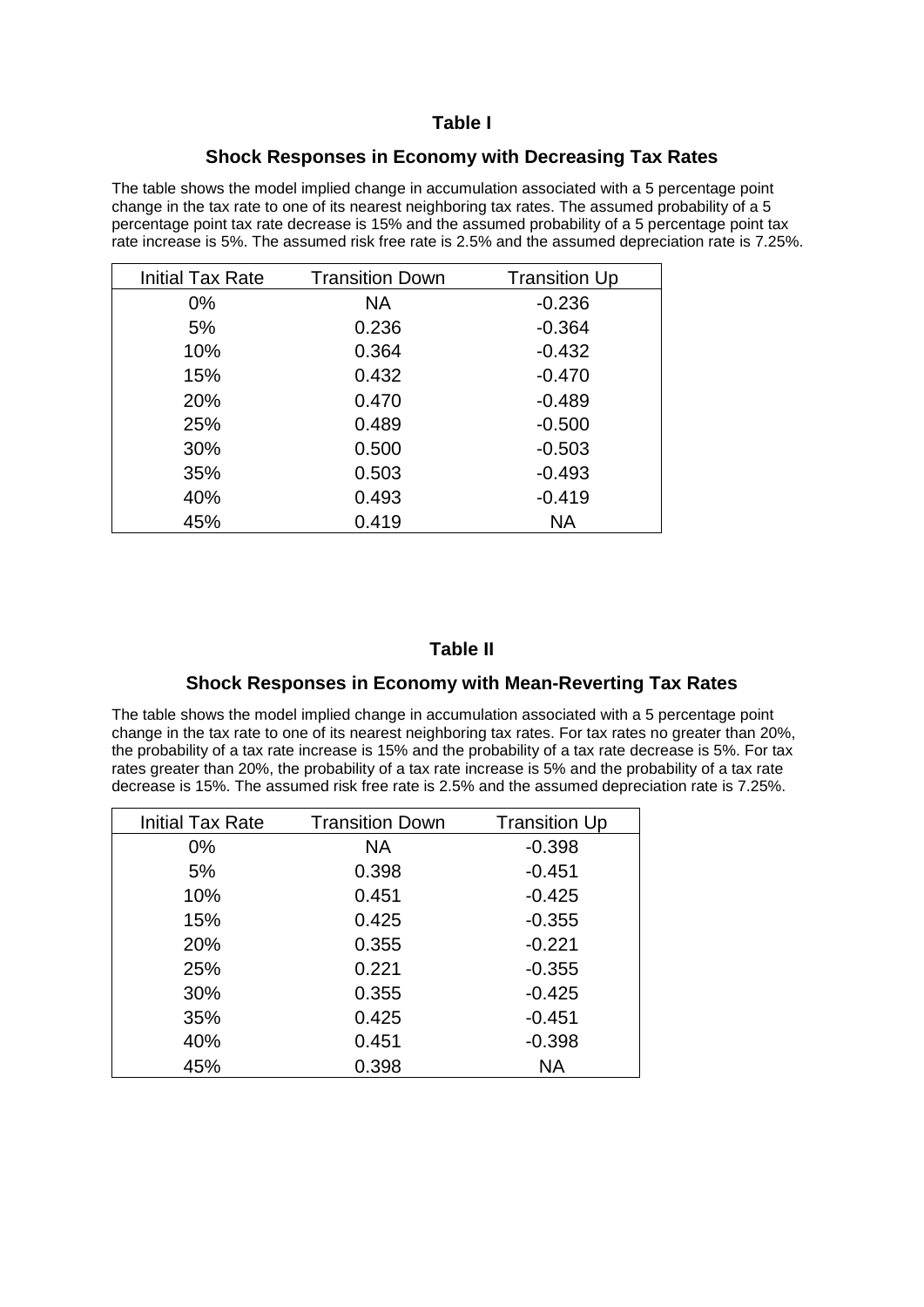# **Table III**

# **Estimated Tax Transition Rates**

The table shows the discrete state space approximation for the estimated tax rate autoregressive process. The entries show the probability of a transition from a given rate into a given rate. Panel A assumes three possible tax rates and Panel B assumes four possible tax rates. The assumed risk free rate is 2.5% and the assumed depreciation rate is 7.25%.

| <b>Panel A</b> |                      |        | To     |        |       |
|----------------|----------------------|--------|--------|--------|-------|
|                |                      | 35.5%  | 50.4%  | 62.7%  |       |
|                | 35.5%                | 85.84% | 14.13% | 0.02%  |       |
| <b>From</b>    | 50.4%                | 12.24% | 75.51% | 12.24% |       |
|                | 62.7%                | 0.02%  | 14.13% | 85.85% |       |
|                |                      |        |        |        |       |
|                | <b>Panel B</b><br>To |        |        |        |       |
|                |                      | 33.3%  | 45.9%  | 54.9%  | 67.4% |
|                | 33.3%                | 83.0%  | 16.8%  | 0.2%   | 0.0%  |
| <b>From</b>    | 45.9%                | 13.5%  | 67.4%  | 19.0%  | 0.2%  |
|                | 54.9%                | 0.2%   | 19.0%  | 67.4%  | 13.5% |
|                | 67.4%                | 0.0%   | 0.2%   | 16.8%  | 83.0% |

# **Table IV**

# **Ratio of Shock Response to Causal Effects**

The table shows the model implied ratio of shock response to causal effect based upon the estimated tax transition rates shown in Table III. Panel A assumes three possible tax rates and Panel B assumes four possible tax rates. The assumed risk free rate is 2.5% and the assumed depreciation rate is 7.25%.

| <b>Panel A</b> |       |           | To        |           |       |
|----------------|-------|-----------|-----------|-----------|-------|
|                |       | 35.5%     | 50.4%     | 62.7%     |       |
|                | 35.5% | <b>NA</b> | 0.425     | 0.426     |       |
| <b>From</b>    | 50.4% | 0.425     | <b>NA</b> | 0.427     |       |
|                | 62.7% | 0.426     | 0.427     | <b>NA</b> |       |
|                |       |           |           |           |       |
| <b>Panel B</b> |       | To        |           |           |       |
|                |       | 33.3%     | 45.9%     | 54.9%     | 67.4% |
|                | 33.3% | <b>NA</b> | 0.440     | 0.485     | 0.478 |
| <b>From</b>    | 45.9% | 0.440     | <b>NA</b> | 0.548     | 0.487 |
|                | 54.9% | 0.485     | 0.548     | NА        | 0.443 |
|                | 67.4% | 0.478     | 0.487     | 0.443     | NА    |